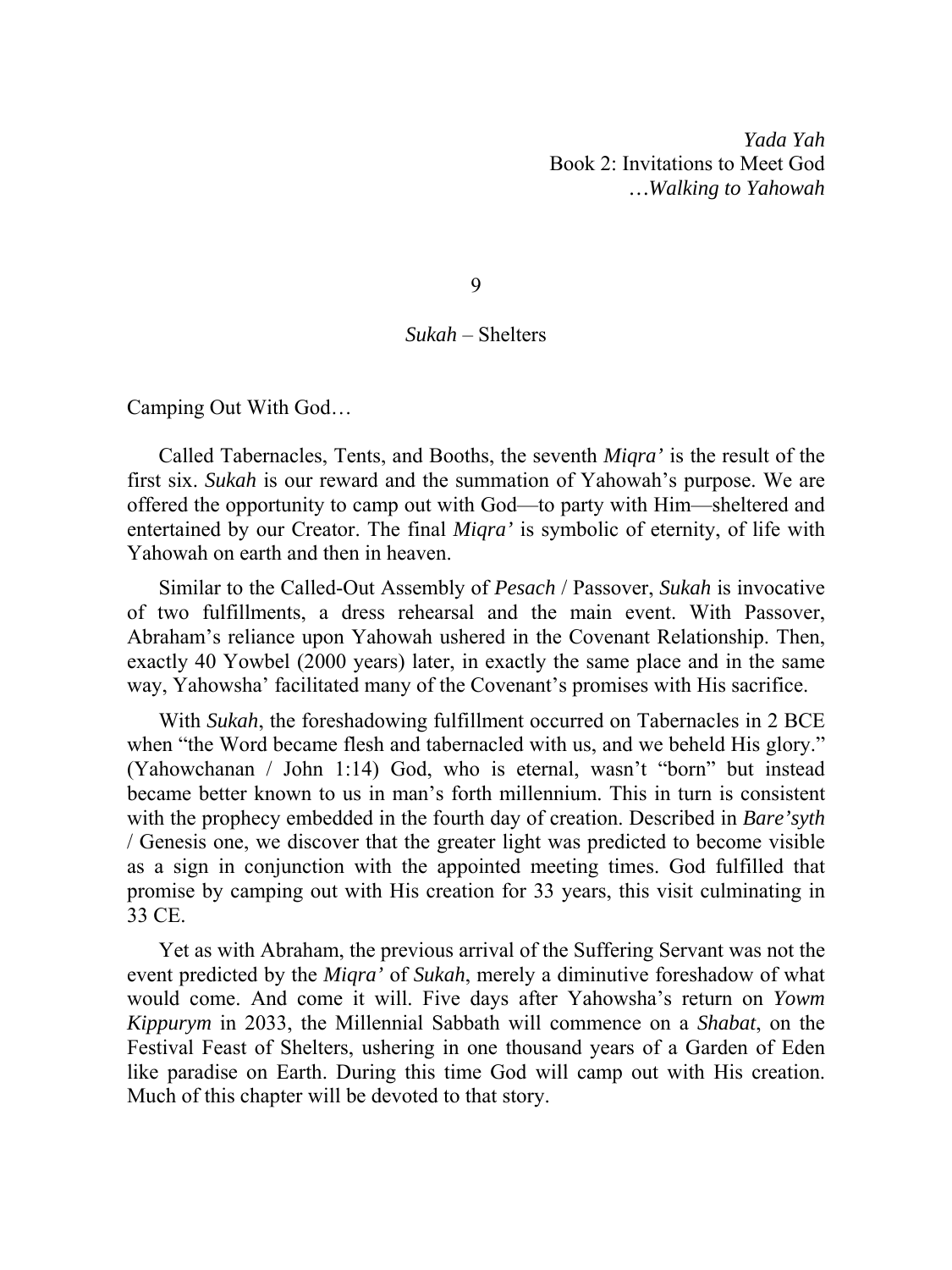But before we delve into the fulfillment of *Sukah*, I feel compelled to clear up one of the most troubling myths poisoning Christendom: the substitution of Christmas for Tabernacles. To begin, celebrating birthdays in general, and God's specifically, is a religious rite born and bred in Babylon. Mother Earth was said to be impregnated by the sun on Easter, the Sun-day closest to the Vernal Equinox. Nine months later, on the Winter Solstice, the Son of the Sun was born. Catholics, and now all Christians, have come to venerate this pagan holiday as "Christmas." Yet, observing either date, the two holiest on the religious calendar, is an abomination from Yahowah's perspective.

Since God was not born, the whole concept of Him having a birthday is absurd. Yahowah was very precise in the choice of words He dictated to Yasha'yahuw: "A child is born to us and a Son is given to us." As a result, on the *Miqra'* of *Sukah,* as was foretold, a child was born who represented the Son of God, and yet the Spirit which made Him God had witnessed creation—fifteen billion years earlier.

Moving on to the Festival Feast itself, the invitation to the party begins with…

**"And**  $(wa)$  **Yahowah**  $(\mathbf{P} \mathbf{Y} \mathbf{P} \mathbf{I})$  **spoke**  $(dabar -$  communicated the word) **to** (*'el*) **Moseh, for the purpose of saying** (*la 'amar* – to declare a promise)**, 'Converse** (*dabar* – talk together and communicate these words) **with** (*'el* – to) **the children** (*beny* – sons) **of Yisra'el** (*Yisra'el* – those who engage and endure with God)**, to say** (*la 'amar*)**, "On the fifteenth day** (*ba ha chamesh 'asar yowm*) **of the seventh** (*la shaby'y* – from *shaba'*, meaning sworn oath and promise) **month** (*chodesh* – time of renewal) **is the Festival Feast** (*chag* – coming together and celebration, the party) **of Shelters** (*Sukah* – Tabernacles and Tents, representing a protective covering, a sheltered dwelling place where families live, and the tabernacle for the Ark of the Covenant) **for seven** (*sheba'*) **days**  (*yowmym*) **in proximity to and in association with** (*la* – beside and according to) **Yahowah** ()**."'"** (*Qara'* / Called-Out / Leviticus 23:33-34)

This is the final, and thus seventh, Invitation to Meet with God. The initial phase of the celebration lasts for seven days. It occurs in the seventh month. So we should not be surprised that the root of "seven," *shaba'*, means "sworn oath, vow, and promise." *Sukah* is therefore Yah's promise to us, telling us that on the seventh day we have been invited to campout with God, celebrating our relationship with Him.

Further affirming this, *shaba'* is also the basis of "*Shabat* – the Sabbath," which is the weekly celebration of the seventh day—a time set apart to enjoy the company of our Heavenly Father. Collectively therefore, *shaba'*, *sukah*, and *shabat* reveal that Yahowah has made a promise to us associated with the seventh day. His Divine formula is based upon His consistent and revealing pattern of six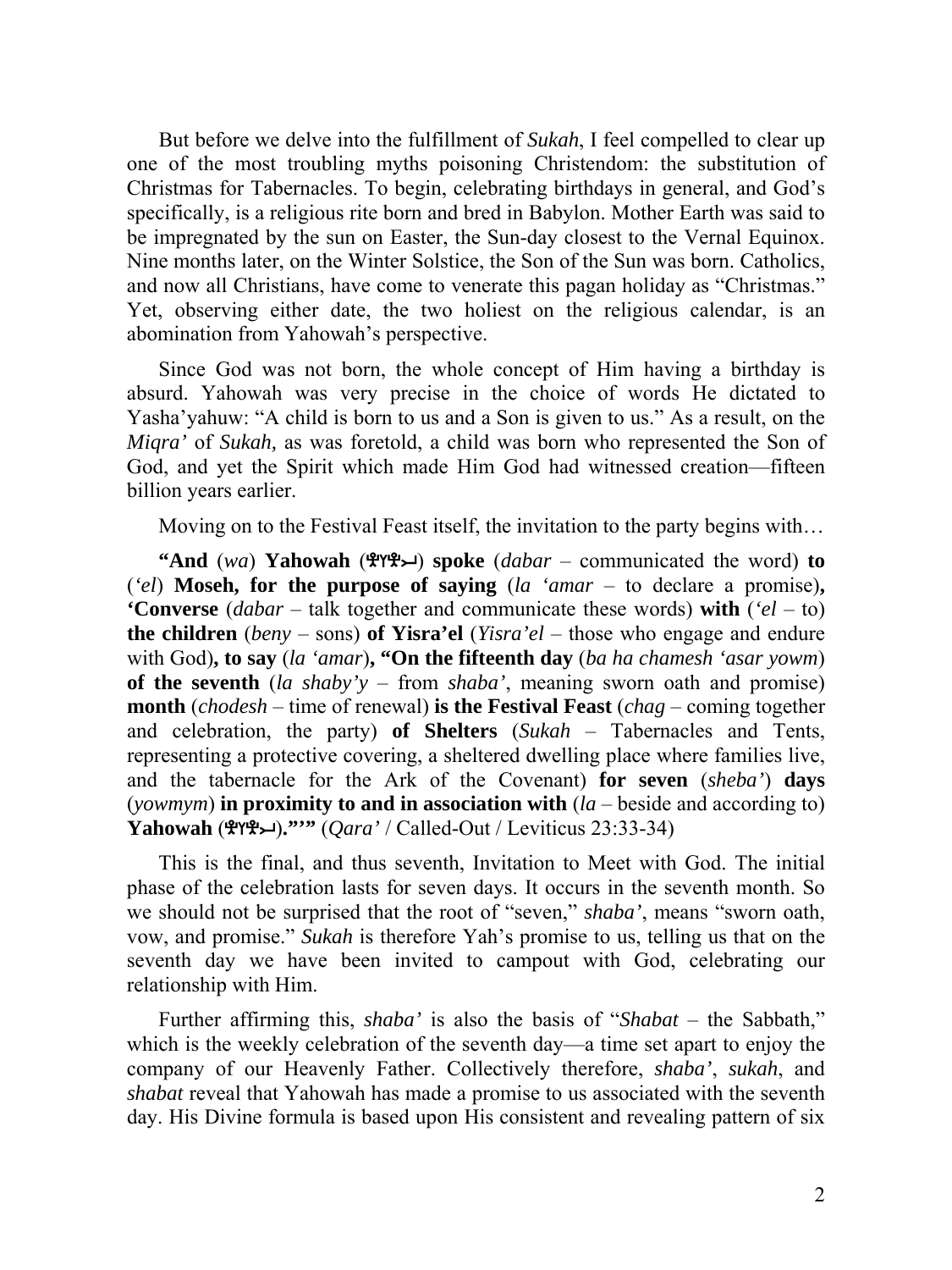(representing mankind) plus one (denoting God) equals the desired result – which is celebrating life together in a perfect world. In Scripture, God who is one, plus man who was created on the sixth day, equates to perfection—seven. Our Heavenly Father then describes this result as the Festival of Shelters—as us camping out together.

A derivation of *sukah*, *sukowth*, is first used in *Bare'syth* / Genesis 33:17. There **"Ya'aqob traveled to Sukowth** (*Sukowth* – the Tabernacle of Protection) **and built a house and made shelters for his animals."** Yahowsha' spent His first night as a child in one of these shelters. It wasn't a coincidence. And as is the case with most of the terms found in Yahowah's Word, God defines them in their first use. The Festival of Shelters is about us living in God's "home" under His "protection."

The Exodus begins: **"Now the children of Yisra'el traveled from Rameses** (*Rameses* – a city named after the Egyptian sun-god) **to Sukowth** (*Sukowth* – the place of shelter)**, about six hundred thousand** (the number of man being six)**, aside from children."** Exodus 13:20 tells us that Sukowth was set-apart from the wilderness: **"Then they set out from Sukowth and camped in Etham on the edge of the wilderness."** So, Sukah is a journey away from religious schemes and human oppression, to the place where we can camp out with God.

We find another reference to *sukah* in Jonah. That should not be surprising considering that this book is entirely Messianic, and it is dedicated to the protective nature of Yahowah's Set-Apart Spirit. There we read: **"Then Yownah** (*Yownah* – meaning "Yah's Dove," the symbol of the Spirit) **went out and made a shelter** (*sukah* – covering) **and relaxed in the shade."** (Yownah / Jonah 4:5) Protection is found in the "shade of the Almighty"—under Yah's Spirit.

In Yowb / Job 27:18, *sukah* is **"a home which a watchman made."** A *sukah* is **"a protected dwelling place, a home in which people live."**

Yasha'yahuw's prophetic journey begins: **"The daughter of Tsyown is left like a** *sukah***/shelter in a vineyard, like a watchman's** *sukah***/tent in a cultivated field, like a protected city."** (Isaiah 1:8) Isaiah 4:6 says that a *sukah* is **"a shelter to provide shade, and a refuge and protection from storms** (a metaphor for Satan)**."**

Also in Amos 9:11, *sukah* represents the **"house and tabernacle of Dowd** (*Dowd* – love)**, which has fallen but will be raised up and rebuilt."** This then makes it a home, which is to family as the Covenant is to relationship.

The concept of a "temporary home and tabernacle" is also conveyed in Second Shamow'el / Samuel 11:11, where all things Yah are brought together for our edification. **"And 'Owryah** (*'Owryah* – Yah's Light) **said** (*'amar*) **to Dowd**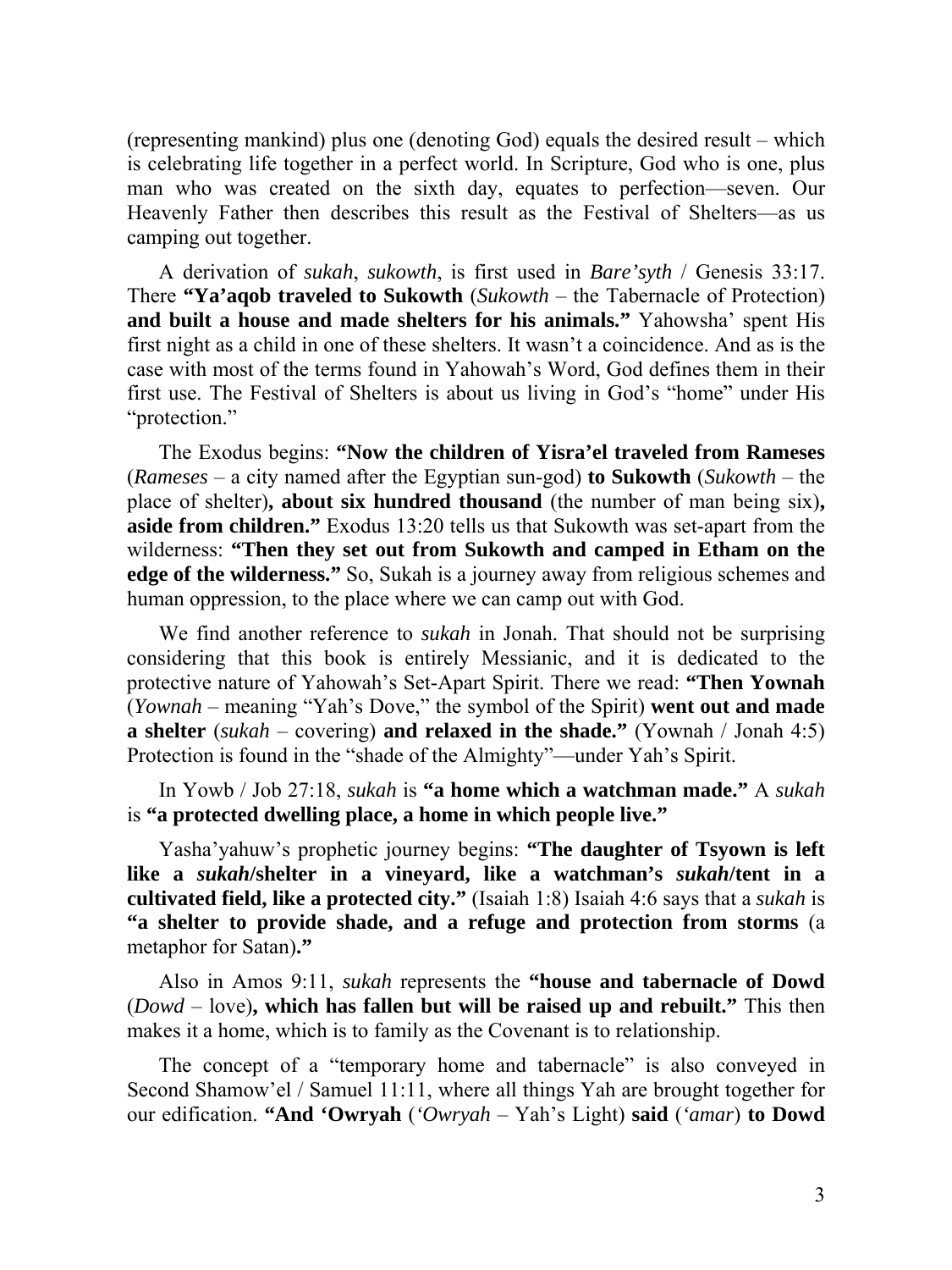(*'el Dowd* – to the Beloved and God's Love) **the Ark** (*ha 'arown* – the source of enlightened freewill which is associated with the Covenant)**, Yisra'el** (*Yisra'el* – Individuals who engage and endure with God)**, and Yahuwdah** (*Yahuwdah* – to be Related to Yah) **inhabit** (*yashab* – live, dwell, and are established) **in** (*ba*) **the covered shelters** (*ha sukah* – the temporary tabernacles, homes, and protective enclosures (*sukah*)**. ...and** (*wa*) **my lord's** (*'adony* – referring to *Yow'ab* (Yah is My Father) **associates** (*'ebed* – servants and coworkers) **are present upon** (*'al paneh*) **the open fields** (*sadeh* – the great expanse) **camping out** (*chanah*)**."**

This tells us that Yahowah's light and His love coalesce in the Ark of the Covenant where we are invited to participate in an enlightened and loving relationship with God. The result is Yisra'el and Yahuwdah: those who engage and endure with God, those who are related to Yah. We get to campout, living protected and sheltered by our Heavenly Father. To celebrate *Sukah* is therefore to campout with God, and to live with Him in accordance with the Covenant.

So as we have learned, *sukah* depicts a "temporary encampment of tents," and "a protective covering under which a family can safely reside." And that means that the *Miqra'* of *Sukah* is a Festival where Yahowah's family is protected by our Spiritual Mother so that we can enjoy the company of our Heavenly Father. Therefore, having defined *Sukah*'s purpose by its title, we know that this celebration foreshadows the commencement of the Millennial Sabbath – a thousand year celebration of the *Shabat*, where the earth is remade into the image of Eden.

And while a thousand years represents a considerable duration of time, it is fleeting when compared to eternity in heaven. So therein is why there is an eighth day associated with the Called-Out Assembly of Shelters—a *Shabathown*—or day of rest and reflection at the end of the seven-day celebration. The eighth day represents a new beginning and eternity following Millennial Sabbath.

 Spiritually, our "sheltered dwelling place" is provided by the Set-Apart Spirit – or *Ruwach Qodesh*. Her Garment of Light is our protection, our tabernacle, our covering and shelter. She alone provides us with the protection we require to campout with Yah. It is why *Yowm Kippurym* summons us to "come into the presence of our adoptive mother who purifies, enlightens, and elevates." It is also why God warns those who ignore this summons that their souls will be annihilated. Without this protective covering, no soul would survive God's presence – much less live in it.

The Towrah then reveals: **"On** (*ba*) **the first and foremost day** (*ha re'shown yowm*) **there is a set apart** (*qodesh* – separating and cleansing)**, invitation to meet** (*Miqra'*– a summons to be called out, an assembly for reading and reciting [God's Word]; from *qara'* – to call out and to welcome, to invite and to summon,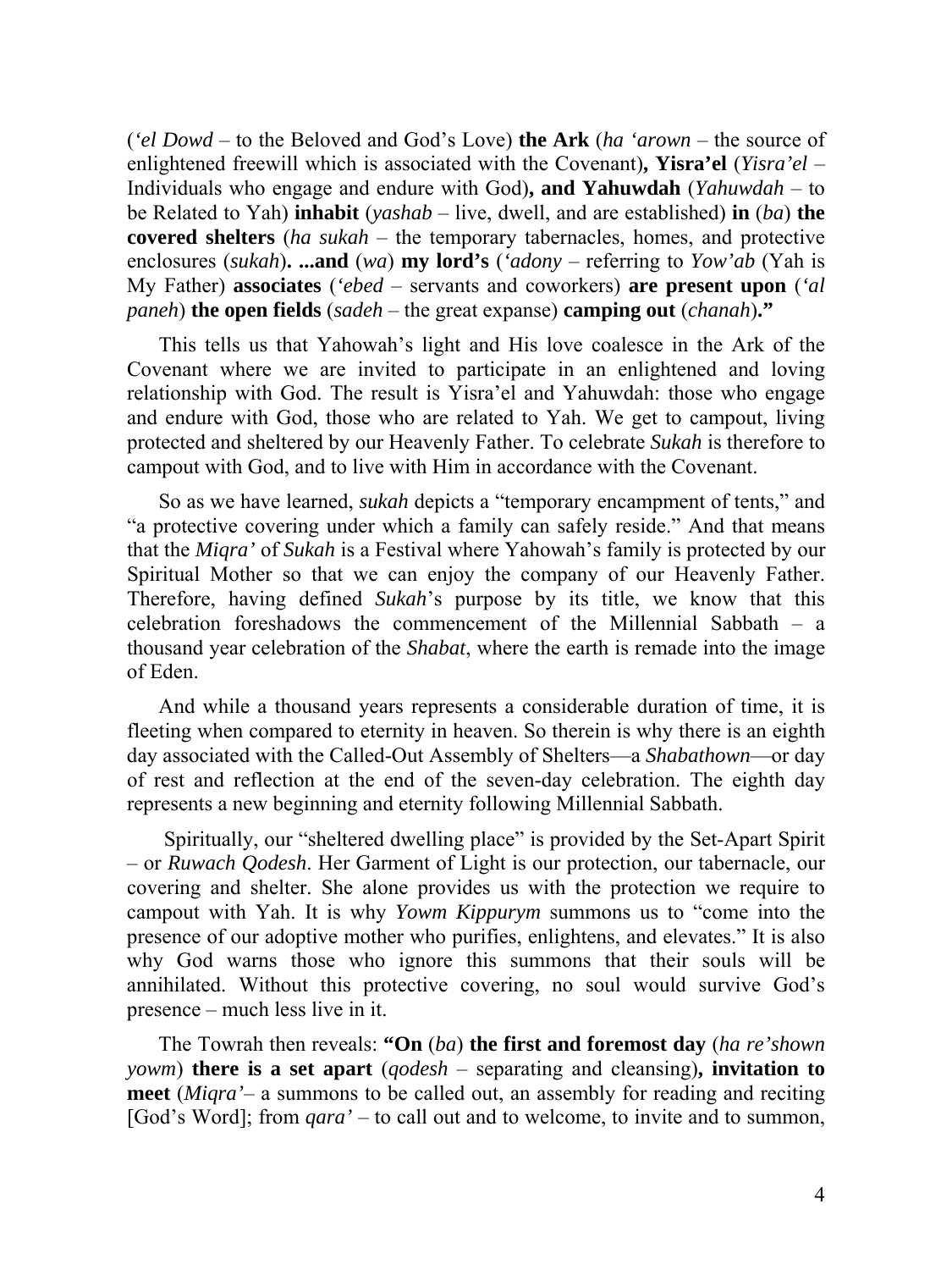to read and to recite, to meet and to encounter)**."** (*Qara'* / Called-Out / Leviticus 23:35)

By using the title *Miqra'*, Yahowah has explained the purpose of His annual "*Chag* – Festivals." They are times to gather together as a family and read and recite the Word so that we, and all those within our fellowship, understand it and come to know its Author better. It represents the occasions where we are invited to meet with Yahowah, where we are welcomed by Him and encounter Him.

It is the message most often missed by Christians. Had they read and recited the Torah during the celebration of the seven Called-Out Assemblies, they would not have missed the connection between the Torah and Yahowsha's testimony, between the *Miqra'ey* and the *Ekklesia*.

Along these lines, although *Miqra'* is a vastly richer and deeper term than its Greek counterpart, and vastly more compelling, than *ekklesia* (the word errantly rendered "church"), at their core, both words mean "called-out assembly." The *Miqra'ey* beget the *ekklesia*. The similarity of these foundational concepts connects the Torah, Prophets, and Psalms with Yahowsha's witness, making them one. *Miqra'ey* and *ekklesia* define and describe God's purpose and expose His plan. But it is a message which is completely lost when the Yahowah's Word is errantly rendered, when the religious ignore Yah's instructions and replace His words with man's terms. This inevitably leads to replacing Yah's Invitations to Meet with Him with holidays first celebrated in Babylon.

By saying that this, and every *Miqra'* is "*qodesh* – set-apart," Yahowah is associating these meetings with the work of the *Ruwach Qodesh*, or Set-Apart Spirit. He is conveying the idea that we are called-out of the world and set-apart unto His Family by way of our Spiritual Mother.

Central to that message is that we cannot earn our salvation. So in the Towrah, Yahowah revealed: **"You shall not** (*lo'*) **engage in** (*'asah* – perform, pursue, produce, or profit from) **any** (*kol*) **of the work** (*'abodah*) **of the heavenly messenger** (*mala'kah* – the service of God's spiritual representative)**."** (*Qara'* / Called-Out / Leviticus 23:35)

Here it is instructive to know that *'abodah* means "work, labor, task, job, or duty." It is translated "ordinary" in English bibles because they most always render *mala'kah* as "work." However, *mala'kah* is based upon *mal'ak*, the Hebrew word for "heavenly messenger and divine representative." As such, *mal'ak* is almost always translated "angel" in English bibles. So, to keep from looking foolish and rendering the passage "You shall not do any work work," or "work angel," translators came up with: "ordinary work" and thereby missed the point God was making.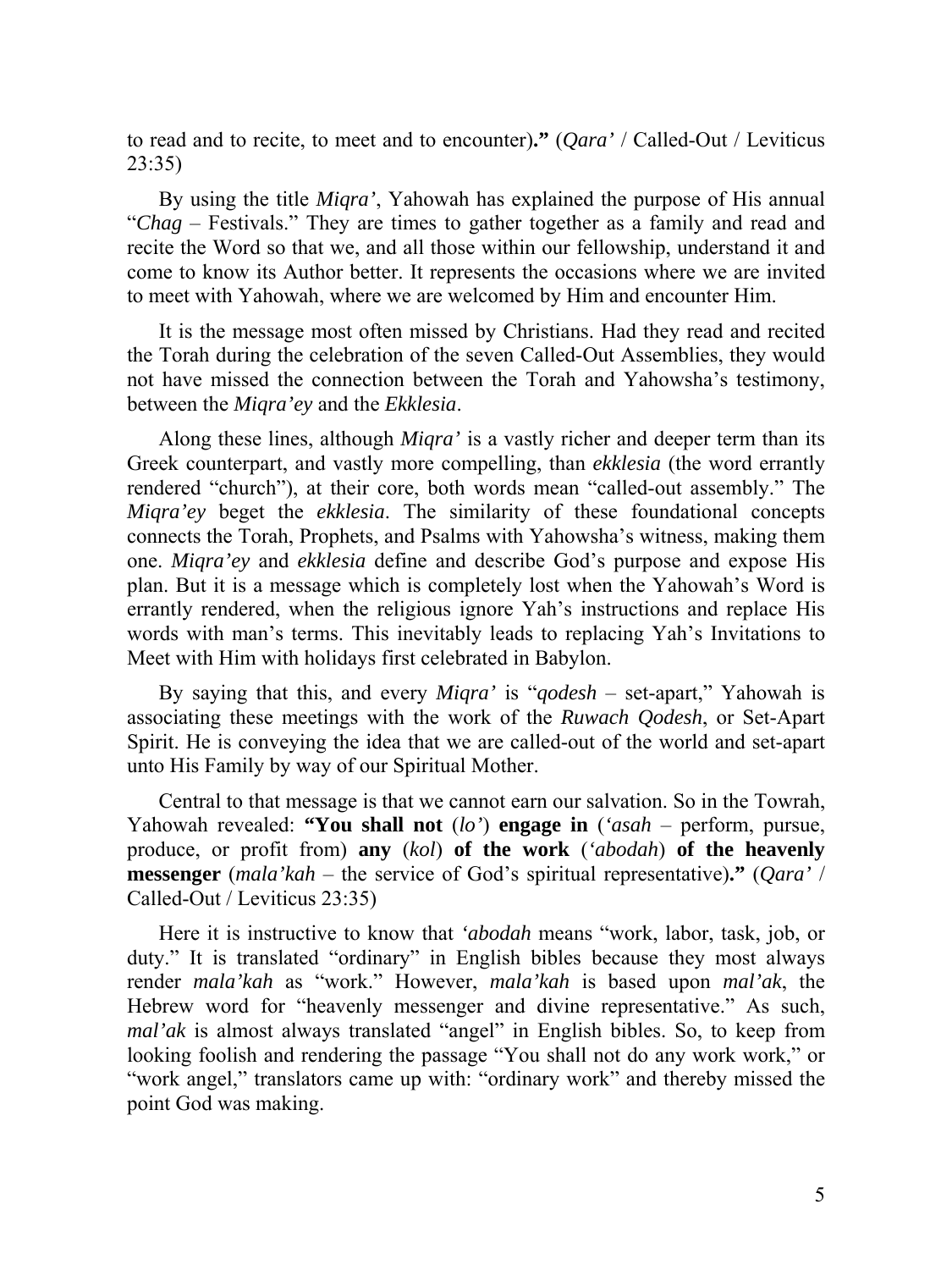While it's true that we shouldn't do our ordinary jobs on this set-apart calledout assembly, the spiritual message Yahowah communicated goes well beyond this. Eternal life, camping out forever with Him, is His gift to us. We cannot achieve it on our own, earn it, or pay for it. And we shouldn't be about the task of trying to personally profit from it, as religious clerics are wont to do.

Continuing to listen to Yahowah's presentation of *Sukah,* we are reminded a second time that it is a party: **"For seven** (*seba'*) **days approach and come near** (*qarab* – present yourself and appear before Me, joining closely together in the midst of) **the adoptive mother who purifies, enlightens, and elevates** (*'iseh /'isah*) **unto** (*la* – on behalf of and according to) **Yahowah** ( $\mathcal{P}$ Y $\mathcal{P}$  $\rightarrow$ )." (*Qara'* / Called-Out / Leviticus 23:36) These seven days are symbolic of the Millennial Sabbath.

As we discovered during our review of *Yowm Kippurym*, to *qarab* is to "draw near, to approach and to enter into a relationship." It speaks of "being present in the midst of a meeting or gathering." In this situation, the meeting is with God, and those gathered represent His family. Therefore, since *qarab* means "to be present with someone"—that someone is the Set-Apart Spirit. *Qarab* is thereby telling us that our "inward nature should respond to this invitation, and make a declaration after engaging in careful thought."

Since we thoroughly investigated the meaning of *'iseh* and *'isah* during our review of "*Yowm Kippurym,*" there is no reason to replicate that effort again. Suffice it to say, based upon what we learned there, we now know that *Sukah* is a celebration of life conducted in the presence of Yahowah which is enabled by way of our Spiritual Mother.

So then bringing it all together…**"On the eighth** (*shemyny* – from *shemen*, meaning oil, a metaphor for the Spirit) **day** (*yowm*)**, there exists** (*hayah* – there was, is, and will always be) **a set apart** (*qodesh* – a separating and cleansing **invitation to meet** (*Miqra'*– a summons to be called out, an assembly for reading and reciting [God's Word]; from *qara'* – to call out and to welcome, to invite and to summon, to read and to recite, to meet and to encounter one another) **on your behalf** (*la 'atem* – concerning you)**. And** (*wa*) **you shall answer and respond to the summons, present yourself and appear before** (*qarab* – approach and come near) **the adoptive mother who purifies, enlightens, and elevates** (*'iseh* /*'isah –*  the feminine aspect of God's light) **unto**  $(a - \text{on } \text{ behalf of and according to})$ **Yahowah** ()**."** (*Qara'* / Called-Out / Leviticus 23:36)

The eighth day represents eternity—a new beginning which follows the Millennial Sabbath. The only way to get there is to come into the presence of our Spiritual Mother and be born anew from above.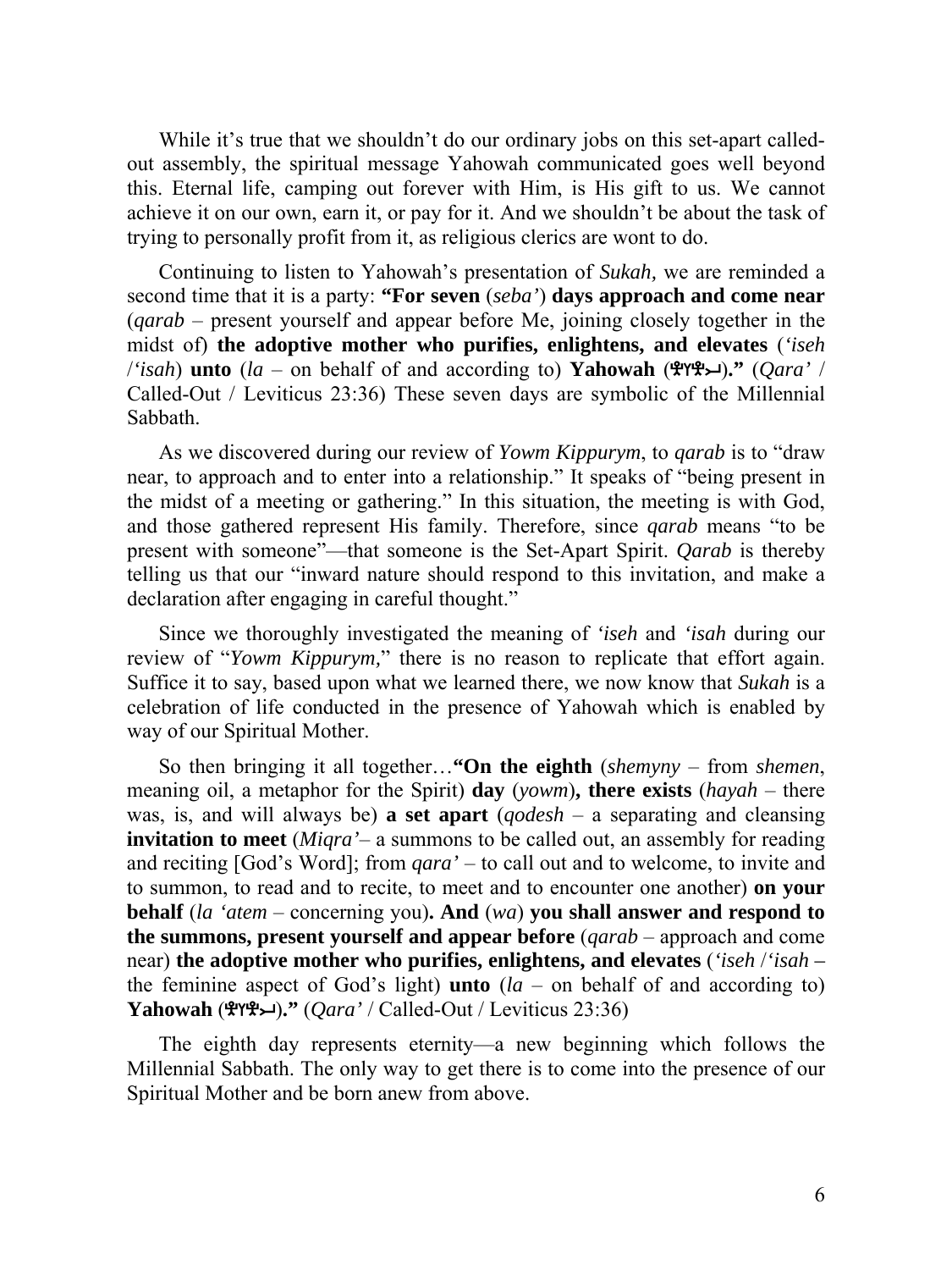It is also interesting to note, that with Yahowsha's arrival on Tabernacles in 2 BCE, on the eighth day of His moral existence, He would have undergone circumcision in accordance with the instructions given by God to Abraham. Thereby, the promised seed of Abraham, the one through whom the whole world would be blessed, was circumcised on this day as a sign that He was affirming the Covenant.

Moving on to the next verse we are reminded that there is but one "Her" relative to God's nature, and She is the Set-Apart Spirit, our Spiritual Mother. **"Her** (*hyw'*) **joyous assembly of people** (*'asarah* – participants in the festive celebration and party goers) **do not** (*lo'*) **engage in** (*'asah* – participate in, perform, produce, or profit from) **any** (*kol*) **of the work** (*'abodah –* labor, task, job, or duty) **of the heavenly messenger** (*mala'kah* – service of God's spiritual representative)**."** (*Qara'* / Called-Out / Leviticus 23:36)

Confirmation is a good thing. And yet as often as Yahowah has repeated His message, it's a wonder so many corrupt it and so few comprehend it.

The Festival Feast of Shelters is not only a metaphor for the Millennial Sabbath, and for heaven, for camping out with God; it is symbolic of the role our Spiritual Mother plays in our salvation *vis a vie* our adoption into our Heavenly Father's family. And that is why these instructions continue to encourage us to allow Her to do Her work.

Speaking of "work," Yahowah personally did everything which was required for our salvation. We cannot add to what He has done. We cannot replicate it on our own. We should not try. And while we are invited to become beneficiaries of His gift, we aren't to profit from it in the monetary sense.

In this regard, the concept of a paid clergy, of people who make their living being religious, is Babylonian, not Scriptural. For example, you are free to invest in the promotion of our collective mission to reveal and share Yahowah's Word, so that more people have access to His plan. But I am not free to use any contribution to support my lifestyle or to pay any of my personal obligations.

While it's a small point by comparison to not attempting to earn our salvation, there is a nuance of the special Sabbath worth noting. It's not a day to be idle, doing nothing, as rabbis would protest. It is a time we should be joyous partiers, who come into Yahowah's presence to read and recite His Word.

As our Heavenly Father, Yahowah is the head of our household. In that light, in order for His family to function properly, He has scheduled regular meetings which He expects us to attend. So the next passage begins: **"These Godly and specific** (*'eleh*) **appointed and designated meetings times** (*mow'ed* – assemblies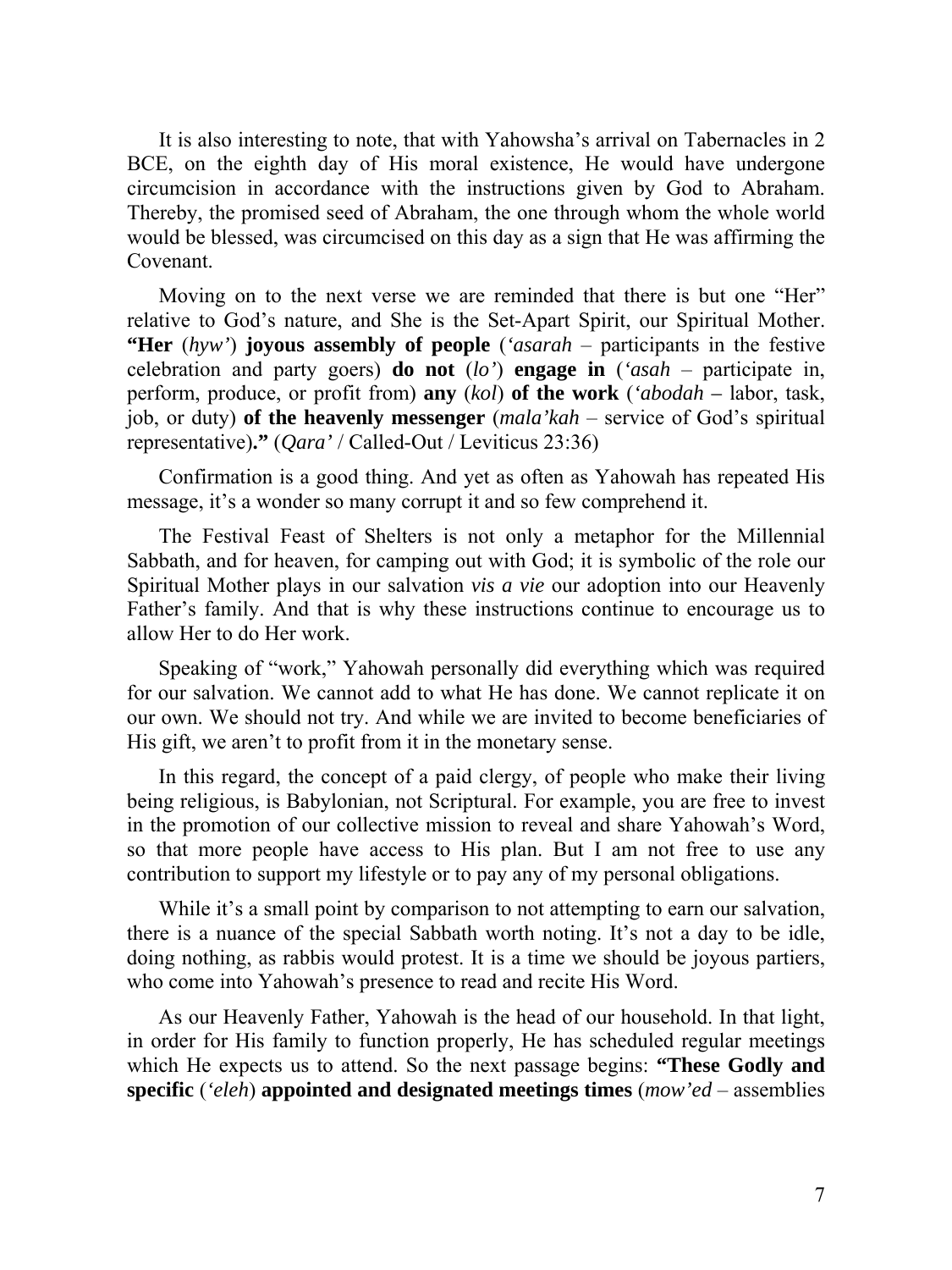set by the authority for a particular purpose, as a sign and signal) **of Yahowah** ()**…"** (*Qara'* / Called-Out / Leviticus 23:37)

*Mow'ed* is from *ya'ad*, meaning: "to schedule a meeting, fixing the time to assemble, to meet together and become betrothed." A *mow'ed* is not unlike a meeting scheduled with the Boss, who in this case is our Heavenly Father, Spiritual Mother, Savior, Creator, and God. The least we can do is show up.

So why is it that 99.9999% of Christians, of those who claim to be saved, don't show up? Why do they ignore each and every summons? Why do they call these "Jewish holidays" when according to God they are His? Worse, why do 99.9999% of Orthodox Christians, Catholics, Protestants, and Evangelicals, meet instead on Satan's most important Babylonian festivals: Easter and Christmas? How does one justify or explain this?

Incorporating this introduction with what follows, we read: **"These Godly and specific** (*'eleh*) **appointed and designated meeting times** (*mow'ed* – assemblies set by the authority for a particular purpose as a sign and signal) **of Yahowah** ()**, which relationally** (*'asher*) **you are invited to attend** (*qara'* – you are summoned to be called out, to meet, to read, and to recite) **accordingly as** (*'eth*) **set-apart** (*qodesh* – separating and cleansing) **Miqra'ey** (*Miqra'ey* – called-out assemblies to greet and encounter one each other) **for the purpose of**  (*la*) **coming near and approaching** (*qarab* – answering the summons and presenting oneself before) **the adoptive mother who enlightens and elevates**  (*'isheh* /*'ishah*) **unto** (*la* – toward, on behalf of, and according to) **Yahowah**  () **– a gift** (*minchah* – a present, something offered without compensation) **which elevates** (*'olah* – raises up by way of an acceptable sacrifice on an altar, an offering which uplifts)**, a reconciling sacrifice** (*zebach* – a substitute killed and presented for atonement and forgiveness)**, and also** (*wa*) **a pouring out** (*necek* – an anointing and immersion) **of the Word** (*dabar*) **– a day for His day** (*yowm ba yomow*)**."** (*Qara'* / Called-Out / Leviticus 23:37)

Yahowah has established a specific meeting schedule. He has conveyed the time He wants us to show up. He has encouraged us to tell others about them so that they might also benefit. He told us what to do when we arrive. He has even revealed that His *Miqra'ey* are a gift—something He has given to us without compensation. He has said that this gift will reconcile our relationship with Him and cause us to rise up into His presence. He has even shared that the mechanism behind this result is an atoning sacrifice made on our behalf. It is "a pouring out of the Word – which is why it is "a day for His day." God will return to our world and tabernacle with us.

In this passage, it's useful to recognize that *'olah* also means "injustice and iniquity." This suggests that the purpose of the *Miqra'ey* meetings is to vindicate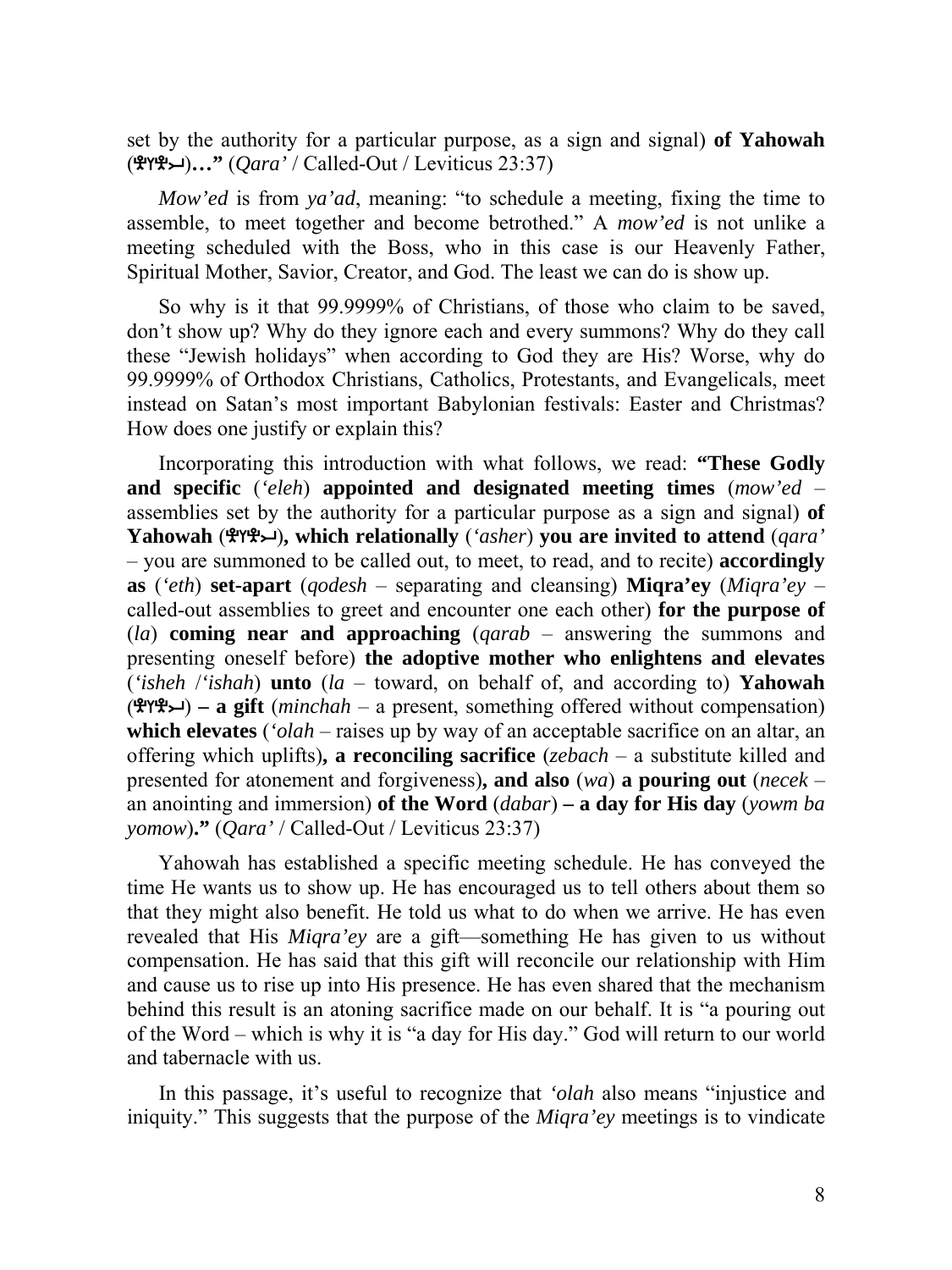us, ransoming mankind from this condition. *'Olah* is associated with a "burnt offering" throughout Scripture because fire is the symbol of judgment, and the resulting smoke rises up to heaven.

Since most every English translation renders the previous passage very differently than it is cited here, please also consider the most prevalent alternate view. "These are the appointed times of the LORD which you shall proclaim as holy convocations, to present offerings by fire to the LORD—burnt offerings and grain offerings, sacrifices and libations, each day's matter on its own day." Partly wrong, and partly an unsubstantiated stretch, this rendition misses the point. That does not mean however, that the *Yada Yah* translation is completely correct or that the most popular English renditions are totally wrong. The possibility exists that I have erred, and that is the reason that these amplified translations contain an interlinear aspect, and include the Hebrew words Yah selected so that you have the opportunity to study them yourself.

Speaking of His seven *Miqra'ey*, the significance of the special Sabbaths associated with them, and the symbolic sacrifices designated in His presentation of them, we find another confirmation of their primary purpose:

**"As part of** (*min la bad*) **the Shabats** (*shabat* – the Sabbaths, seventh days, the days of promise, the days to cease our ordinary work) of Yahowah ( $\mathcal{P}(\mathcal{P}, \mathcal{P})$ , **and as part of** (*wa min la bad*) **your contribution to the relationship** (*matanah* – that which you give for the good of a relationship)**, as part of** (*wa min la bad*) **all of** (*kol*) **your vows** (*nadar* – promises)**, and as part of** (*wa min la bad* – out of or from) **your expression of your freedom to choose** (*nadabah* – of your freewill, of what you voluntarily decide)**, relationally** (*'asher*) **give yourself**  (*natan* – deliver and dedicate yourself, entrust yourself) **to** (*la*) **Yahowah**  ()**."** (*Qara'* / Called-Out / Leviticus 23:38)

*Shabat* was scribed in plural in this marvelously revealing passage. Since that is uncommon, we are being encouraged to consider why it was written that way. And if I might offer a suggestion, I think it was presented as *shabats* (plural) to draw our attention to the two special *Shabat* which accompany *Sukah*. These occur on the first day as we enter Yahowah's company for the first time, and the eighth day, where we celebrate the fact that we will be spending an eternity together. And since that is a very long time, we ought to make absolute certain that we really want to be there. Do you want to spend an eternity with the God who designed this plan, with the author of the Towrah and its Covenant?

*Nadabah* is not only a word we have not seen before, it speaks to this most serious of decisions. It means "to be free, to have choice, and to act voluntary." *Nadabah* implies that the "motivation must be of one's own accord." God is speaking of "freewill"—the most valuable, incontrovertible (undeniable and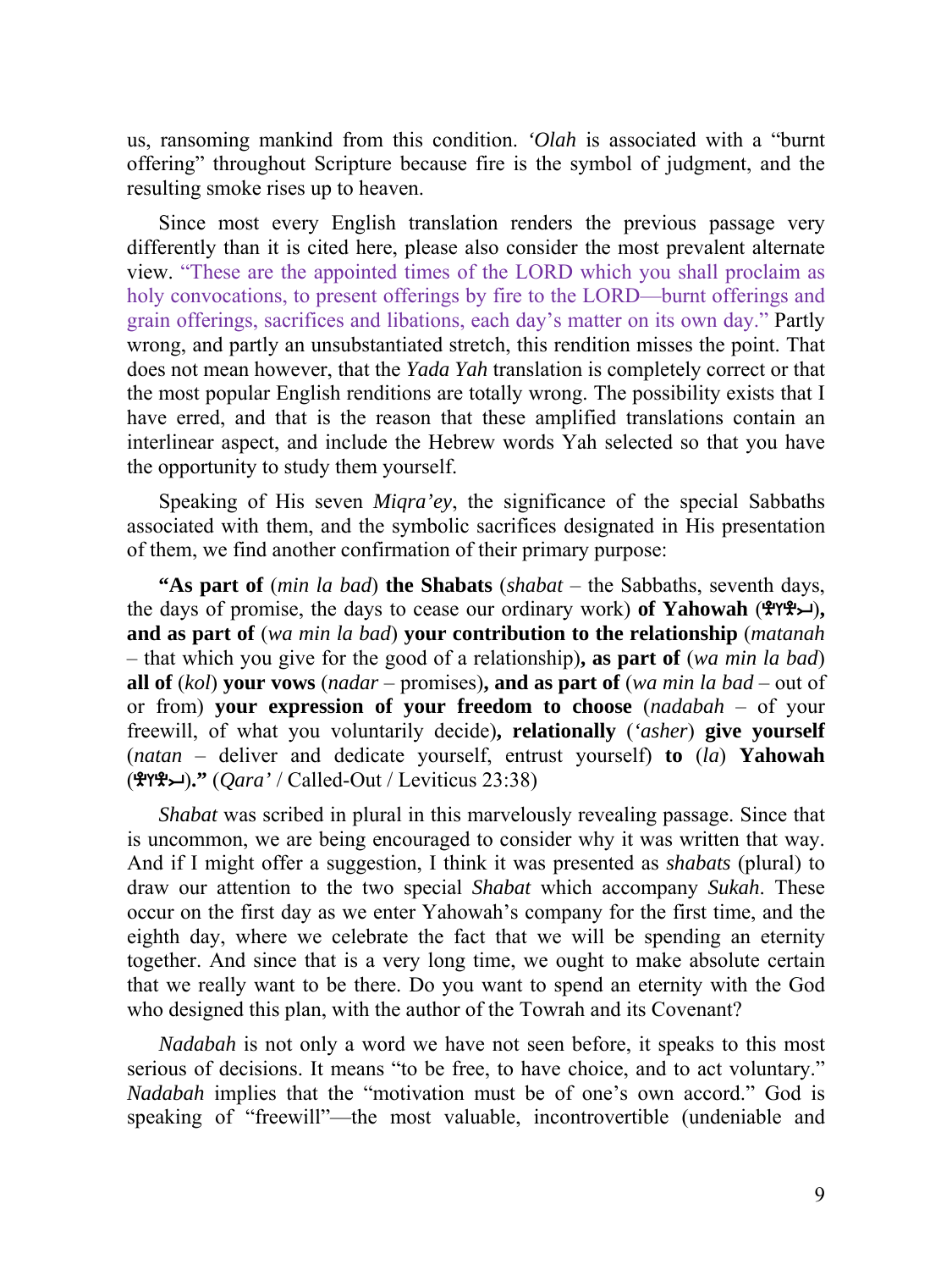unassailable), life-altering gift He has bestowed upon mankind. Yahowah is asking us to trust Him with our very lives, to freely choose to rely on Him for everything. Yah wants us to consider the two special *Shabat* associated with the *Miqra'* of *Sukah* seriously, as well as our contribution to the Covenant Relationship and subsequent vows to God relative to our acceptance of His terms and conditions as the most important decision we will ever make.

And ultimately, His desire, His hope, His choice, is that we choose to entrust our care to Him – that we give ourselves to Him. After all, He alone is trustworthy and reliable.

Yahowah asked Abraham to walk to Him and become perfect. It was the third of five conditions we must act upon to engage in the Covenant. And that is achieved through these Invitations to Meet God, which culminate with Shelters, and with camping out with our Heavenly Father. *Sukah* is therefore God's *nadabah*, His choice, a tangible and symbolic expression of everything He desires. So the question is: what do you want?

As an interesting aside, there is nothing more liberating than freely offering our lives to Yahowah. It is a miracle to witness Him fashion goodness from flawed material. Rather than struggling blindly, all the lights are turned on. Rather than sputtering, we function as brilliant tools in the master craftsman's hands.

Based upon a different interpretation of this passage, there are those who would disagree, suggesting that in this passage Yahowah is asking us to give something more to Him than just observing the Sabbath, more than the sacrificial gifts designated in the *Miqra'ey*, more even than freewill offerings. But the whole point of the Shabat is for us not to do something, making such a rendering ridiculous. Moreover, the central message of Scripture is that all God really wants from us is for us to get to know Him, to come to understand His instructions, and to choose to engage in a relationship with Him. He wants us to respect what He has revealed to us sufficiently to listen to His advice, to walk with Him, to converse with Him, to trust Him, and to rely on Him. And as a result of these things, He wants us to love Him as our Father.

God doesn't want our sacrifices. He Himself was the sacrifice. Even when these *Miqra'ey* designate an offering, the beneficiary consumes everything which is nurturing and sends the inedible portions God's way. Yahowah doesn't need anything from us but He does covet a relationship.

**"Indeed** (*'ak* – surely, and as a marker of emphasis)**, on** (*ba*) **the fifteenth** (*ha chamesh 'asar*) **day** (*yowm*) **of the seventh** (*shaby'y* – promised time, from *shaba'* – seven) **month** (*chodesh* – time of renewal)**, when you have harvested** (*ba 'acaph 'eth* – you have gathered in) **your yield** (*tabuw'ah* – your produce, crops, gain, grain, and fruit) **from the land** (*'erets –* realm)**, you shall celebrate**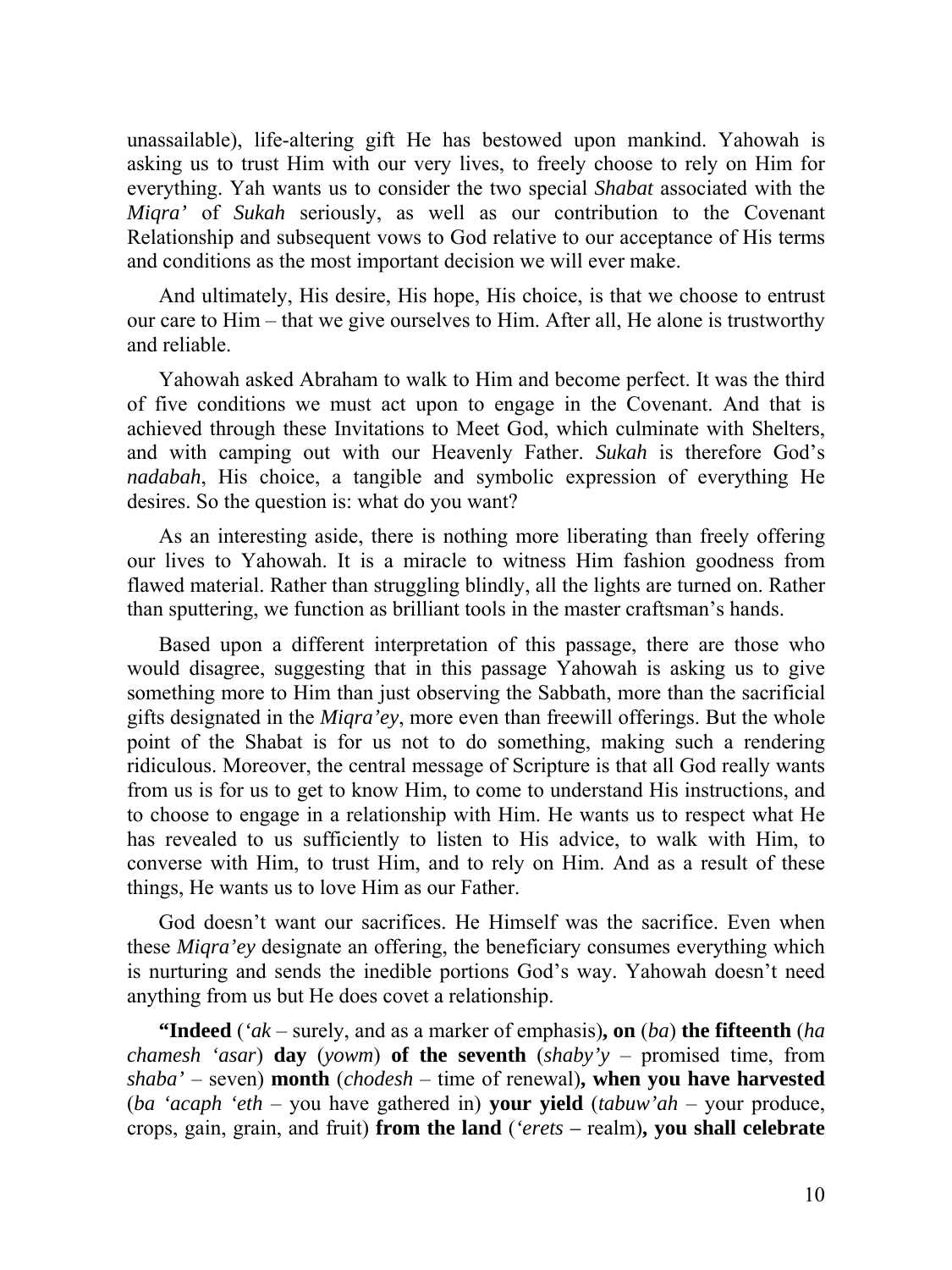(*chagag*) **the festival feast** (*chag*) **of Yahowah** () **for seven** (*shaba'*) **days**  (*yowm*)**. With** (*ba*) **the first and foremost** (*ha ri'shown* – the initial and the beginning) **day** (*yowm*)**, there shall be a Shabathown for resting and reflection** (*Shabathown*) **and on the eighth** (*shemyny* – symbolizing eternity) **day** (*yowm*) **a Shabathown** (*Shabathown*)**."** (*Qara'* / Called-Out / Leviticus 23:39)

*Sukah* is an ingathering, or harvest, where God's children are reaped from the world. It is a celebration. *Sukah* is a time for restful reflection. It is the ultimate vacation – a time to campout with God.

As our Heavenly Father continues to share, recognize that everything in the following list is symbolic. Each is of considerable value to us spiritually, but insignificant economically. **"And** (*wa*) **you shall grasp hold of** (*laqah* – receive and obtain, acquire) **on the first and foremost** (*ha ri'shown* – the initial and the beginning) **day** (*yowm*) **the fruit** (*pary* – harvest) **of the tree** (*'esh* – wooden timber or upright pillar used for hanging a sacrificial victim)**, the glorious adornment of** (*hadar* – most majestic, honored, and splendorous embellishment and beautification) **of the fronds** (*kaph* – shoots or branches [symbolic of the Spirit and Ma'aseyah]) **of the palm** (*tamar*)**, the branch** (*'anaph* – covering [symbolic of the Ma'aseyah]) **of leafy shade** (*'abowth* – heavily foliaged canopy [symbolic of the Spirit]) **trees** (*'esh*)**, and river** (*nahal* [symbolic of the Spirit]) **willow shoots** (*'arabah* [symbolic of the Ma'aseyah])**."** (*Qara'* / Called-Out / Leviticus 23:40)

The "first day fruit harvest" during the Fall, speaks of the ingathering of souls depicted in the *Miqra'* of *Taruw'ah*. It is facilitated by Yahowsha's sacrifice on the "tree, the upright pole" upon which He "was hung."

Since one would not normally describe "palm fronds" as being "glorious adornments, or majestic," even "honored and splendorous embellishments for beautification," God is using a metaphor to reveal the nature of the Set Apart Spirit's Garment of Light. In this region and time, palm fronds were used as the roof covering of homes, sheltering the family inside from the sun and storms.

To this point, *hadar* speaks of an adornment or garment which elevates one's status, ascribing high value to them, making them beautiful in appearance, even majestic and glorious." Moreover, the entire point of *Yowm Kippurym* and the essence of *Sukah* is to "come into the presence of the adoptive mother who elevates," the Set Apart Spirit, so that we can embrace our Heavenly Father.

The "branch of the tree," another Messianic symbol, is singular because while the Spirit adorns many, there is only one God. But you'll notice in this case that "the branch" is from "a leafy shade, heavily foliaged canopy tree." The Savior and Spirit are one in the same. That is the message conveyed in the  $14<sup>th</sup>$  chapter of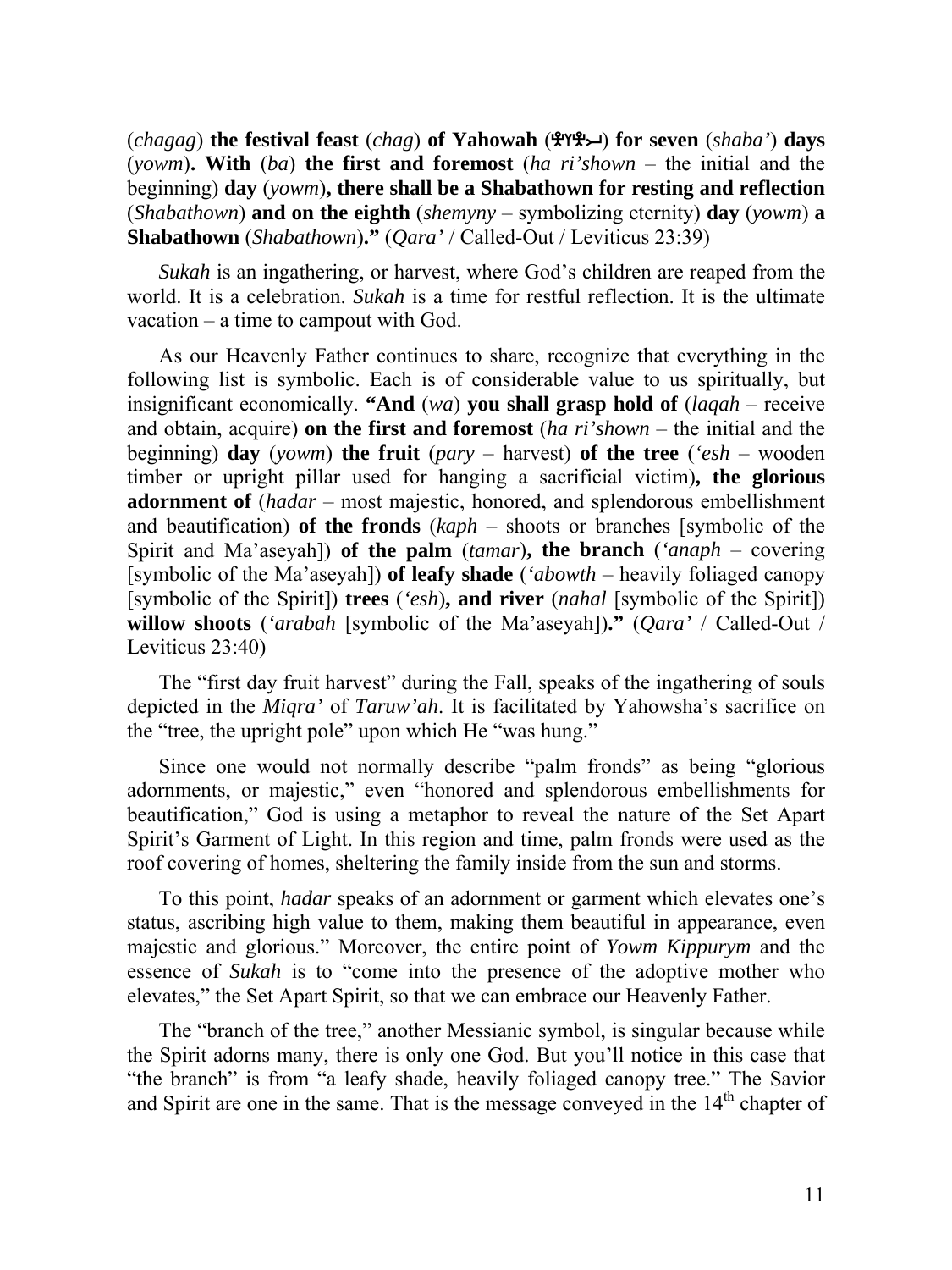Yahowchanan, where Yahowsha' says that the Father, the Savior, and the Spirit are one.

The "river willow shoots" is symbolic of the prediction that the Ma'aseyah will be a "tender shoot" (that He will arrive as a child), and also of the fact that Moseh, who was drawn out of these reeds as a child would scribe Yahowah's Towrah. The Ma'aseyah and Towrah are one.

Living waters additionally is a Spiritual metaphor based upon the life sustaining and cleansing nature of water. And all of this emphasis on "trees" and their "protective canopy," is specifically tied to *Sukah*, the *Miqra'* dedicated to living in Yahowah's shelter, under His protection.

The conclusion of the  $40<sup>th</sup>$  verse of *Qara'* / Leviticus 23 defines eternity. It explains the reason we were created, the purpose of all seven "*Miqra'ey* – Invitations to Meet God." It conveys the result of Yahowah's plan of salvation, and what we can expect during the Millennial Sabbath on Earth and life in heaven beyond. **"Rejoice and be glad** (*samah* – be happy and express your joy, be merry and party, flourish, take pleasure in, and celebrate) **in the presence** (*paneh*) **of Yahowah** ()**, your God** (*'elohym*)**, for seven days."**

There is a "high, proud, exalting, almost arrogant" tone to *samah*. Its Akkadian root, *samahu*, means "to be stately, to attain extraordinary beauty and stature, to flourish, to be high, even proud." Additionally, it is about pleasure. Other *samah* synonyms include: "be elated, be glad, be cheerful, leap for joy, and delight in the overall circumstance."

That's important for many reasons. First, by way of the Spirit's adornment, we are elevated, becoming considerably more like God. Our flawed, temporal bodies are replaced with extraordinarily beautiful and stately spiritual entities, enabling us to flourish eternally in Yahowah's presence.

Second, God likes to party. Having fun together is the entire point—the purpose of the universe and of mankind. The Called-Out Assembly of Shelters therefore foretells of a time on Earth during the Millennial Sabbath and eternity in heaven beyond, in which we will "rejoice and be glad, celebrating the presence of Yahowah." It will be a "very pleasurable experience, a joyous party, a time of great happiness."

Third, it's okay to be proud, so long as our pride comes from knowing that we are Yahowah's children. That is indeed something or which we should be proud. More to the point, God wants us to be proud to bear His name, to make His acquaintance, to be His child. He wants us to relate to Him in the context of friendship and family, relaxing and having a good time, mindful of the fact that our "dad," just happens to be God.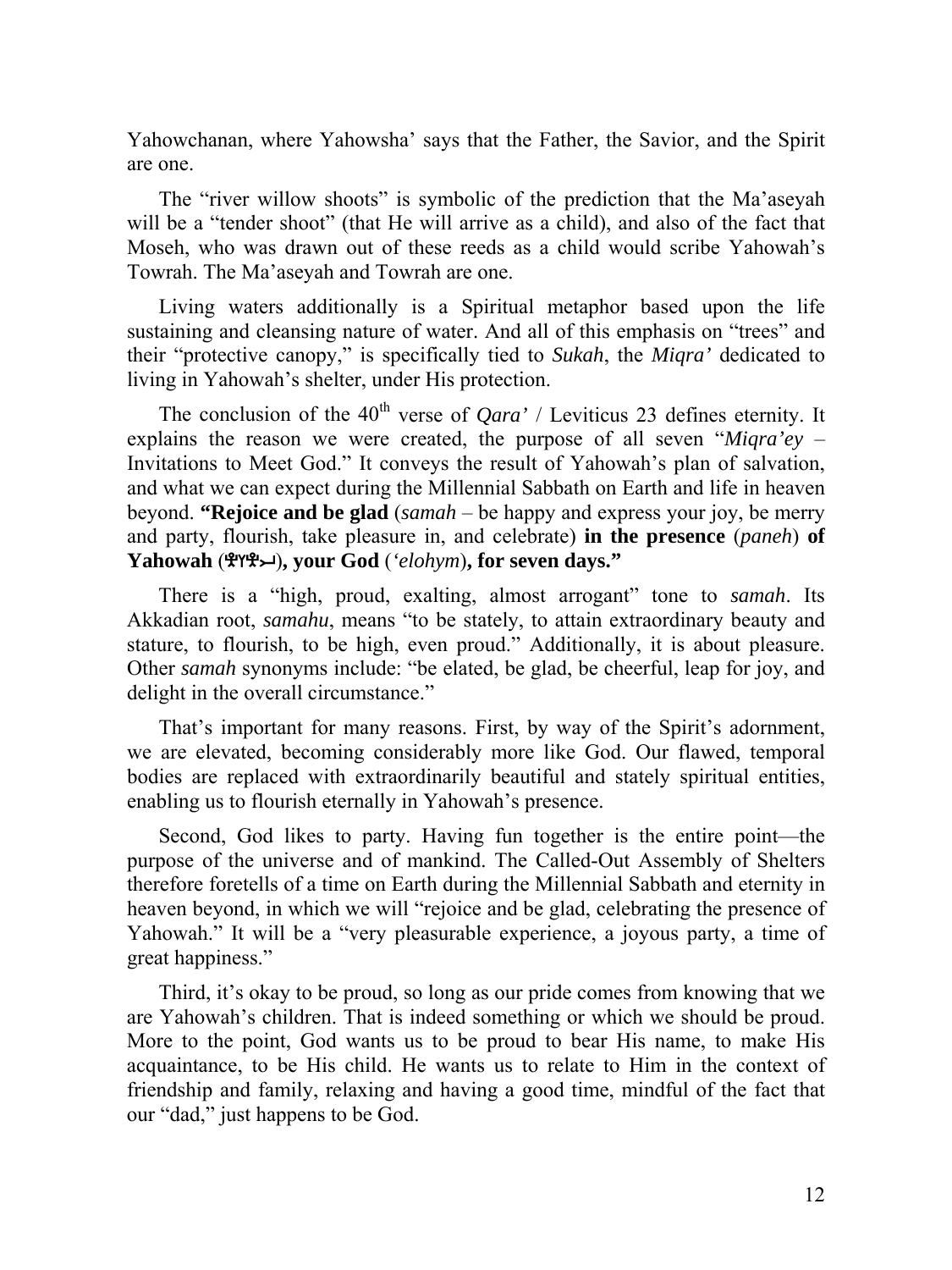That said, He does not want us down on our knees, fearing Him or worshiping Him. Other than love, there is no better word to describe what to expect in heaven, and the purpose of the relationship, than *samah*.

So why "seven days," you ask? And why is there an "eighth day?" Let's finish the passage and let God explain. **"Celebrate** (*chagag*) **it as a festival feast** (*chag*) **in association with** (*la*) **Yahowah**  $(\mathbb{R}^n \mathbb{R}^d)$  seven (*shaba'*) **days** (*yowm*) **during** (*ba*) **the** (*ha*) **year** (*sanah* – repeatedly, so as to be altered and changed)**. It is a clearly communicated prescription of what you should do to live** (*chuqah* – and engraved recommendation designed to allocate a share of an inheritance) **eternally** (*'olam* – forever, throughout all time) **in** (*la*) **your** (*'atem*) **homes and generations** (*dowr* – dwelling places and sheltered tent encampments)**. Celebrate it** (*chagag* – as a festival feast) **in** (*ba*) **the** (*ha*) **seventh** (*shaby'y*) **month** (*chodesh* – time of renewal)**."** (*Qara'* / Called-Out / Leviticus 23:41)

Yahowah's plan for mankind is based upon six, being the number of man, plus one, being the number of God, equaling perfection—seven. And *Sukah,* as the seventh and final phase of God's plan, represents perfection from our Heavenly Father's perspective. Therefore, camping out together with His creation, with His children, is Yahowah's favorite thing to do.

The prophetic fulfillment of the Called-Out Assembly of Shelters begins at the close of the sixth millennia of human history and concludes at the culmination of the seventh. Salvation is therefore a seven-step process, played out over seven thousand years, beginning with Passover and ending with Shelters. Each step along the path is played out at the appropriate time and on the appropriate day. Remember, each *Miqra'* serves as a prophetic depiction of the unfolding of the plan of salvation and as a spiritual metaphor to explain the process.

By having us camp out with Him for seven days, we draw understanding from *BaRe'syth* / Genesis one, from the Sabbath, and from the seven *Miqra'ey*, all to better understand Yah's comprehensive solution and time schedule. The eighth day was then added, because the end of the Millennial Sabbath is not the end of time, our lives, or of us camping out with our Heavenly Father. Beginning on the eighth day, Yahowah will create a new universe in our presence—a perfect one in which we get to enjoy and explore forever. It is a new beginning.

The message is that we are being invited to campout with the Creator of the universe. It's going to be a grand party. There will be lots of exploring, long and deep conversations, personal sharing, and plenty of fun. It is the never-ending conclusion to the greatest story ever told.

As we press deeper into Yah's Word, we find three additional insights. First, the reason God asked us to "live in tents with Him" is to tangibly demonstrate the purpose of His plan to all future generations and households.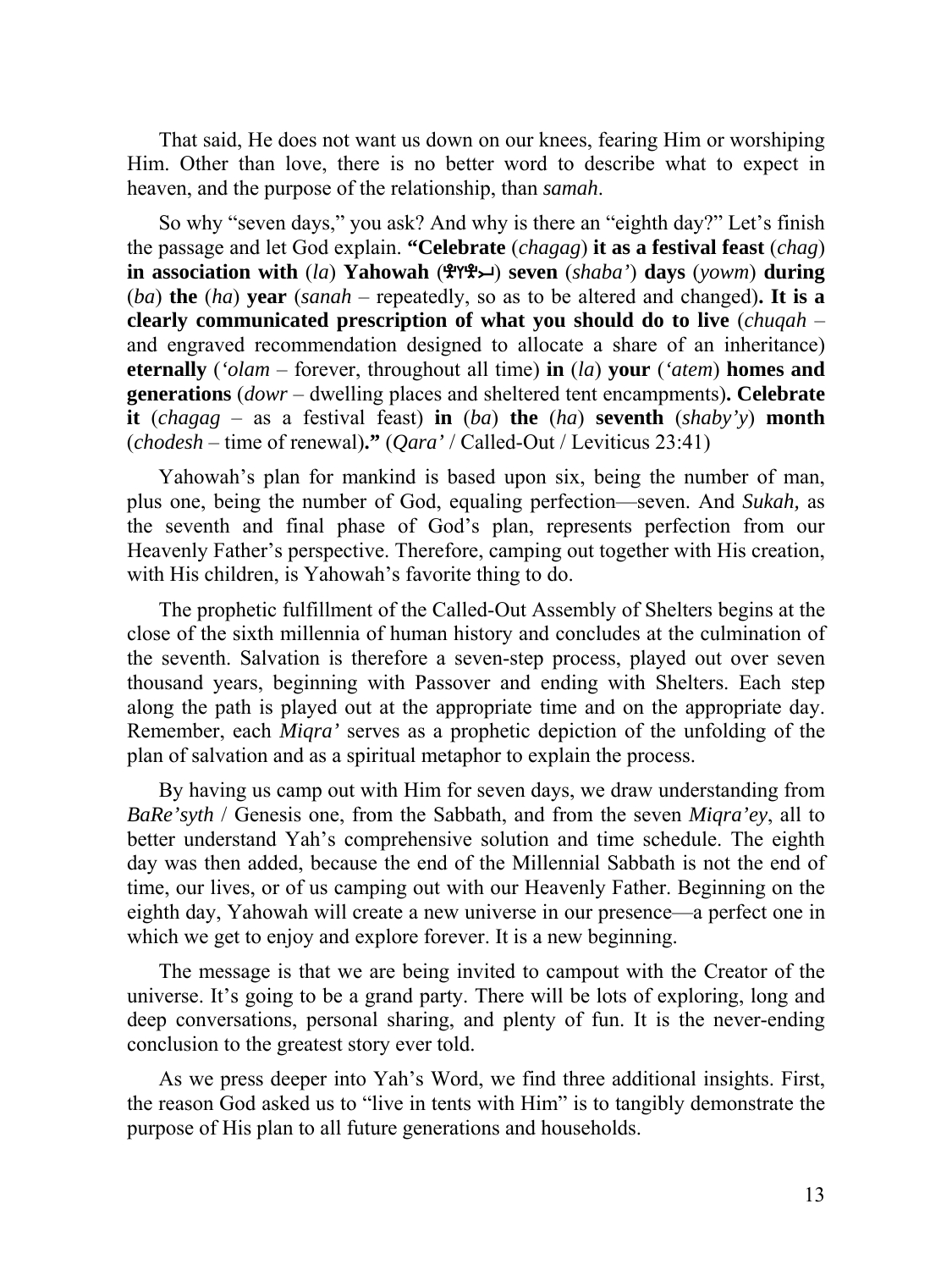Second, only "native born" Yisra'elites are being asked to actually pitch and live in tents. The rest of us are called to do it symbolically.

Third, just as Yahowah freed Yahuwdym from the bondage of human oppression, slavery, and works-based survival in Egypt, He is freeing all of us from the bondage of sin and of work-based salvation schemes.

**"You shall live in** (*yasab* – inhabit and dwell in) **shelters** (*sukah* – tents which provide sheltered covering and protection) **for seven** (*shaba'*) **days** (*yowm*)**. All** (*kol*) **native-born** (*ezrah*) **Yisra'elites** (*Yisra'el* – individuals who engage and endure with God) **shall dwell** (*yasab*) **in** (*ba*) **the** (*ha*) **sheltered tents**  (*sukah* – protective homes and coverings) **so that** (*ma'an* – for the intent, purpose, reason, and sake that in the end) **your households and generations** (*dowr* – families and descendants) **will know relationally** (*yada'* – be aware of and understand, be acquainted with and respect, reveal, make known, and teach) **the physical symbolism of** (*ky* – branding associated with ownership and truth connected with) **Me having the children of Yisra'el** (*beny Yisra'el*) **live in** (*yasab*) **covered shelters** (*sukah* – tents and homes which enclose and provide protection) **when I brought** (*yasa'* – and led) **them out** (*min*) **of the land** (*'erets* – realm and country) **of the Crucible of Egypt** (*mitsraym* – the place of oppression and anguish)**."** (*Qara'* / Called-Out / Leviticus 23:42-43)

The Children of Yisra'el are living examples, witnesses to God's Familial Covenant. They serve as the implement of Yah's revelation. Through them we come to know our Creator and Redeemer.

Yahuwdym are also a control group in the scientific experiment called life. They were set apart from other people to demonstrate the benefit of having a relationship with God and the consequence of rejecting that covenant.

So in conclusion, Yahowah signs off with this direct declaration: **"I am** (*'any*) **Yahowah** ()**, your** (*'atem*) **God** (*'elohym*)**."** (*Qara'* / Called-Out / Leviticus 23:43)

We therefore know that we have this on pretty good authority. And that means it would require a higher authority than God to alter or repeal any of these instructions. Yet since they have all been changed and canceled by man's political and religious institutions, somebody must believe that they are more important than their Creator.

And finally, Yahowah's messenger signs off with…**"And Moseh declared the Word** (*dabar*) **regarding Yahowah's** () **specific appointed meetings and designated times** (*mow'ed* – assemblies set by the authority for a particular purpose as a sign and signal) **to the children of Yisra'el."** (*Qara'* / Called-Out / Leviticus 23:44)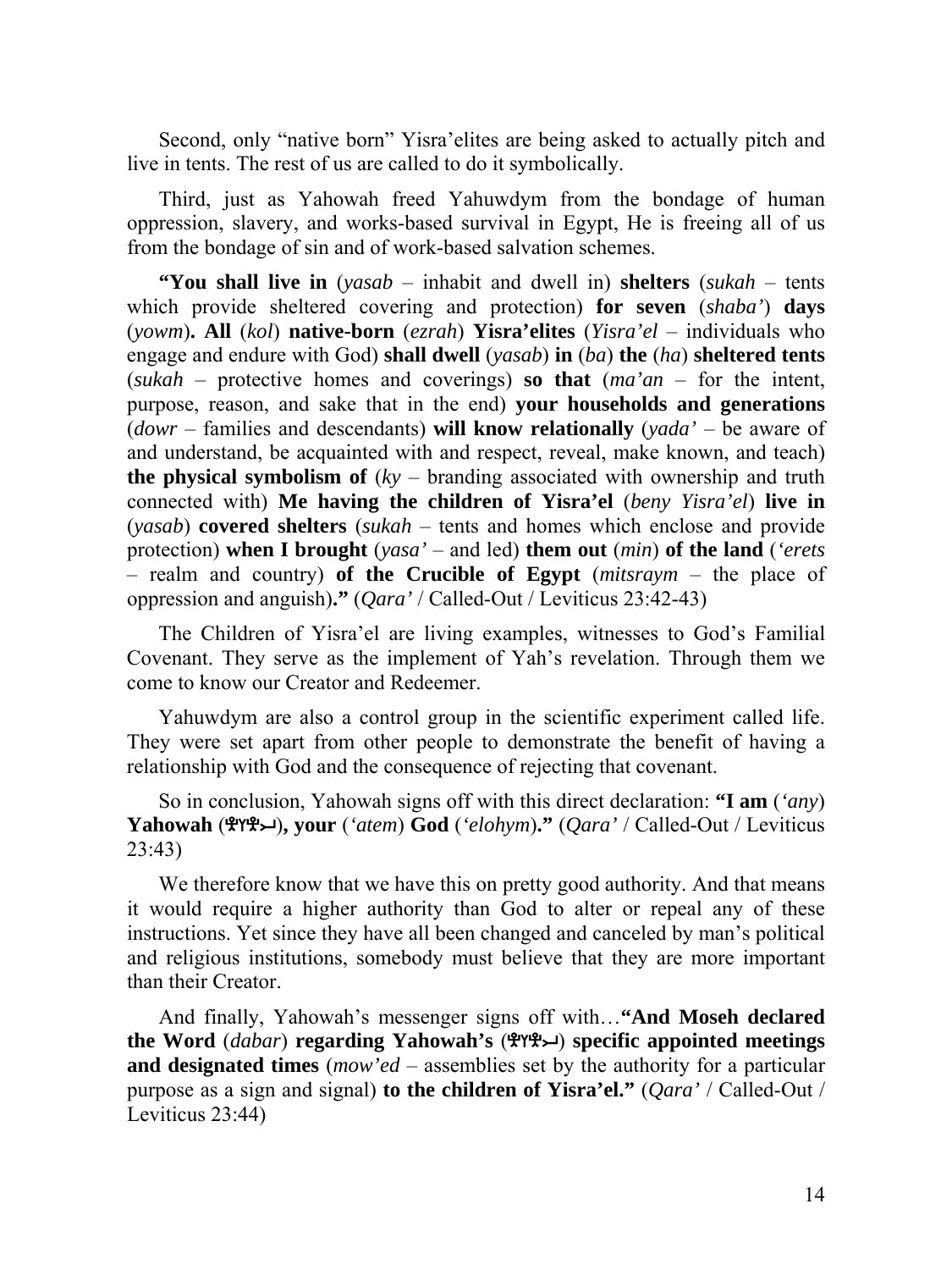He did what he was asked to do. We are called to do the same: come to know the Word and then share it with others.

The primary purpose of the *Miqra' Mow'ed* of *Sukah* is to bring us back to the Garden of Eden, to a one on one joyous relationship with our Heavenly Father. The Festival Feast of Shelters is designed to reveal the purpose of creation, and to divulge the nature of the relationship our Heavenly Father wants to share and enjoy with His children. It is the culmination of the Called-Out Assemblies, the product of God's plan. On this day we return to the Garden of Eden – the Protective Enclosure of Great Joy.

If you are a native Yisra'elite, pitch your tent. If you are an adopted Yahuwdym, cuddle up next to your Heavenly Father and enjoy the protection and support of your Spiritual Mother. Keep the appointment. Understand the symbolism inherent in this day. Read and recite the Word. Share the plan. Have fun with God.

## ቝለሔገ

No discussion of Tabernacles would be complete without examining Yahowah's account of the fourth day of creation. In it God predicted that the "Greater Light" would become visible as a "sign" in mankind's fourth millennium, thereby placing Yahowsha's arrival within the context of the *Miqra'* no later than 33CE on our pagan calendars.

As you read this testimony, pay special attention to the fact that God does not say that the sun and moon were created on the fourth day, only that they became "visible representations," which means they could be seen. The same thing can be said of Yahowsha's arrival. When the child was born and the Son was given, we were able to see Yah.

**"God said, 'There shall be lights** (luminaries) **in the expanse of the heavens to divide** (separate and set apart) **day from night. And let them exist as symbols and signs** (*'owth* – as visible signals, distinguishing makers, and remembrances; as non-verbal representations which have meaning; as miraculous proof and wondrous indications; as illustrations, examples, and metaphors which make something more clearly known; as an accounting or recording used in evaluating recompense and reward; as an ensign at the end of an upright pole conveying the leader's message to his followers) **for the appointed symbolic meetings and times** (*mow'ed* – the designated periods which are related to others for a specific purpose authorized by the authority; the set-apart feast and festival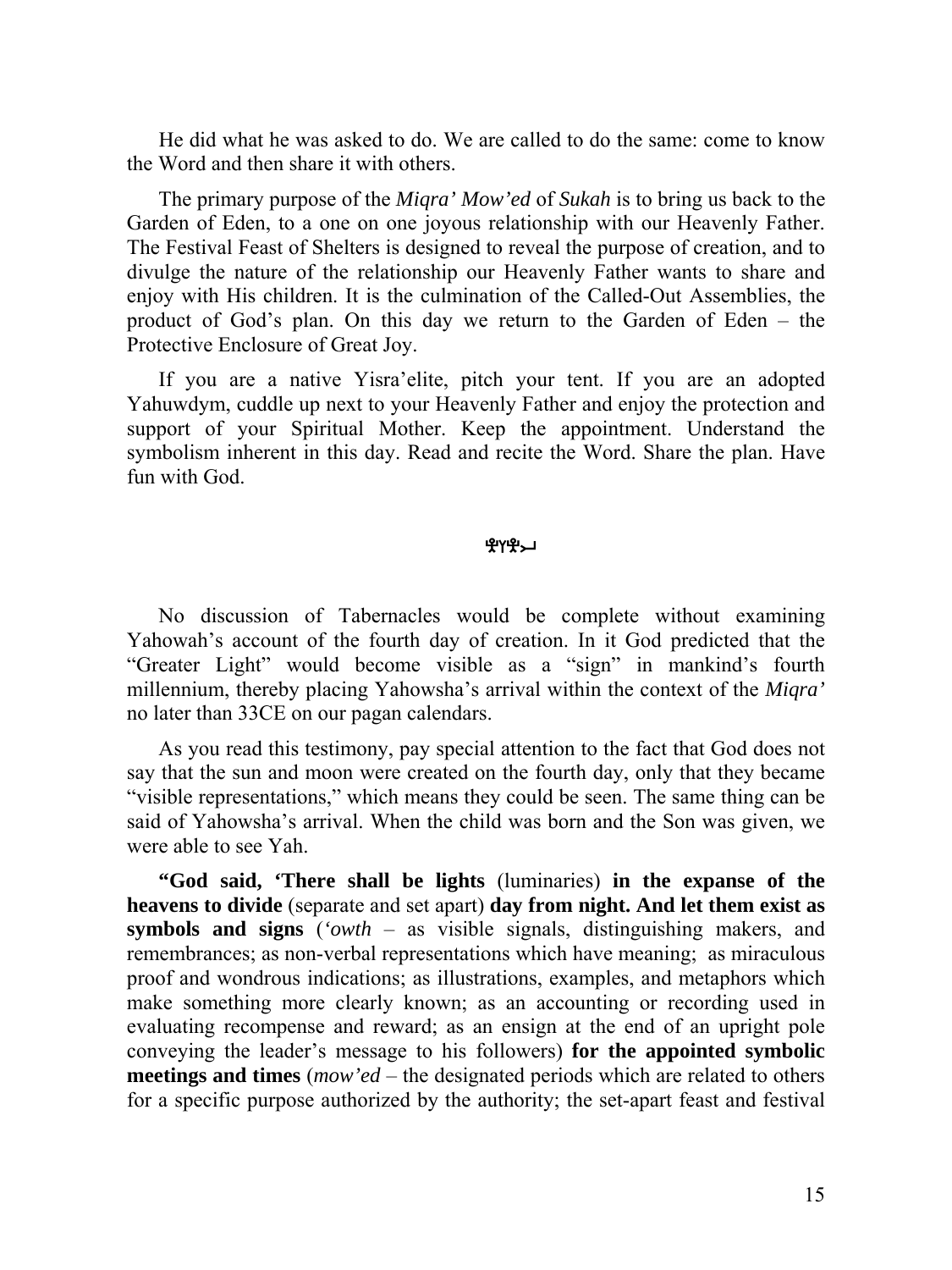celebrations of communion)**, for days, and for years** (as a measure of life and renewal)**."** (*BaRe'syth* / In the Beginning / Genesis 1:14)

These two sentences convey the profound truth that the *Miqra'ey Mow'ed* of Yahowah are "wondrous signs which convey an important message" from our Creator. Understand the *Mow'ed Miqra'ey* and you will understand God, understand yourself, our relationship and purpose, the means to salvation and the very framework of time itself. Failing to understand the *Miqra'ey Mow'ed*, the Appointed Called-Out Assembly Meetings and signs, clerics and laity alike have been deceived into believing that future prophetic events cannot be dated and that man's salvation is independent of the Towrah. But in actuality, theologians are simply ignorant of the means provided to date every significant event—past, present, and future, and of God's plan to save His wayward children.

Yahowah's message, His meetings, are all designed to prompt a choice. We can choose to live in the light or die in darkness. **"They exist as lights in the expanse of the heavens to give light to the earth** (*'erets -* world)**, existing and established. God fashioned** (prepared, appointed, and instituted) **the two large luminaries, the greater** (*gadowl* – the more enormous in magnitude and intensity, the mighty, important and distinguished one; from *gadal*, meaning "to be magnified, great and powerful; to make and do great things) **luminary to rule**  (to have dominion and authority over, to govern) **the day and the lesser** (*qatan* – smaller, insignificant, and unimportant, the younger chronologically, the lowly of status; from *quwt*, meaning loathed, opposed, abhorred, and detested) **luminary to govern the night** (the absence of light; gloom and shadow)**, and the stars."**  (*BaRe'syth* / In the Beginning / Genesis 1:15-16) Yahowah is predicting the arrival of the Ma'aseyah Yahowsha', and defining His role, nature, and status *vis a vie* the Adversary.

This is all brought into focus with the opening stanza of Yahowchanan/John's witness: **"In the beginning was the Word, and the Word was with God, and the Word was God. He was in the beginning with God. All things came into existence through Him. And apart from Him, nothing exists. In Him is life, and the life is the light of men. And the light shines in the darkness, but the darkness does not comprehend it…. This is the true Light who came into the world to enlighten every man. He was in the world, and the world was made through Him, but the world does not know Him. But to as many who received and accepted Him, to them He gave the right to become children of God, even to those who trust and rely upon His name, to those who are born not of blood nor the will of man, but of God. And the Word became flesh and camped out** (*skenoo* – encamped, pitched a tent, and thus tabernacled) **among us and we beheld His glory, glory as of the only begotten from the Father, full of favor and truth."** (Yahowchanan / Yah is Merciful / John 1:1-14)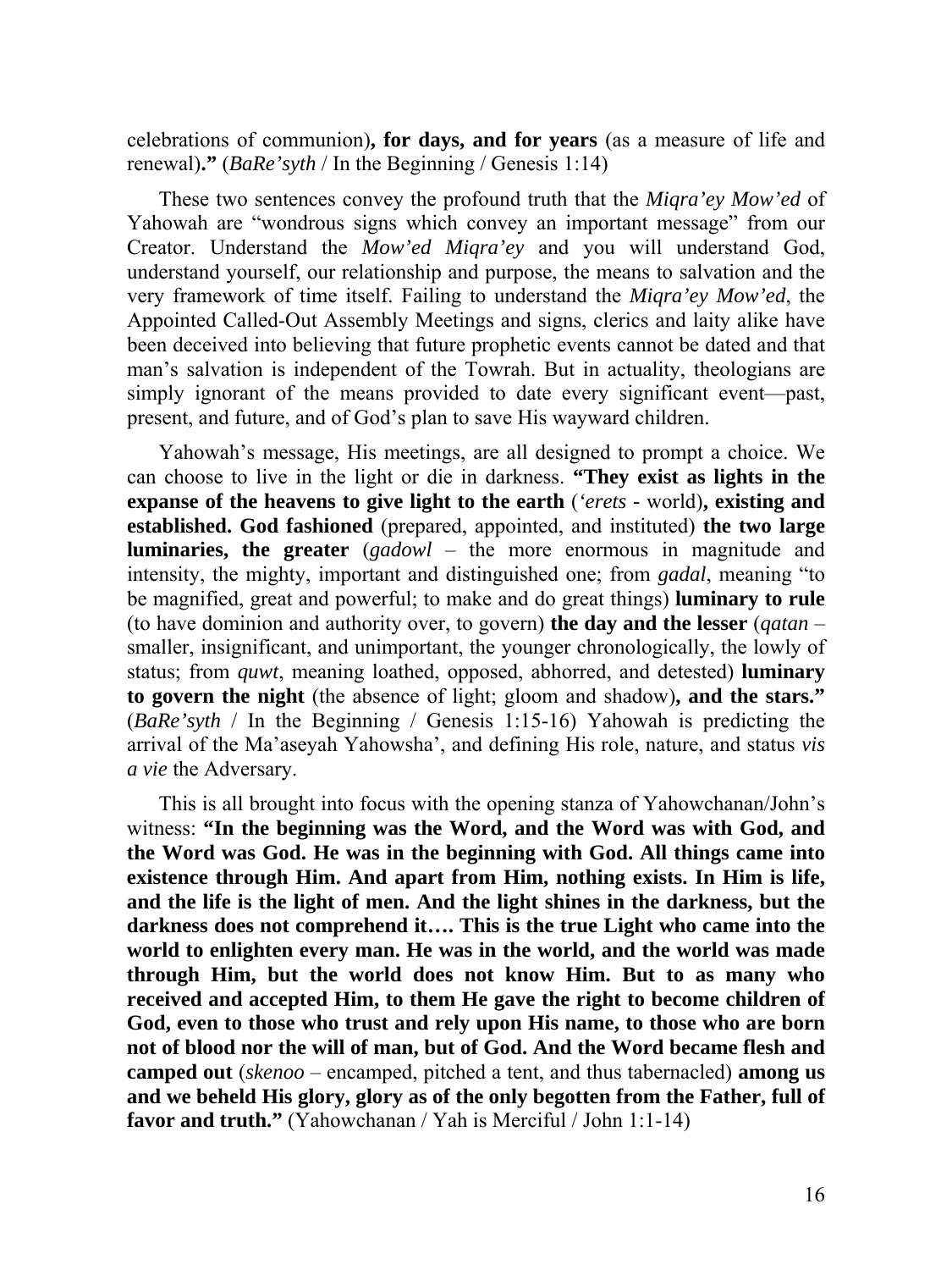While the Hebrew and Greek words for "dwell and dwelt" are used regularly in Scripture, this is the only place *"skenoo"* is found. Yahowah went out of His way to let us to know that He entered our world in the form of a man on the very day He said that He would pitch His tent with us, on the Called-Out Assembly of Shelters, Tabernacles, and Tents.

In the "*Chay* – Life" chapter of the Genesis Volume of *Yada Yahowah*, you will find a thorough review of this Genesis one passage, along with documentation to prove that Yahowsha's arrival occurred as promised at the end of the fourth millennium after the fall, and specifically on Tabernacles in 2 BCE. But since the year of the dress rehearsal isn't germane to the *Miqra'* of *Sukah*, we'll move on to its glorious fulfillment.

#### କ୍ୟୁନ

All of Scripture is an enormous metaphor. Since the symbolism of seven is advanced in the Towrah's next line in conjunction with the Tabernacle, the Spirit, and the Savior, let's linger here in Leviticus a while longer, understanding that chapter breaks are human divisions.

**"Then Yahowah** () **spoke to Moshe, saying, 'Instruct** (*sawah* – direct) **the children of Yisra'el to obtain for** (*laqah* – grasp hold of, select, receive, accept, and bring to) **you pure, clear, and flawless** (*zak* – free of impurities and clean) **olive oil** (*semen*) **which is lightly extracted** (*datit* – regarded as the purest and best oil from the initial crushing in a mortar, and thus extra virgin in today's vernacular) **as a luminary** (*ma'owr* – source of light, from *'owr*, meaning light which shines brightly, illuminating and enlightening) **to be lifted up** (*'ala*)**, a continuous uninterrupted** (*tamid*) **lamp** (*ner*)**."** (*Qara'* / Called-Out / Leviticus 24:1-2)

This is Yahowah's version of the "eternal flame." But there is more to the metaphor than "pure, clean, clear, and flawless olive oil" being the symbol of the Set-Apart Spirit and of "light" representing Yah. There is more to this lamp than the idea of light providing guidance and enlightenment. There is even more to Yahowah's tangible metaphor than the "continuously uninterrupted," or eternal component of His Light and Spirit. God will advance the story of this luminary, and define its purpose, by telling us where it goes and how it is to be constructed.

**"Aharown** (*'aharown* – meaning desires light and enlightened freewill, transliterated Aaron, the brother of Moseh, and a Levite) **shall attend to it, placing it** (*'arak* – shall set the physical object in a particular place for a specific purpose, encouraging comparisons to something similar) **outside** (*min*) **the**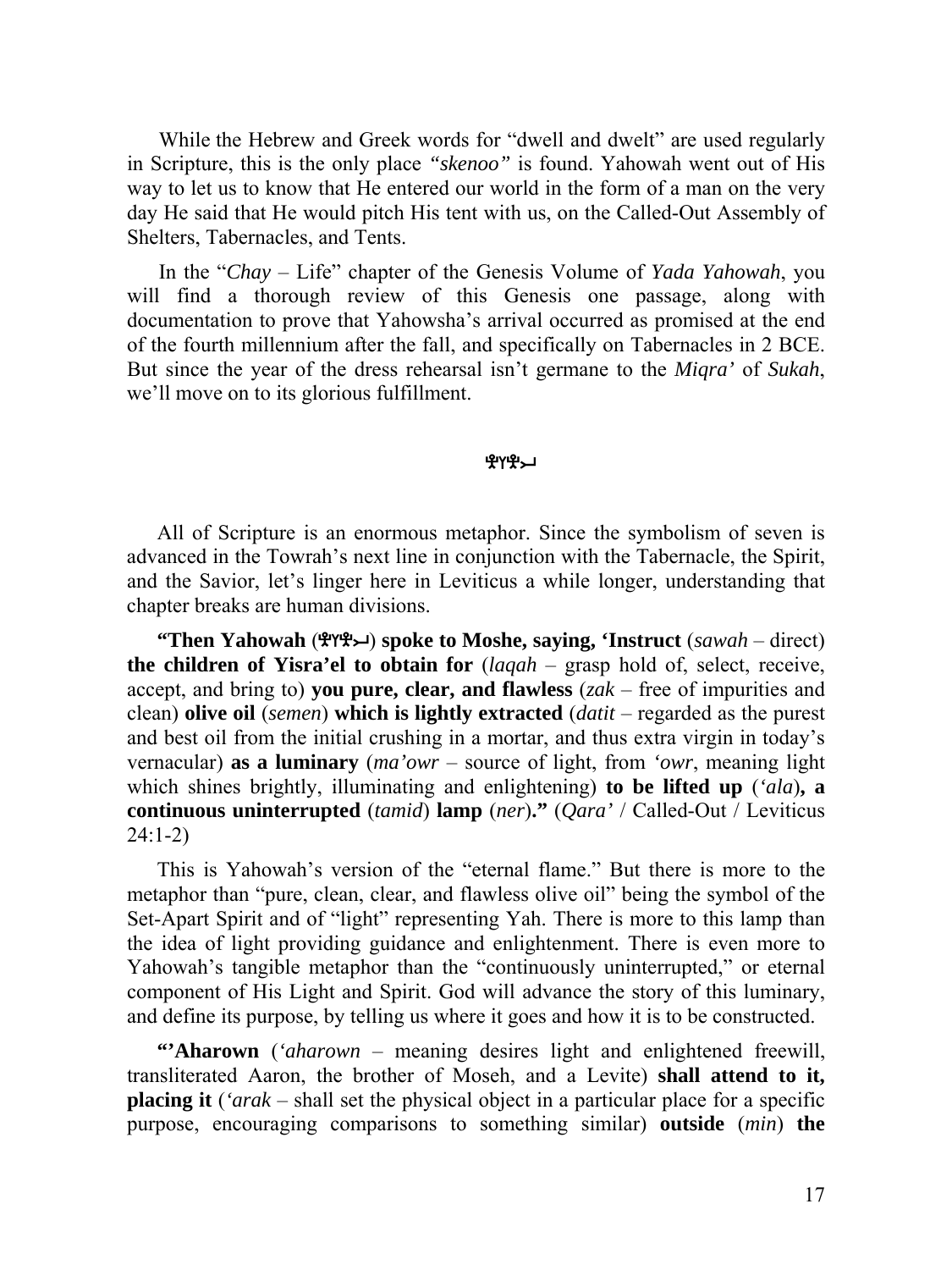**curtain** (*paroket* – fabric divider or veil) **of the Witness and Testimony** (*ha 'edut* – the written copy of the covenant given to Moseh, the Instructions written on stone by Yah's hand, from *'uwd*, meaning affirming and bearing witness to renewal and to restoration) **in** (*ba*) **the Tent and Tabernacle** (*'ohel* – covered shelter and protective dwelling, home and household) **of the specific appointed meetings and designated times** (*mow'ed* – assemblies set by the authority for a particular purpose, as a sign and signal) **from** (*min*) **sundown** (*'ereb* – evening, twilight, and dusk) **to sunrise** (*boqer* – morning, daybreak, and first light) **in the presence** (*paneh*) **of Yahowah** () **continuously without interruption** (*tamid*)**. It is an everlasting** (*'olam* – eternal) **prescription of what you should do** (*chuqah* – an inscribed instruction regarding being cut into the relationship) **throughout your households and generations** (*dowr*)**."** (*Qara'* / Called-Out / Leviticus 24:3)

This message is laden with a couple of *Sukah* references. The *'ohel*/Tabernacle is a *sukah*/Shelter, and both are symbolic of the Spirit's protective covering, of the home in which we live. It is also a tangible picture of the Word's arrival as light in both His salvation and reconciliation visits.

This depiction of the Menorah's characteristics match the Set-Apart Spirit's attributes. **"He [Aaron] shall place** (*'arak*) **the purifying, cleansing, renewing and restoring** (*taher*) **menorah** (*menowrah* – from *minhah*, gift, and *'owr*, light) **luminary** (*ner* – lamp stand) **perpetually** (*tamid*) **before the presence of** (*paneh*) **Yahowah** ()**."** (*Qara'* / Called-Out / Leviticus 24:4) Being continuously immersed in the Spirit's cleansing and perfect light is the only way to come into the presence of Yah.

The reason the six plus one configuration of the menorah isn't designated here is because it was detailed in Exodus 25:31-40. That explanation begins: **"You shall make** (*'asah*) **a purifying, cleansing, restoring and renewing** (*taher*) **menorah** (*manowrah* – gift of light) **from gold** (*zahab*)**, fashioning the menorah by hammering Her** (*hi*) **out** (*miqsah*)**—Her** (*hi*) **base** (*yarek*)**, Her** (*hi*) **branch** (*qaneh*)**, Her** (*hi*) **shoots** (*perah*)**, Her** (*hi*) **cups** (*gavia'*)**, and Her** (*hi*) **upright pillar** (*kaptor*) **by reason of** (*min*) **Her** (*hi*) **existence** (*hayah*)**."** (*Shemowth* / Names / Exodus 25:31)

The "Gift of Light" is symbolic of our Spiritual Mother and of what She does for us. We will come to exist forever because She enlightens and protects us and Her Garment of Light "purifies, cleanses, restores, and renews us." This is all part of Yahowah's six plus one plan of salvation, one predicated upon the Upright One's sacrifice on the Upright Pillar.

Consistent with this message, *perah*, translated "shoots," also means "to rise up and fly." It is from *pirhah*, meaning "a gathering of people or offspring with a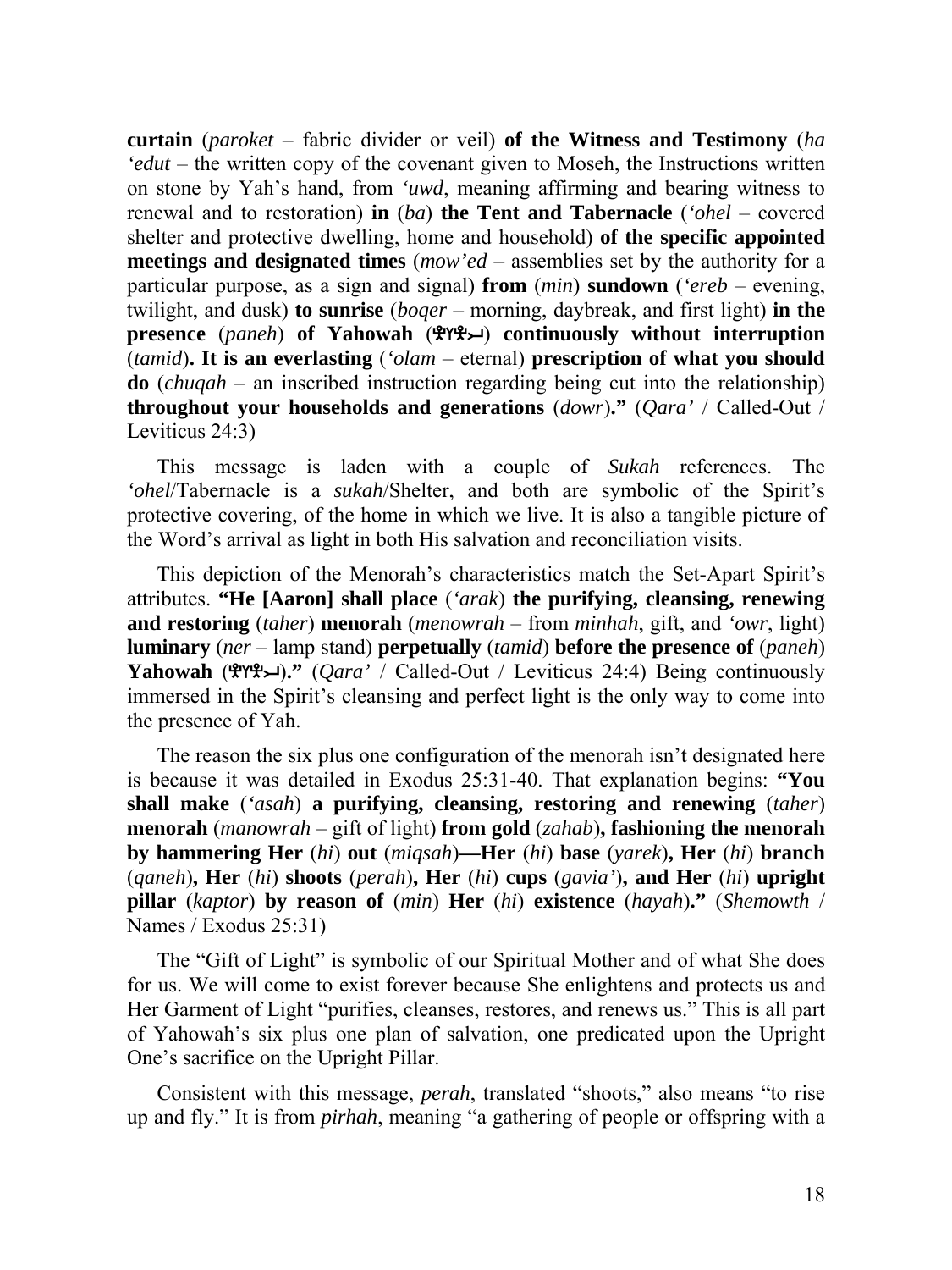common nature." Our Heavenly Father is speaking of His family being able to fly like spiritual beings. Vocalized differently, *parah* means: "to sprout, flourish, and to bear fruit," and especially "to grow." In our eternal nature, we gain dimensions and energy, becoming more like God.

While all English translations other than interlinears ignore the seven feminine references in this passage, most conclude by saying that the Menorah "is of one piece." And while that would be symbolic of Yahowah being one, and would be consistent with the process of hammering the Menorah out rather than piecing it together, there is no basis for "one" or "piece" in the Hebrew text. Based upon the Hebrew words, the ending actually reads: "from her they shall be." So it is a different truth being conveyed here. Oneness will have to wait one verse…

**"Six** (*shesh* – something bleached white, especially linen) **branches** (*qaneh*) **shall extend** (*yasa'*) **from** (*min*) **her sides** (*sad*)**, her three** (*salos* – meaning to set apart and send away, extending oneself) **menorah** (*manowrah* – gifts of light) **branches** (*qaneh*) **coming out of** (*min*) **one** (*'echad* – a singular unity)**…."** (*Shemowth* / Names / Exodus 25:32) When it comes to His pattern of six plus one, God is consistent. Everything meaningful is based on it. It is the key which unlocks the secrets otherwise hidden in Yahowah's plan of salvation and its timeline.

God provides many more details regarding the construction and placement of His Gift of Light. With each additional facet, He illuminates specific aspects of His plan and nature. Yahowah loves tangible symbols because they facilitate understanding. But to appreciate them, and Him, one has to pause on occasion (say once a week on the Sabbath) and camp out a while (say for seven days during the *Miqra'* of *Sukah*) with Yah.

Continuing to advance the same symbolism, this time with a reference to Yahowsha' being the bread of life which is broken for us, God says: **"Obtain**  (*laqah* – grasp hold of, select, receive, accept, and bring) **finely ground flour**  (*solet* – grain with husks removed, revealing the inner kernel) **and bake** (*'apah*) **twelve loaves** (*halot* – pierced cakes used as an offering, from *halal*, meaning pierced, fatally wounded, and slain)**, one twelfth existing** (*hayah*) **in each pierced loaf** (*halot*)**."** (*Qara'* / Called-Out / Leviticus 24:5) All twelve tribes were guilty of piercing the Ma'aseyah—symbolized by the bread broken (pierced, fatally wounded, and slain) for us at Passover.

By way of His sacrifice, we were cleansed: **"Place them in two orderly rows** (*ma'areket*)**, six in each row, on a table** (*sulhan*) **of purification, cleansing, renewal, and restoration** (*taher*) **in the presence** (*paneh*) **of Yahowah**  ()**…as a way to remember** (*zakar*) **Yahowah** ()**. Every Sabbath day it shall be prepared and arranged** (*'arak*)**, without interruption** (*tamid*) **in the**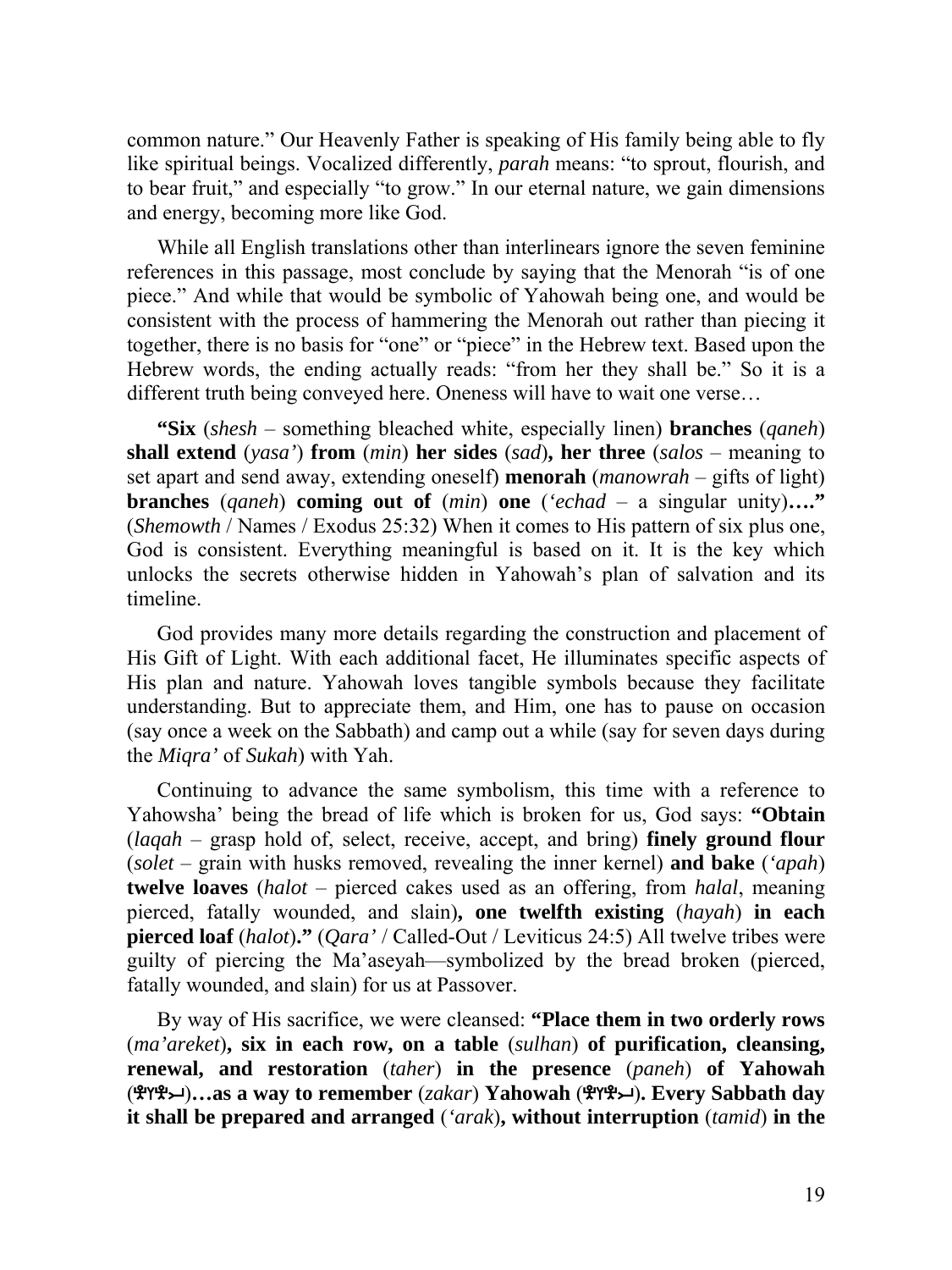**presence of Yahowah** () **from the children of Yisra'el as an everlasting and eternal Covenant** (*beryth* – familial relationship agreement, binding oath, marriage vow, pledge and promise of alliance)**."** (*Qara'* / Called-Out / Leviticus 24:6-8) In connection with the purifying and restoring table, and with the presence of Yahowah, we have two additional depictions of six plus one.

Even in the bread, Yahowah was telling His people what they would do, and what His response would be. Man would pierce his Creator so God turned His broken body into the bread of life.

Also, you'll notice, that God asked His representative to do something on the Sabbath. We don't have to sit and be idle, so long as we are about Yah's business. Yahowsha' did His best work on the Sabbath, but not as a carpenter.

All of Scripture, from its stories and historical examples, to its teaching and prescriptions, from its names and imagery, to its prophetic pronouncements, are designed to provide different perspectives into the same picture. You don't have to understand them all to *yada* Yahowah, to trust Him and rely upon Him. But the more you know, the more you understand, the closer to God you will grow and the more you will come to love and admire Him.

Personally, there are few things I enjoy more that coming to understand how the Word's smallest strokes work in harmony with others to paint this grand canvass of life. I am sure that is true for you as well.

And yet, along life's way I have met very few people who see the big picture. My hope, therefore, is that through the details revealed in *Yada Yah* more will come to appreciate the majesty of God's creation and plan. It is all laid out before us—for us to understand. That is why so much attention is devoted to each stroke and word, each color and image, to the shadings and details.

## ቔለኤን

In the sixteenth chapter of Deuteronomy, Moseh reveals more about what it is like to camp out with God. **"You** (*'atah*) **shall attend to and profit from** (*'asah* – act upon and participate in) **the Festival Feast** (*chag*) **of Sukah** (*sukah* – Protective Coverings, Tabernacles, Tents, and Shelters) **for seven days when you gather in your harvest** (*ba 'asap 'atah*) **from your threshing floor** (*goren*) **and your winepress** (*yeqeb*)**."** (*Dabarym* / Words / Deuteronomy 16:13)

Shelters is a celebration of God's harvest of souls. The threshing floor is symbolic of those who have been saved, while wine represents the sacrifice which made our salvation possible.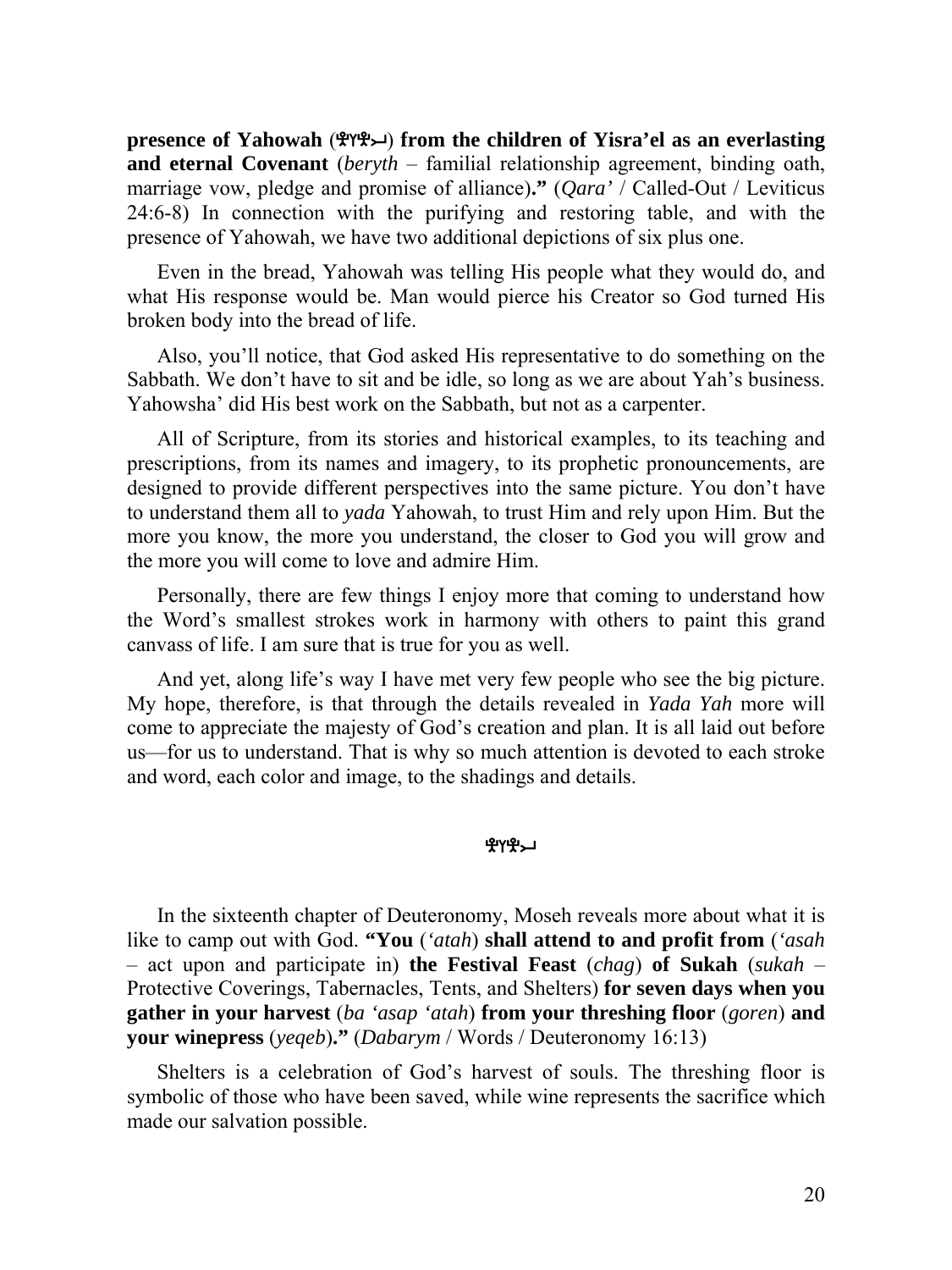The Festival Feast of Camping Out with God is the result of the first six Called-Out Assemblies. Saved from death on *Pesach* / Passover, redeemed from sin on *Matsah* / Unleavened Bread, claimed by God on *Bikuwrym* / FirstFruits, immersed in the Spirit on *Shabuwa* / Sevens Sabbaths, harvested by Yahowsha' on *Taruw'ah* / Trumpets, reconciled unto God on *Yowm Kippurym* / the Day of Reconciliations, we are prepared to celebrate *Sukah* / Shelters. And since seven is God's definition of perfection, we know that His idea of perfection is making it possible for us to enjoy His company.

**"Rejoice** (*samah* – be elated, have fun, be joyful, make merry, take great pleasure in, be glad and delight in) **your Festival Feast** (*chag* – celebration and party)**, you and your son and your daughter, your male and female servant and coworker** (*'ebed* – employees and associates)**, the Levite** (*Lewy* – Yahowah's priests and judges who unite)**, the foreigner** (*ger* – one who is of a different racial, national, geographic, and cultural origin, a sojourner and newcomer)**, the orphan** (*yatom* – fatherless child)**, and the widow** (*'almanah*) **who by association** (*'asher* – and relationship) **are within your doors and gates** (*sa'ar* – assemblies, cities, and towns)**."** (*Dabarym* / Words / Deuteronomy 16:14) In an earlier passage, Yah said the "foreigners" were those living "in the midst" of Yahuwdym.

This list of guests is similar to the all inclusive gathering described in *Miqra'* of *Shabuwa*, whereby the Called-Out Assembly was born. So, in a very real sense, this is a family reunion.

Since Tabernacles is a prophetic picture of eternity, it's depicted as a party, as a festival feast, as a time to have fun. While relatively few will find their way in, those who do will represent the full spectrum of humanity. Among the party goers will be men and women, boys and girls, rich and poor. The campers will come from around the globe, from a rainbow of races. Especially important to note: those who have lost their temporal family will be part of God's eternal one. As Yahowah's adopted sons and daughters, we become brothers and sisters.

Yahowah created the universe for mankind, and then mankind for a single purpose. Eden was a garden party. But for this celebration of life and relationship to be based on love rather then compulsion or submission, there had to be real choice based upon freewill and a viable alternative to God's companionship. That is why tree of the knowledge of good and evil was necessary and why darkness had a compelling advocate.

Beguiled by Satan, one day Adam chose poorly, so Yah created the means to renew and reconcile the relationship back to its intended purpose. **"Celebrate** (*chagag* – party) **for seven days with Yahowah** ()**, your God** (*'elohym*)**, in the standing place** (*maqowm* – site, home, dwelling, office, and special area,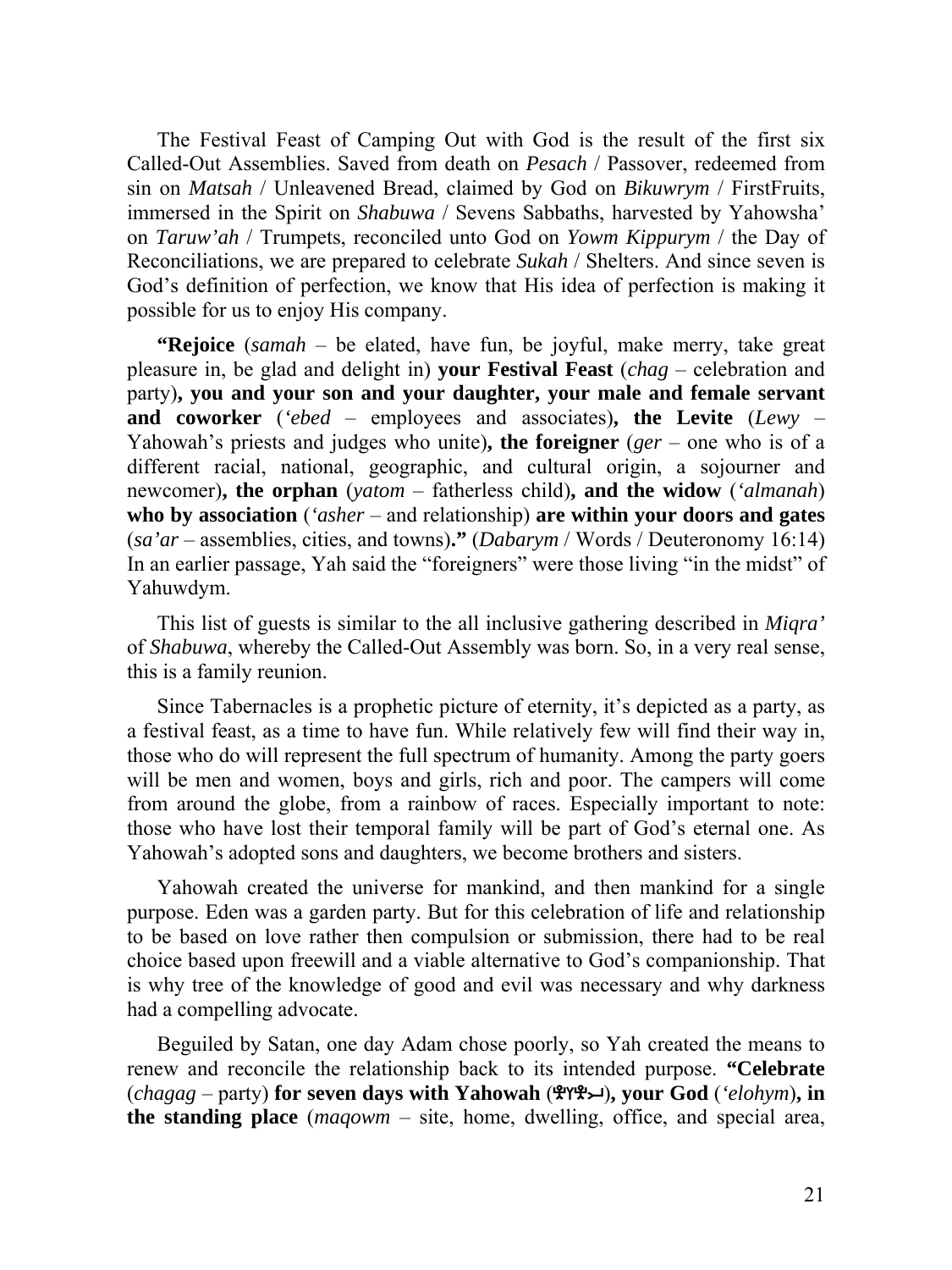from *quwm*, meaning to arise, to stand, to be established upright, to become powerful, validated, and confirmed so as to endure) **which relationally** (*'asher*) **Yahowah**  $(\mathcal{H} \mathcal{H} \mathcal{H})$  **will choose** (*bahar* – select based upon His preference and desire) **because** ( $ky$  – surely for the reason) **Yahowah** ( $\mathcal{P}Y\mathcal{P}\rightarrow$ ), your God, will **kneel down for your benefit** (*barak* – lower Himself to bless you)**…"** (*Dabarym* / Words / Deuteronomy 16:15)

While *barak* carries the connotation of "a blessing," its primary definition is to "bow down, lowering oneself." Attributed to God, this statement of purpose, this salvation prediction, is profoundly important, albeit counter intuitive and antireligious.

In this light, Yahowsha' is God kneeling down for our benefit. Yahowsha' is Yahowah diminishing and lowering part of Himself to bless us. He did so because He didn't want His children to bow down before Him in judgment.

One of the most prevalent themes in Scripture is that of Yahowah standing up for us so that we can rise and stand with Him—upright, empowered, validated, and confirmed, enduring forever. This is the heart and soul of the Covenant, from Abraham's call to Yahowsha's enablement.

The Greek equivalent of the root of *maqowm* (*quwm*)*,* translated "standing place," is *histemi*—which conveys the identical meaning. *Stauros*, errantly changed to "cross" but meaning "upright pole" is based on *histemi*, as is the totality of Yahowah's plan of salvation.

For Yahowah Himself, for Abraham, and for most Yahuwdym, the "standing place" was Mount Mowryah. It remains Yah's favorite place on earth, His choice. And while that was where the Covenant was confirmed, enabled, and will be renewed, Yahowah can validate, confirm, and elevate us, wherever He chooses. And when He does, we aren't to fall back to the ground, prostrating ourselves. By bowing down for us, He made it possible for us to stand with Him, walk with Him, party with Him. Don't cheapen the gift by falling on your knees, shaking in fear. Leap for joy, gaze upon your Heavenly Father's face, give Him a kiss, and whisper "Thank You" in His ear.

As for me, I will try to choke out my heartfelt appreciation; my eyes full of tears, my knees wobbling. But I will do my best to honor the gift and its provider by giving my Heavenly Father a hug. Like His gift, it will be the only thing which keeps me from falling down.

The most humbling, least understood, most profound, unexpected, and yet vitally important Scriptural teaching is: "Indeed, Yahowah (\*), your God, **will kneel down for your benefit** (*barak* – lower Himself to bless you)**…"**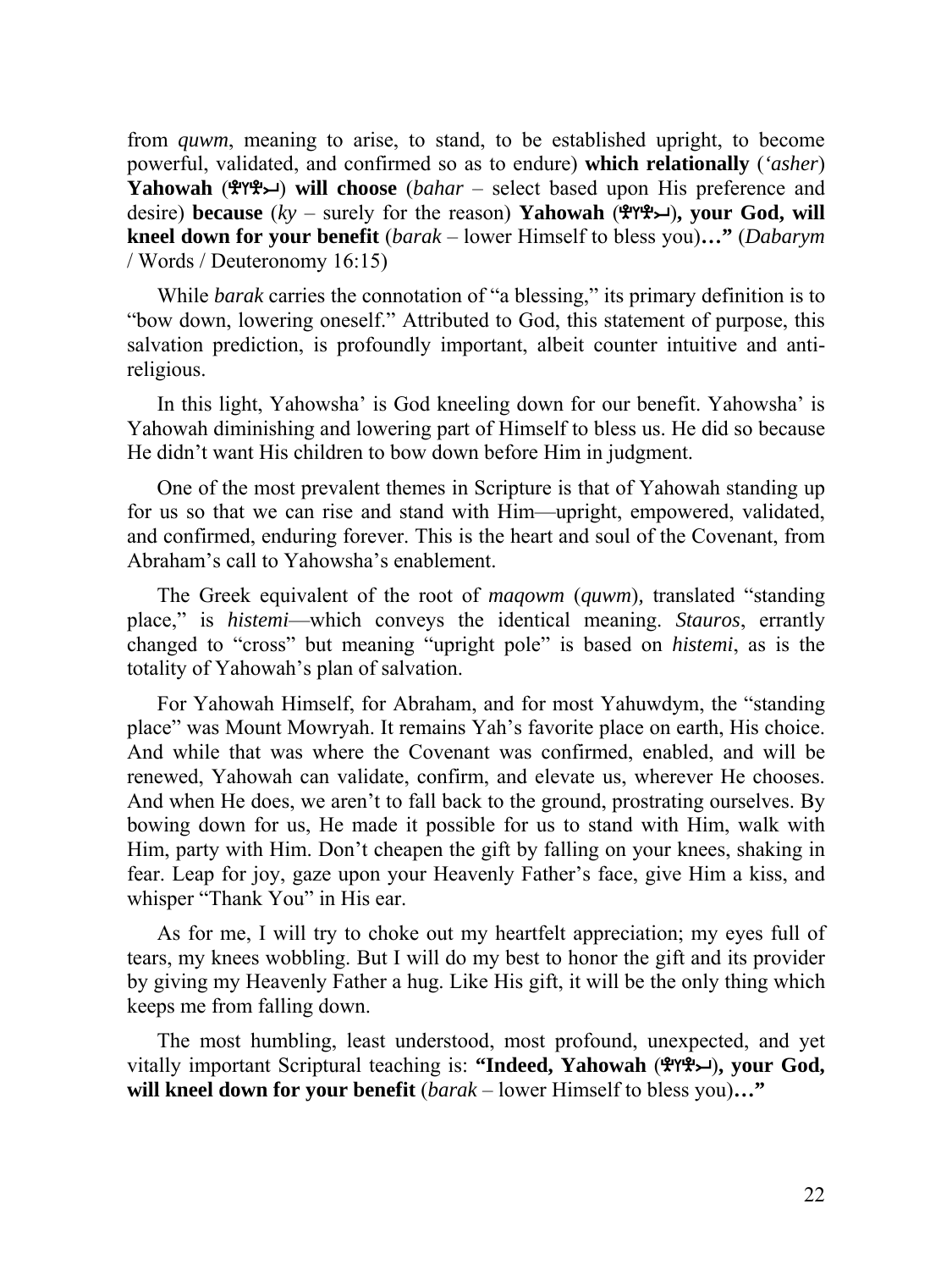All religions have reversed this concept, teaching their victims to bow down to their gods, clerics, and kings. They achieve this through fear and by limiting freedoms.

The Covenant, however, is based upon reverence, not fear. It is founded in freedom of choice, not submission. Abraham, and us through him, were called out of Babylon's religious and political system and invited to stand with Yahowah, encouraged to walk with God, summoned to be conversant with our Heavenly Father. Every aspect of God's Covenant is based upon marriage and family, on friendship and relationship.

But far more than this, Yahowah has said that He would "kneel down for our benefit." And He did. He diminished Himself, becoming a man, revealing His nature and fulfilling His plan. He bowed down to bless us on Mount Mowryah on Passover in 33 CE. He lowered Himself to ransomed our souls with His own on Unleavened Bread the following Sabbath, so that we could rise up with Him on FirstFruits. As a result, we are invited and empowered to celebrate Sukah with our Redeemer, camping out with Yah for all time. That is the message; that is the picture; that is the plan.

**"Indeed, Yahowah (4944), your God, will kneel down for your benefit** (*barak* – lower Himself to bless you) **in** (*ba*) **all** (*kol*) **your** (*'atah*) **endeavors** (*tabuw'ah* – providing everything of value including productivity, accumulation of wealth, intelligence, understanding, logic, useful insights, cogent speech, and ability to perform any task, producing outstanding results) **and in all** (*wa ba kol*) **of the work** (*ma'aseh* – labor, deeds, and undertakings) **of your hands** (*yad*) **so that you will be** (*hayah* – exist) **altogether and totally** (*'ak* – completely and assuredly) **happy** (*samah* – rejoicing and elated, having fun, joyful and merry, experiencing great pleasure, delighted and glad)**."** (*Dabarym* / Words / Deuteronomy 16:15) What a deal!

*Tabuw'ah,* the operative word in this passage, is based in part upon *bow'* which means: "to come, to arrive, to go in, and to be brought in," and once inside, "to be enabled and enumerated." The purpose of, the result of, God bowing down for our benefit is to be included in His family—to be led into our Heavenly Father's home. As His children, we inherit all that is His, the deed to the entire universe and access to all of the power, creativity, and sheer brilliance it took to form it. We will experience vastly increased: "energy, capacity, intelligence, perceptive facilities, ability to reason, knowledge, and wisdom." The adoption will also serve to make us eternally and unequivocally "happy and joyful."

The proposal God has placed on the table is a good one. Accept it. You have been invited to campout with the Creator of the universe. And this is no ordinary excursion. It is the trip of a lifetime. And although your backpack and tent are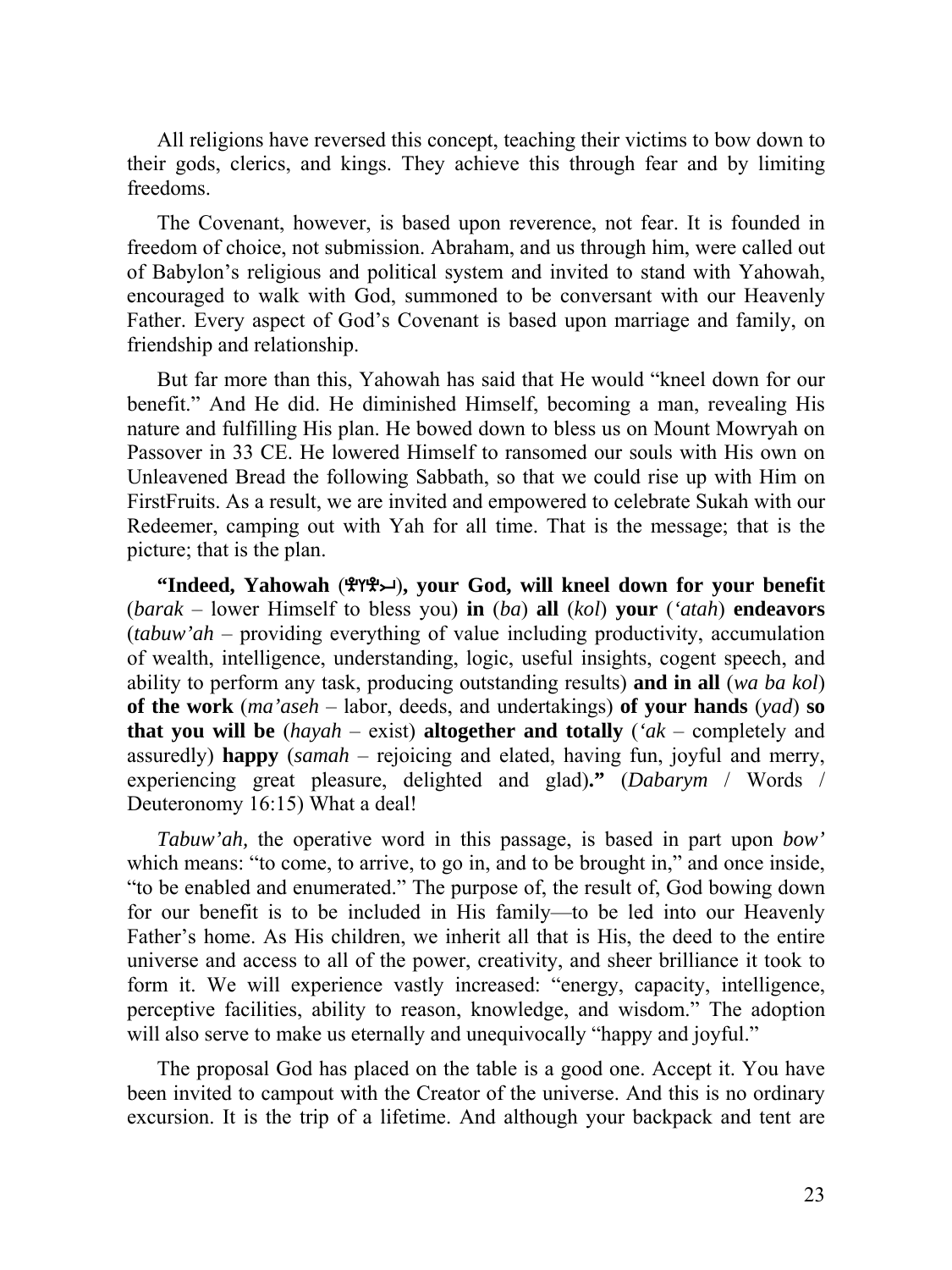supplied with everything you'll need and could ever want, you don't even have to carry it. God has bent down to pick it up, and us along with it, doing all of the heavy lifting for our benefit.

This process is accomplished during the *Miqra'ey*. On *Pesach* / Passover, God solves the consequence of sin, which is death. On *Matsah* / Unleavened Bread, God resolves the penalty of sin which is separation from Him. And so on *Bikurym* / FirstFruits those who have capitalized upon God's willingness to bow down for our benefit are born into our Heavenly Father's family. *Shabuwa*, or Seven Shabat, not only serves as the annual model for the *Yowbel*, depicting God's Redemptive Years, it predicts and defines the Called-Out Assembly described in Yahowsha's testimony. Then in the Fall, God asks us to be troubadours on *Taruw'ah* / the Trumpets Harvest on the first day of the seventh month, by boldly proclaiming His message to the world. We are invited to approach Yahowah by way of our Spiritual Mother on *Yowm Kippurym* / the Day of Reconciliations on the tenth day of the seventh month. Then, properly equipped by our Heavenly Father, we are prepared to camp out with God on *Sukah* / Shelters, five days later. So each step along the Way is designed to bring fallen man into the presence of God.

**"Three** (*salos*) **times a year in the conduct of one's life and for the purpose of renewal** (*pa'am sanah*) **it is revealed** (*ra'ah*) **that every** (*kol*) **man** (*zakur* – male) **shall appear before** (*paneh* – come into the presence of) **Yahowah**  ()**, your God** (*'elohym*)**, in** (*ba*) **the** (*ha*) **standing place** (*maqowm* – site, home, dwelling, office, and special area, based upon *quwm*, meaning to arise, to stand, to be established upright, to become powerful, validated, and confirmed so as to endure) **which relationally** (*'asher*) **Yahowah** () **will choose** (*bahar* – select based upon His preference and desire)**: at the Festival Feast** (*chag*) **of Matsah** (Unleavened Bread)**, at the Festival Feast** (*chag*) **of Shabuwa** (Seven Sabbaths)**, and at the Festival Feast** (*chag*) **of Sukah** (*sukah* – Tabernacles and Shelters) **and** (*wa*) **none** (*lo'*) **should be seen** (*ra'ah* – be viewed or revealed, appearing before) **Yahowah** () **as an empty void without what is expected** (*reqam* – without cause or reason, void of what is necessary)**."** (*Dabarym* / Words / Deuteronomy 16:16)

This passage affirms that observing the Towrah is more important than simply doing what the Towrah says. The only way to avoid being seen before Yahowah as an empty vessel is to understand what God expects. The answer, of course, is found in the instructions provided by God with regard to the previous *Miqra'* of *Yowm Kippurym*. Our Heavenly Father recommended that each and every soul answer His invitation to come into the presence of our Spiritual Mother. Those who do, and who accept Yahowah's gift of renewed life, are adorned in the Spirit's Garment of Light.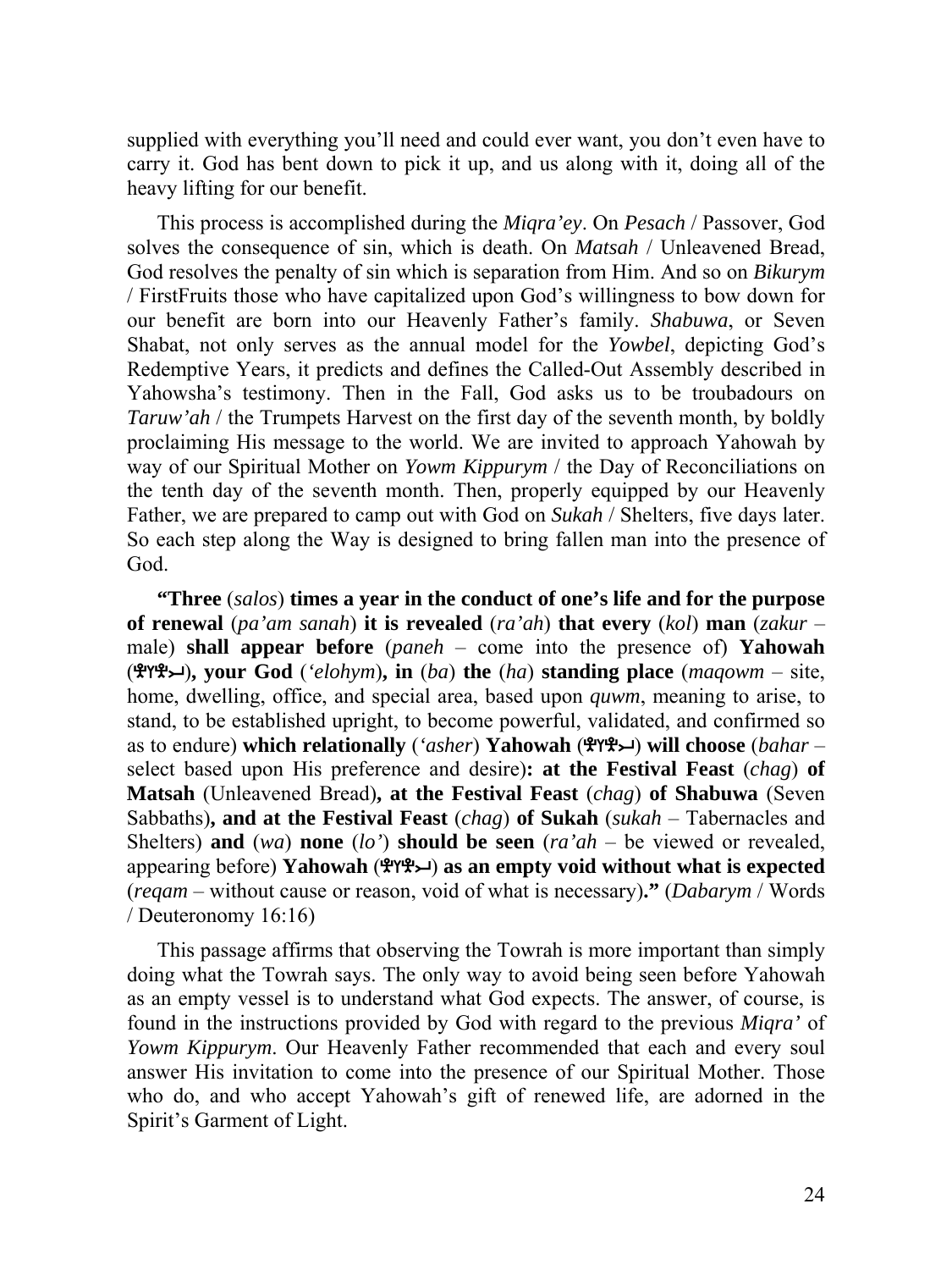Earlier, in the  $11<sup>th</sup>$  verse, Yahowah confirmed that "the place of relationship He will choose" is where **"His personal and proper name** (*shem* – renown and reputation) **lives** (*sakan* – and dwells)**…"** That is Mount Mowryah, the place where *Sukah* will be fulfilled. But today Yahowah's name lives in a different Tabernacle—Yahuwdym—those who are related to and belong to Yah.

While there is no reference to *yad*/hand in *reqam*, translated "empty void without what is expected," English translators routinely render *reqam* as "empty handed." But it's not what is in our hands that counts with God; it is what is in our minds, hearts, and souls that matters. We are to show up knowing Yah, loving Yah, with our hearts filled with the Set-Apart Spirit and our souls adorned in Her Garment of Light. Being born anew from above by way of our Spiritual Mother is a prerequisite for camping out with our Heavenly Father on *Sukah*.

Don't just go through the motions, not knowing who you are meeting with or why. Yahowah expects us to read and study His Word, to choose to adopted into His family, and to be immersed, born from above, and renewed, by way of the Set-Apart Spirit. That is the meaning and purpose of all of this. God isn't establishing mindless, heartless, and purposeless religious rituals; He is establishing relationships.

That is not to say that we aren't to contribute to the party. While what we share is up to us, God has set a very high standard. **"Each individual's** (*'iysh*) **gift** (*matanah* – present or offering, donation or contribution of goodwill to the relationship) **in hand** (*yad*) **should be related to** (*ka* – should be like) **and in proportion to** (*ka* – similar to) **the blessing** (*barakah* – benefit, prosperity, generosity, relationship, security, present, and gift) **Yahowah** ()**, your God, relationally** (*'asher*) **gave** (*natan* – delivered and bestowed freely upon) **you."** (*Dabarym* / Words / Deuteronomy 16:17)

He gave us life. A comparable, related, and proportional response would be to turn our lives over to Him. And in that regard, yad, the Hebrew word for "hand," also designates "one's influence and authority." Another proportionate gift would be to offer Yahowah's gift of life with others by sharing the healing and beneficial message of the Towrah.

#### ችሌት

The religion of Christianity no longer acknowledges, values, understands, or keeps Yahowah's appointments. Clerics have replaced God's festivals with Satan's.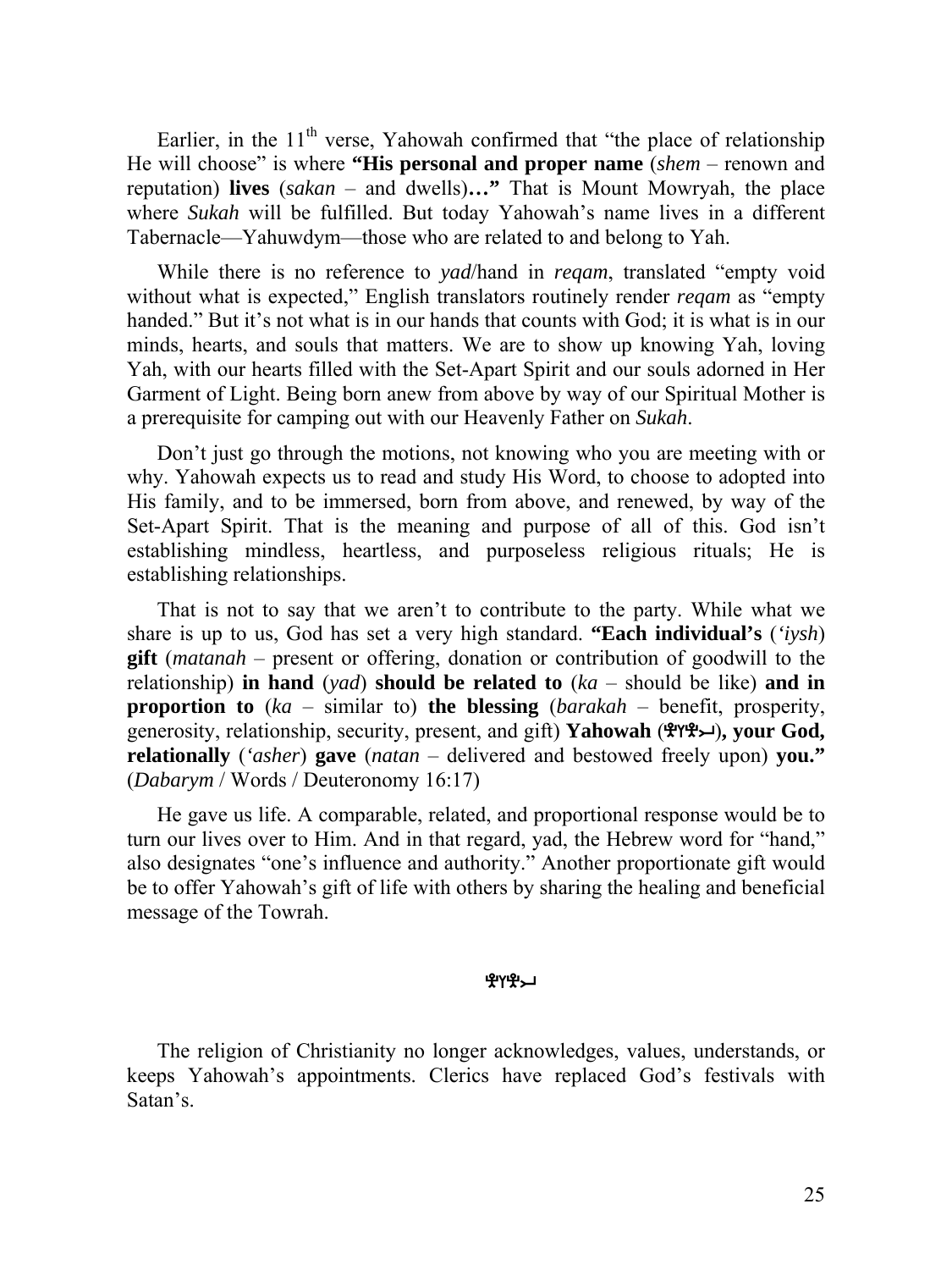For example, Yahowsha' became visible to us on Tabernacles but Christians universally celebrate the birth of the Babylonian sun god on Christmas. Yahowsha' sacrificed His body on Passover, but Christians consider it to be a Jewish religious holiday. Very few understand that the Last Supper was a Passover meal.

The Ma'aseyah paid the penalty for our sins on Unleavened Bread, but not one in a million Christians understands what occurred on this day, or why. Yahowsha's soul rose from *She'owl* and was reunited with Yah's Spirit on FirstFruits, and yet Christians universally ignore the *Miqra'* and celebrate the impregnation of Mother Earth by the sun on Easter Sunday instead. They even bow down to the Babylonian god and before his cross symbol on the Lord's Day, rather than walk with Yahowah on the Sabbath.

The Covenant began with Yahowah asking Abram to come out of Babylon. Revelation ends with God still pleading: "Come out of her my people." The book concludes with "Babylon is fallen, is fallen." But how many needlessly fall with her? The answer is most; and the reason is: we don't know what Yahowah revealed or why.

Speaking to us through the Lowy / Levites, two chapters later in *Dabarym* / Deuteronomy, Moseh reveals: **"Indeed, when you come into** (*bow'* – enter, are led into, return to, or are included in) **the land associated with** (*'asher*) **Yahowah** ()**, your God, given** (*natan* – bestowed and entrusted) **to you, you shall not accept, teach, or imitate** (*lamad* – be trained in, instruct, become accustomed to, or disciple others in)**, or perform** (*'asah* – fashion, effect, attend to, commit to, observe, celebrate, profit from, bring about, ordain or institute) **any of the disgusting religious ways** (*tow'ebah* – abhorrent rites, detestable idolatrous things, repulsive and loathsome rituals, abominable festivals) **of the Gentile nations** (*gowym*)**."** (*Dabarym* / Words / Deuteronomy 18:9)

All aspects of Christmas, Easter, Sunday worship, Lent, saints, crosses, halos, infant baptism, religious candles, holy water, the mass, Eucharist, churches, popes, cardinals, fathers, and nuns, referring to Yahowah as "the Lord," Madonna and child statues, prayers to Mary, bowing down, a paid clerical staff, and human authority, are all part of "the disgusting religious ways of the Gentile nations mostly Babylon.

Few things sicken me more than to hear people's excuses, their justifications. They say: "I don't think of Christmas as being Babylonian, pagan, and Satanic, and since I'm there in honor of the birth of the Lord Jesus Christ, it's okay with God." No it's not. "It makes me feel good and closer to God so it can't be wrong." Yes it is. "The 'Old Testament' religious days were for the Jews, not for the Church." Sorry, wrong again—on all accounts. "The first Christians worshiped on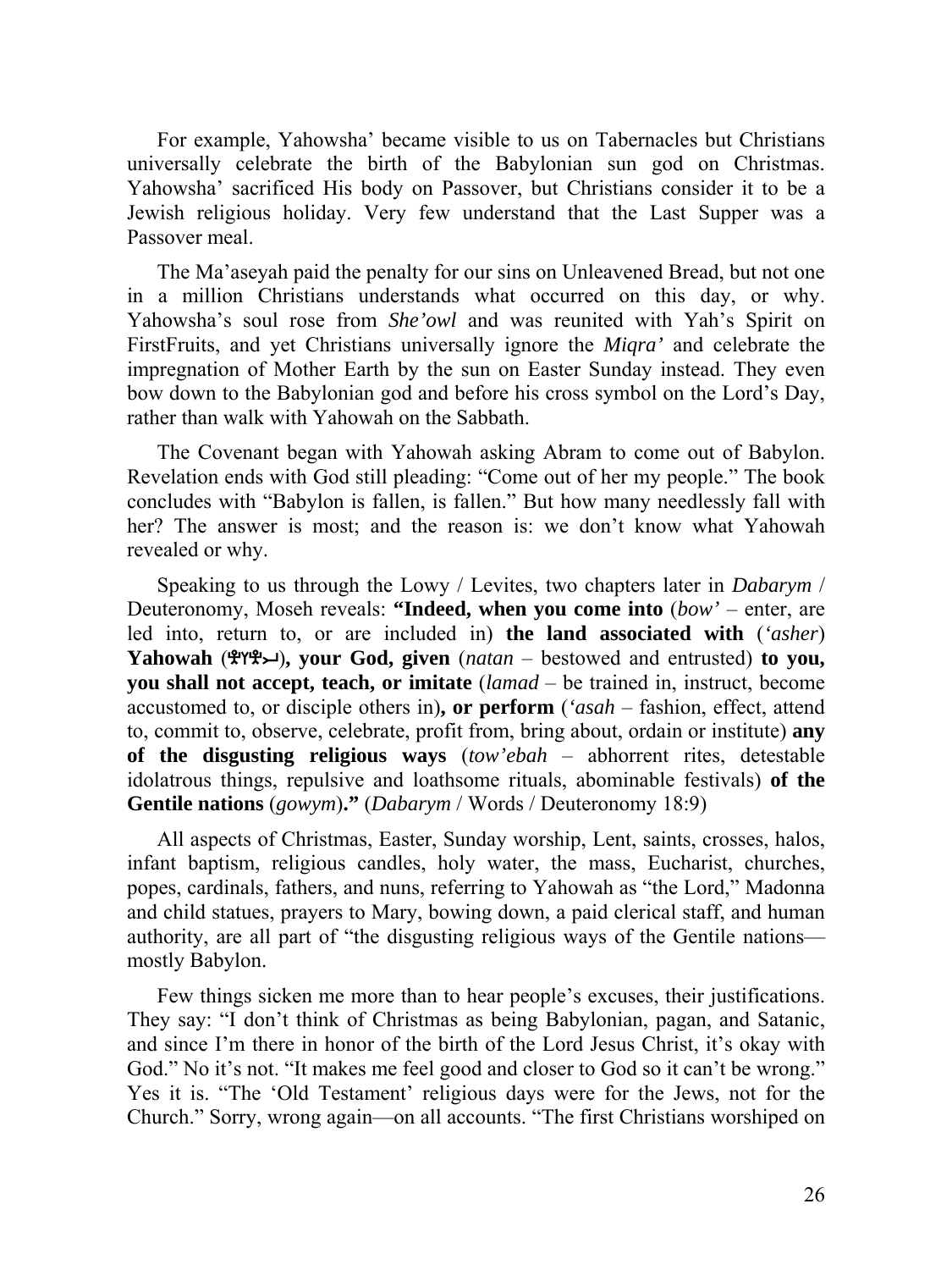Sunday in honor of Christ's 'resurrection,' as do all Christians today, so it must be right." No they didn't, there was no resurrection, only are reunification of soul and Spirit, and truth has never been popular. (Nor has God for that matter.)

If your religious traditions and teachings differ in any significant way from Yahowah's instructions, what you are doing is "detestable and disgusting" to God. He did not abolish the Sabbath. He did not abrogate the Miqra'. He does not compromise. He has painted us a picture and does not like it blurred. In fact, He values every last stroke and detail as much as He loves those who heed His prescriptions.

"But," you may protest, "God knows who I'm taking to when I call Him Lord." Yes, He does, but do you? How about when you end your prayers saying: "In the Lord's name, Amen." The "Lord" is Ba'al—Babylon's sungod, and "Amen," is Amen Ra—Egypt's sun deity.

So it's not just that 99.9999% of Christians are oblivious of Yahowah's seven Miqra', not having a clue what they stand for or predict, much less that they are called to observe them, they have actually replaced God's meeting schedule with Satan's. Worse, they justify all of it in the name of religion—an evil they actually believe is good.

Consider the popularity of spiritualism today, of magic, of astrology, and fortunetelling, even of Babylonian occult rights as they are manifest in Christendom. But Yahowah says: **"There shall not be found** (*matsa'* – met or encountered, detected or discovered) **among you one causing his son or daughter to pass over** (*'abar* – cross, cease to exist in, be alienated by, perishing in, become intoxicated by, banished and sacrificed to) **fire, or practicing divination** (*qacam* – engaging in false prophecy, witchcraft, kabala, or in the occult) **or magic, predicting the future, spiritualism, and astrology** (*'anan* – a person who acts covertly, covering over, and clouding, one who obscures, engaging in myths and mysticism)**, or fortunetelling** (*nachash* – one who deceives with false prognostications, an enchanter)**, or the practice of sorcery and witchcraft** (*kashaph* – one who practices magic, one who casts spells, anyone who relies upon demonic spirits to gain insights and power, clairvoyance, Wicca and Wiccans)**, or a uniter and joiner, one who binds together** (*chabar* – one who charms others into joining, leaguing together and forming a religion; one who fascinates with eloquence—spellbinding them)**, or one who consults with dead spirits** (*sha'al 'owb* – one who evokes the deceased; the act of calling upon dead spirits for approval and for support; praying to saints, a medium, psychic, parapsychologist, or spiritualist)**, or a conman who beguiles by summoning spirits** (*yidda'ony* – a schemer who influences based upon his personal knowledge of and relationship with demons)**, or people who cause the premature death of others in association with the destructive worship of**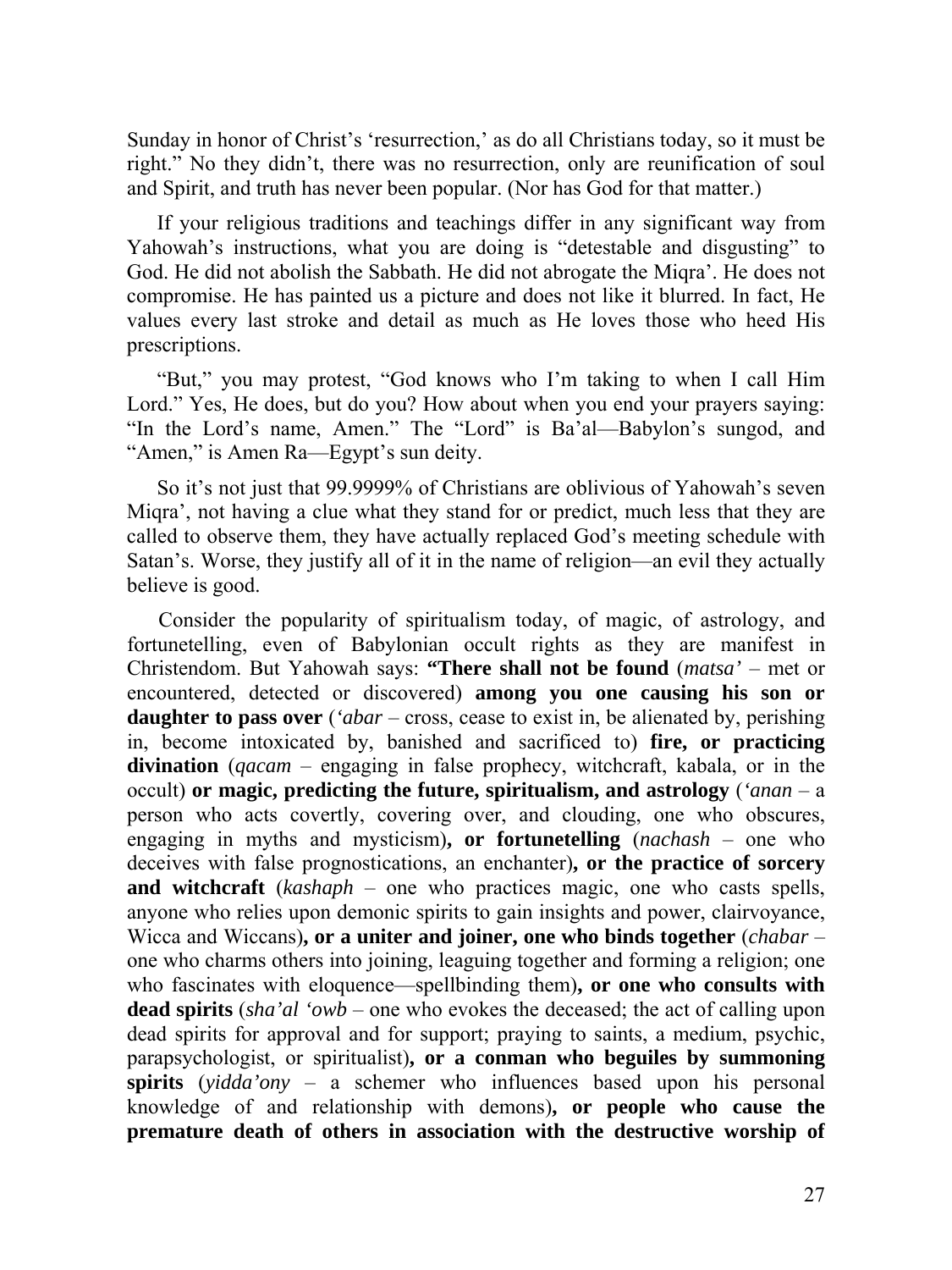**heathen deities** (*darash muth* – a fixation on Mother Earth, pagan myths, and stories based upon magic, wizards, and pagan cultures, one who oppresses and assassinates, seeking and requiring death based upon a fixation on killing, pain, dead bodies, hellish tortures, and wonton destruction)**. All who do** (*'asah* – act this way, perform, celebrate, ordain, institute, profit by, or observe) **these things are an abomination, hated and detested** (*tow'ebah* – repulsive, loathed to the point of absolute intolerance, seen as idolatrous, abhorrent and disgusting) **by Yahowah** ()**."** (*Dabarym* / Words / Deuteronomy 18:10-12)

*'Anan* lies at the heart of all deadly deceptions. It is Satan's stock and trade. It is the mother's milk of politics, the essence of religion. *'Anan* means "to cloud the atmosphere sufficiently to block light and diminish visibility." In politics, perceptions become reality as professional liars spin the facts, cloud the issue, and obscure their real agenda.

Religion is often predicated on "spiritualism," and on "casting spells" on an unsuspecting public. False prophets claim to speak for God and yet their every proclamation serves to block His light and obliterate His truth. The abominations of the Gentile nations replace Yahowah's message. A cloud forms over the people which is so dense, visibility is diminished to spiritual blindness.

*Chabar* is politicized religion. To *chabar* is to bind. Merriam-Webster tells us that the English word "religion" is based upon the Latin *religare,* "to bind and restrain." In the context of this list, and adjacent to *kashaph* and *chabar,* it confirms that God is intolerant of religion and politics, and that He sees them as Satan's tools.

Just as every reference to *kashaph* is Satanic, every nuance of *chabar* is religious, if not poligious. Since they are on Yahowah's list of condemned abominations, let's uncover *chabar's* full meaning in the context of *kashaph*. It is defined as: "to league together and have fellowship with Satan, to use magic spells to bind people, uniting them together as allies." It is "an idolatrous act, diametrically opposed to God's revelation from His appointed prophets," so as to be "joined to false gods, idols, and ambitions, forsaking God." To *chabar* is "to pile up words in an enchanting fashion" and "to charm individuals into forming and joining associations, tying people to people, people to governments, and governments to governments." *Chabar* is used to describe "priests who join men together in political ventures, social endeavors, and military campaigns."

Simply stated, to be *kashaph chabar* is to be bound religiously, politically, and socially with Satan whether the victim knows it or not. It is what is happening today. It is where our leaders—political, religious, academic, and journalistic are taking the ignorant and immoral masses.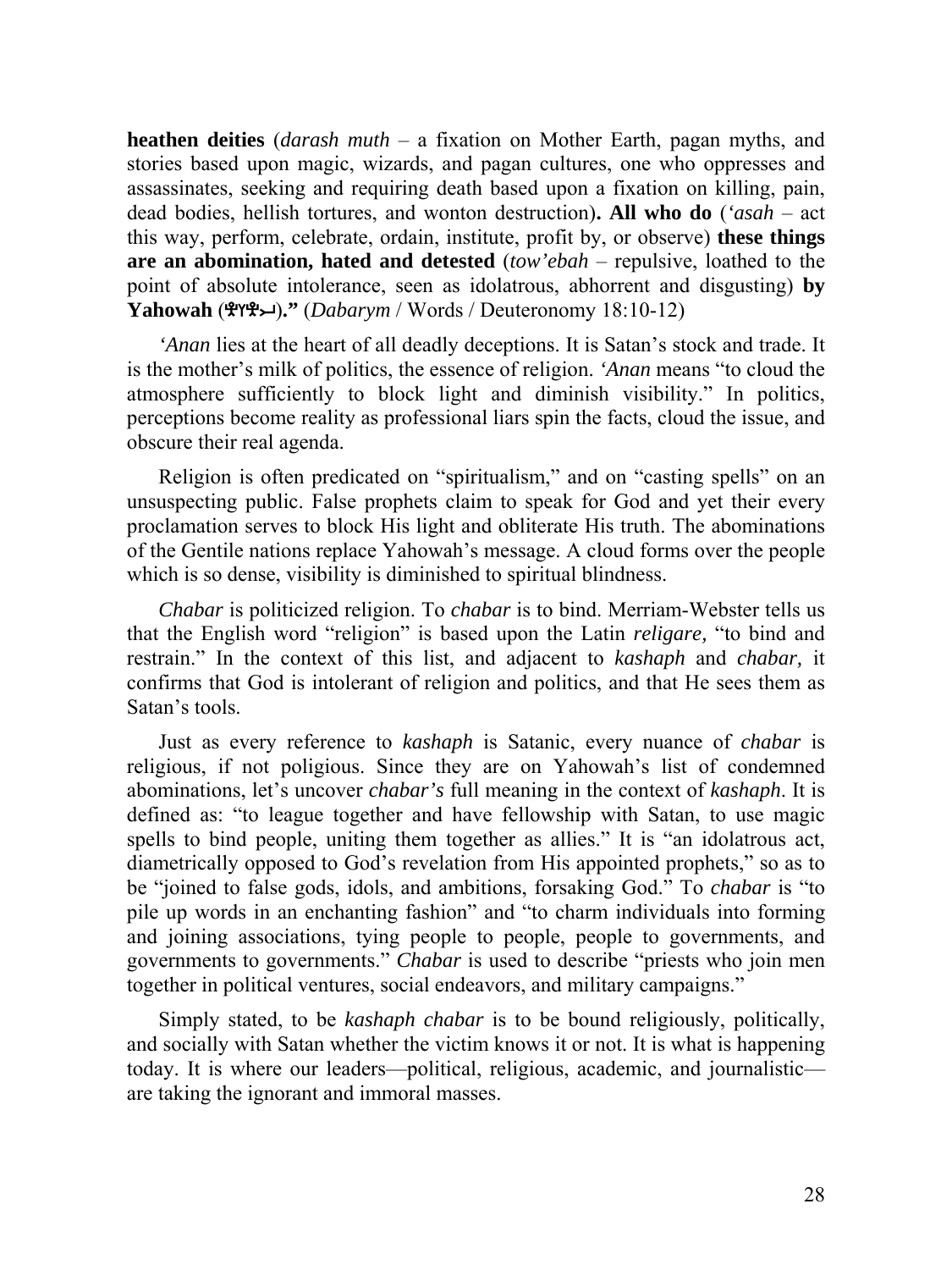The Roman Catholic practice of canonizing saints and praying to them, and their Rosary to Mary, are prime examples of *sha'al 'owb*. It is "necromancy—the conjuration of the spirits of the dead for the purpose of influencing the course of events." To "conjure" is "to summon and earnestly entreat by invocation for a benefit." An incantation is "a ritualistic formula of words, written and recited, that are designed to produce a particular effect." Necromancy, conjuring, and incantations are usually associated with the Devil. God does not like them or him.

The most popular expression of all of this is found in the entertainment industry. Books, games, and movies based on wizards, dragons, magic, and spiritual forces permeate the culture. A continual exposure to these occult-based themes eventually has its effect, poisoning the victim slowly, gradually destroying the victim's ability to judge right from wrong. And they all lead away from Yah, from life, from camping out with our Creator.

Yahowah has drawn a line. You can either side with Him or with the Adversary. On one side you will find a solitary door which leads to a personal relationship based upon love, truth, light, and life. On the other, you will be despised, seen as unclean, groping in the darkness of religion and wallowing in the deception of politics and the occult. Death will be your destiny.

You may not like the idea of God being this intolerant and uncompromising, of God hating men and women, of God being repulsed by politics and religion, of God condemning magic and mysticism. But what you think doesn't matter. What God says does. These are God's rules and He has every right to impose them. For without them, all the light that is visible to mankind would be swallowed in darkness. The lone doorway to His home would be hidden, covered over and buried under piles of political and religious refuse and rubble.

The reason Yahowah is repulsed by those who "accept and imitate, become accustomed to, observe, celebrate, profit from, ordain, or institute any of the disgusting religious ways, abhorrent rites, magical spells, wizardry, mysticism, intolerable and loathsome rituals, and repulsive festivals of the Gentile nations," is because these things are not victimless crimes. Countless generations and entire civilizations have been lost to Satan as a result. When the truth becomes muddled, revised, twisted, and blended with lies, the Devil claims ever more victims. Whether you realize it or not, there is evil in these things and there is a dark, demonic spirit who covets your soul. God has made all of the preparations for us to party with Him, and yet most prefer the company of magicians and charlatans.

**"Because** (*galal* – on the account of, for the reason that) **these things and people are an abomination, hated and disgusting** (*tow'ebah*)**, Yahowah**  ()**, your God, will dispossess and disinherit** (*yarash*) **those who do them from His presence."** (*Dabarym* / Words / Deuteronomy 18:12) Don't accept or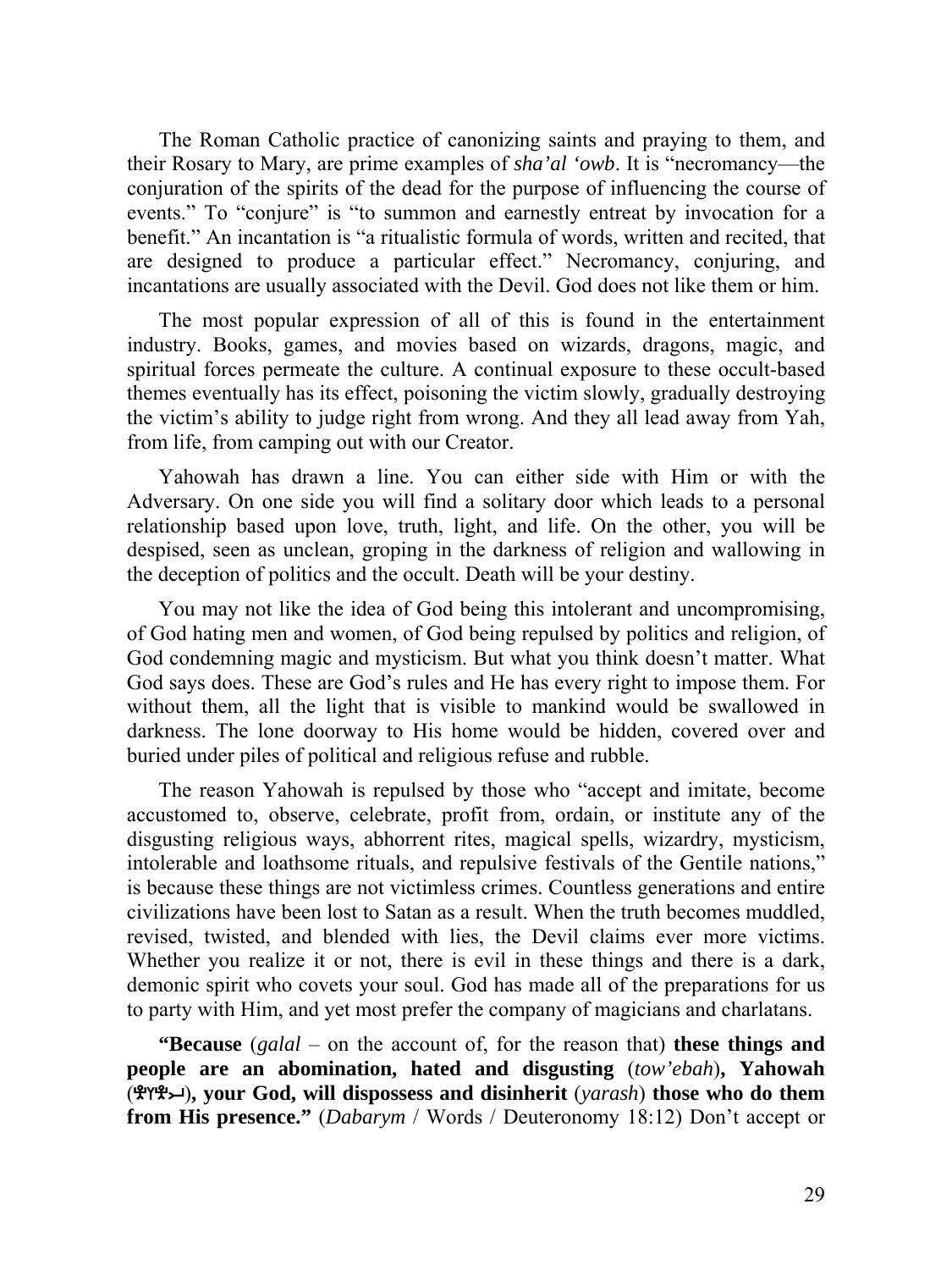justify any substitute. Don't go to church on Sunday, celebrate Christmas or Easter. If you are a Roman Catholic, flee before it is too late. If you are religious, clear your mind of most everything you have been told to believe. Don't call Yahowah "Lord," or the Ma'aseyah Yahowsha' "Jesus Christ."

For those willing to change, this is just the beginning. Once you've come out of Babylon, you must come into the light, come to *yada* Yahowah, come to know the Word. When God calls, answer. **"Be upright, acceptable, and sound** (*tamym* – moral and truthful, demonstrating integrity and sincerity, having a purity of purpose) **with** (*'im* – in association with, experiencing a relationship with) **Yahowah** ()**, your Elohy God."** (*Dabarym* / Words / Deuteronomy 18:13)

**"For these Gentile nations** (*gowym*)**, which you shall dispossess** (*yaras* – separate and distance yourself from)**, listen to** (*shama'*) **false prophets who act covertly, covering over, and clouding, obscuring and enchanting** (*'anan* – spellbinders, spiritualists and astrologists in league with demons) **and to those who practice divination** (*qacam* – engage in false religion, witchcraft, and the occult)**…"** (*Dabarym* / Words / Deuteronomy 18:14)

*Qacam* is also the root source of poligious doctrines based on Qabbalah (Cabala or Kabala). Those being: Rabbinical Judaism, liberal Christianity, the Illuminati, Communism, Socialism, Fascism, Nazism, Freemasonry, and Secular Humanism's Political Correctness. False occult prophets engaged in divination for the purpose of enlightenment will propagate the New World Order and usher in the Tribulation. These men and women will be *'anan*: covert actors and false prophets who cover over and cloud, obscuring and enchanting. Political, religious, academic, and media *'anan* will continue to cloud the atmosphere sufficiently to block much of God's light, diminishing visibility to the point the masses are enslaved by their masters.

No matter how convoluted your justification for "going to church on Sunday," recognize: **"…but Yahowah** ()**, your Elohym has not granted you permission to do** (*natan*) **so."** (*Dabarym* / Words / Deuteronomy 18:14)

It makes no difference if the "disgusting religions" or "obscuring enchanters" base their beguiling tales on Babylonian, Assyrian, Egyptian, Greek, or Roman myths. The names of the sun, moon, and star gods changed, but little else. Constantine's Christianity, Rabbinical Judaism, and Muhammad's Islam are all based upon the original Satanic formula. They all serve the Adversary. They deceive by counterfeiting the truth, by plastering over Yahowsha's example, and by whitewashing Yahowah's Word. Collectively and individually, they lead mankind away from God and to separation and death. Their every rite, ritual, and teaching is an abomination, detestable, abhorrent, repulsive and loathsome. They are not to be "accepted, learned, taught, instructed, tolerated, imitated, performed,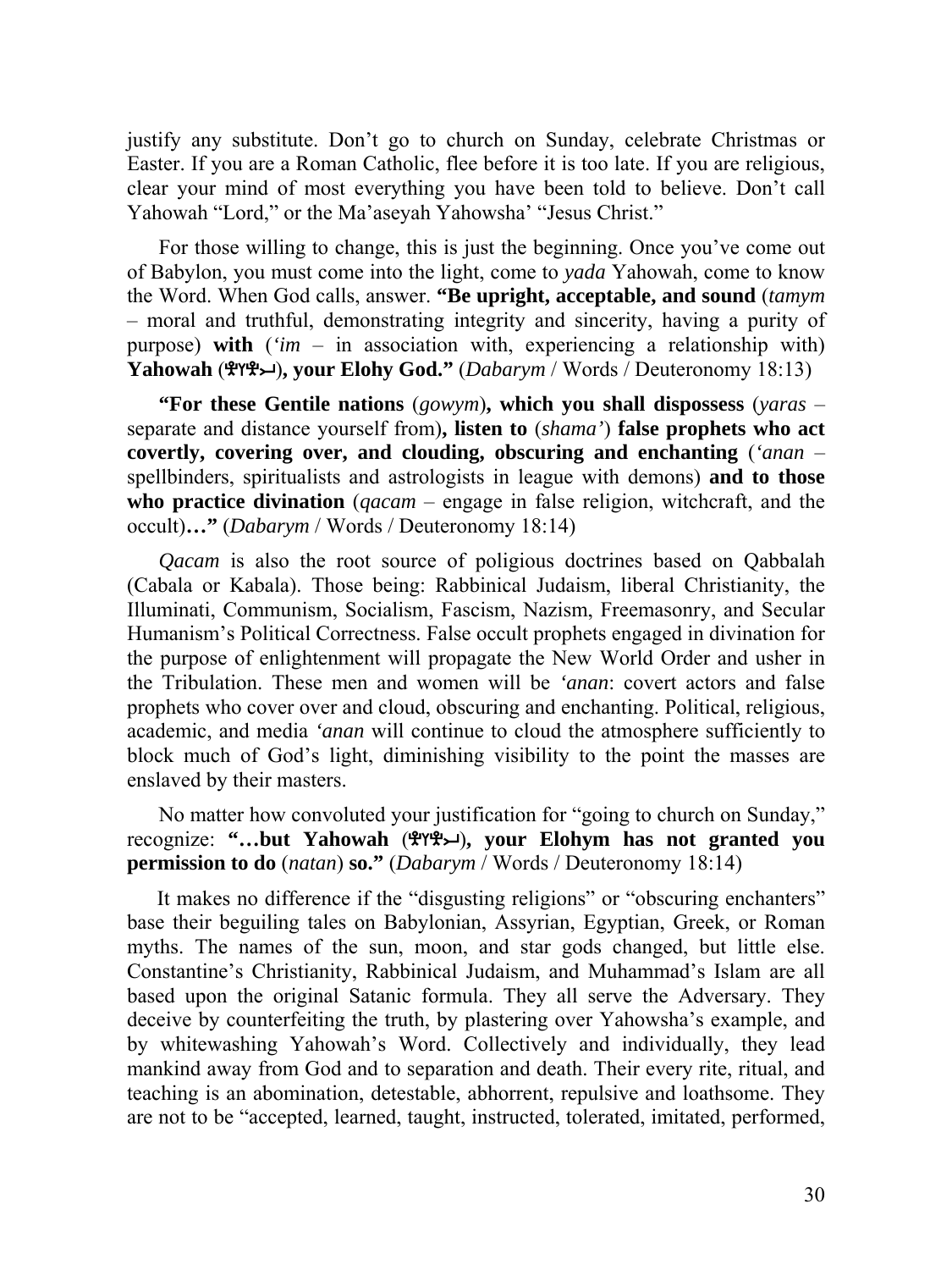attended to, committed to, observed, celebrated, profited from, assigned, ordained or instituted."

We get ourselves into trouble when our pride gets in the way and we think we are smarter than God. Politics and religion are the direct result of this attitude especially socialist, secular humanism where man replaces God. **"Woe** (*hoy* – alas, as an expression of unhappiness, regret, grief, and concern which leads to ruinous trouble, suffering, misfortune, calamity, and affliction, even sorrow) **to them who oppose, quarrel with and complain against**  $(ryb - showing$  hostility and opposition to, contending with and accusing) **their Creators** (*yasar* – Makers)**."** (Yasha'Yahuw / Yah Saves / Isaiah 45:9) Yes, according to the Dead Sea Scrolls, Yahowah said "Creators," plural. And that's because God the Father wasn't alone when He created the universe: the Spirit and Son were by His side as reflected in *'Elohym*.

Those who accept and promote religious and political agendas are engaged in *ryb*, "contentious strife and dispute" with God. They are "openly quarreling with, insulting, mocking, and ridiculing" their Maker. They are in essence saying that their way is as good if not better than God's way. The bottom line is that the Roman Catholic, Orthodox Christian, Protestant, Evangelical, Jewish, Islamic, Hindu, Buddhist, and Secular Humanist path to paradise isn't remotely similar to Yahowah's directions. By advocating any one of them, one is automatically in opposition to God. And according to God, that's not smart. "Woe" is not a good thing.

Putting us in our place, at least without God, the one who formed man said: **"Earthen vessel** (*heres*)**, clay pot** (*haresey*)**, dirt** (*'adamah*)**, does** (*mah*) **the mud** (*homer* – swirling and malleable clay) **say to** (*'amar*) **the one who forms** (*'asah*) **it: 'What are you doing** (*po'al* – making)**?' You are not** (*'ayn*) **human with hands** (*yad* – powerful and authorized)**"** (Yasha'Yahuw / Yah Saves / Isaiah 45:9)

If you are checking, in Isaiah I always rely on the Qumran scrolls, not the Masoretic text. They differ substantially—on average 14% of the time, or one word in seven. The divergence here is that "human hands," or "human power and authority" were being positioned above Yahowah's power and authority. The line was a direct attack on Rabbinical Judaism, so the rabbis changed it.

Yahowah's question drives to the heart of an important issue. Sunday worship, Halloween, Christmas, Lent, Good Friday, Palm Sunday, and Easter Sunday were designed to replace the Sabbath, FirstFruits, Tabernacles, Atonement, Unleavened Bread, and Passover because Roman Catholics thought they had a better plan. A self-aggrandized, dictatorial clergy acting as intermediaries and promoting the myth of hell fire and bowing down in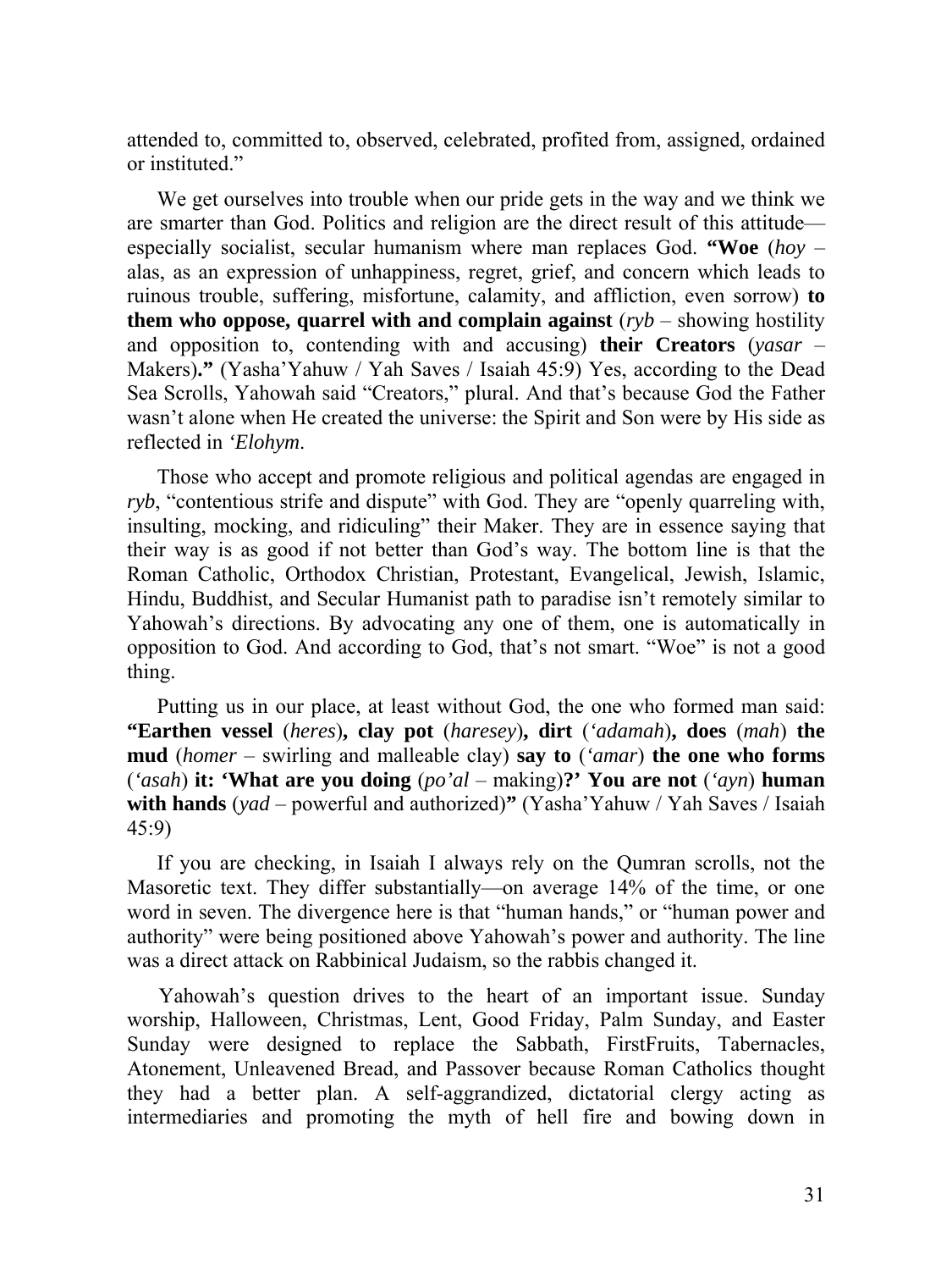submission to a god who should be feared, replaced Yahowah's personal and loving, familial relationship with their religion. Pride and self-reliance caused them to oppose their Maker and quarrel with His Word and plan. The creation assumed that they were in charge, and claimed to be authorized to speak on behalf of the Creator—even contradict Him.

If the dust of the earth thing was too demeaning (too accurate) to be comfortable, how about…**"Woe** (*howy* – ruinous trouble, suffering, misfortune, calamity, affliction, and sorrow) **to him who tells** (*'amar*) **his Father** (*'ab*)**, 'What** (*mah*) **are you begetting** (*yalad*)**?' or to a woman and mother** (*'ishah*)**, 'Why are you in labor, writhing in pain?'"** (Yasha'Yahuw / Yah Saves / Isaiah 45:10) It's the same message, but it's easier to appreciate and not as degrading.

"This is what  $(koh - by way of contrast)$  **Yahowah**  $(\mathcal{H} \mathcal{H} \mathcal{H})$  says  $('amar), \dots"$ If you are reading an English Bible translation or studying a Masoretic-based text, you will find God identifying Himself as: "the holy one of Israel and its creator" next. But that's a religious copyedit. Man is incapable of doing what Yahowah does so men changed the criterion.

According to the Great Isaiah Scroll: **"This is what** (*koh* – by way of contrast) **Yahowah** ( $\mathcal{L}(\mathbf{X})$ ), the Creator of the signs, says: 'Ask ( $sa'al$  – question and consult with) **Me regarding** (*'al* – about or concerning) **My children, and concerning the teaching orchestrated by** (*sawah* – the instructions and directions of) **My hands, power, and authority** (*'ani yad*)**.'"** (Yasha'Yahuw / Yah Saves / Isaiah 45:11)

If you don't understand the Miqra', you will miss the fact that they serve as prophetic signs pointing to Yahowsha', and that they are designed to explain Yahowah's plan of redemption for His children. The miracle of redemption is outlined in the seven Miqra'. Their promise is: those who chose to know, trust, and rely upon Yahowah become His children and get to campout with Him for all eternity. This is the work orchestrated by His hands—hands men (like the copyediting rabbis) pierced on Passover nearly 2,000 years ago.

God is comparing His authority and power, His way, to human endeavors. He is asking the dirt of the earth, the creation: "Do you set the rules? Are you in charge? Are you more qualified than I am?" And earth's secular and religious communities answered in unison: "Yes!"

Yahowah's "signs" aren't trivial. His résumé includes: god, creator of the universe, inventor of life, author of the Word, prophet, benefactor of the Covenant, Savior, and all around miracle worker. He alone has the capacity to consistently predict the future. He invented light, energy, matter, life, and the rules which control them—few of which we mere mortals understand.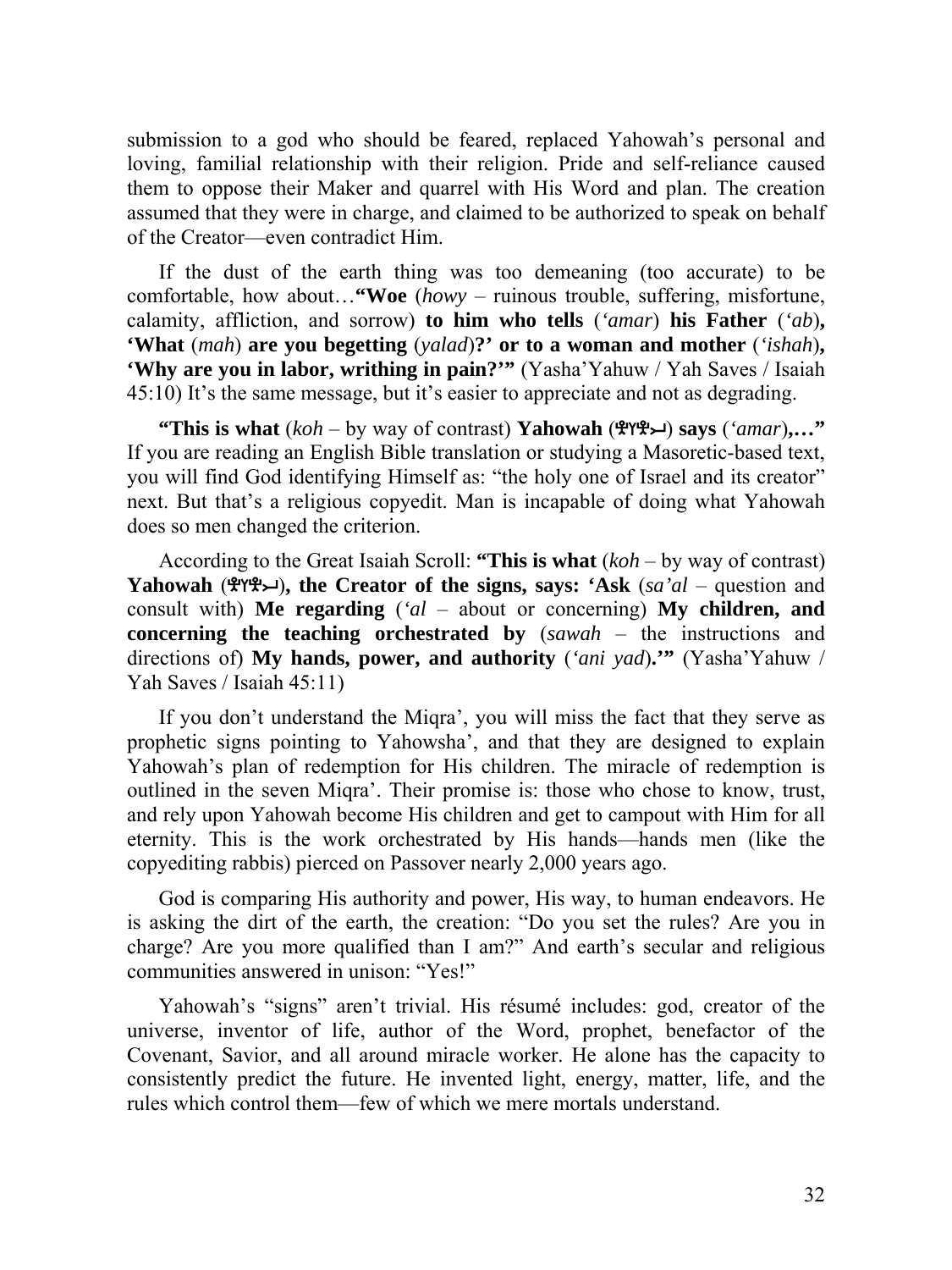For those who know that the universe and life had a beginning and thus creation, who understand that time stretches and bends space, and who realize that matter is nothing more than ordered, rule-based energy, what follows is a sign, proof that these words were inspired by someone smarter than man. **"I made** (*'asah* – prepared, fashioned, and produced) **the Earth** (*'erets* – world) **and created** (*bara'* – brought into existence) **Adam** (*'adam* – man) **on it. My hand** (*yad* – power and authority) **spread out** (*natah* – stretched and extended, bent) **the universe** (*samaym* – heavens, realm of space and the stars)**, and I give direction and order to** (*sawah*) **all** (*kol*) **of their** (*hem*) **groupings** (*saba'* – rulebased divisions, controlling relationships, and overall structure)**."** (Yasha'Yahuw / Yah Saves / Isaiah 45:12)

The seven Miqra', like the seven days of Creation, collectively tell us precisely when the seminal events in Yahowah's plan of salvation will unfold. An astute reader in Yasha'yahu's day would have been able to pinpoint the Ma'aseyah's arrival in Jerusalem (Daniel 9's 173,880 days from Nisan 1, 444 BCE, correlated to our Georgian calendar sets the arrival on Branch Monday, March 28th, 33 CE); the day of His crucifixion (Miqra' #1, Passover, Friday, April  $1<sup>st</sup>$ , 33 CE; known to God as Nisan 14, 4000); the day His Soul descended into Gehenna (Miqra' #2, Unleavened Bread, a Sabbath, April  $2<sup>nd</sup>$ , 33 CE); the day of His soul and Spirit were reunified (Miqra' #3, FirstFruits on the first day of the week, April 3rd, 33 CE); the day the Set Apart Spirit empowered and enlightened those who were called-out (Miqra' #4, Feast of Weeks/Pentecost, May  $22<sup>nd</sup>$ , 33 CE); the day He will collect His children, sparing them from the Great Tribulation (Miqra' #5, Trumpets, Tishri 1, falls in late September or early October on our pagan calendars); the first day of the Tribulation (November  $14<sup>th</sup>$ , 2026), the day of His return in power and glory (Miqra' #6, Day of Reconciliations, October 2<sup>nd</sup>, 2033 at sunset in Jerusalem (6:22 PM); known to Yahowah as the beginning of Tishri 10, 6000); and the first day of the Millennial Sabbath (Miqra' #7, Tabernacles, the Sabbath of October  $7<sup>th</sup>$  and  $8<sup>th</sup>$ , 2033—40 Yowbel (Redemptive Years) from the Passover crucifixion in 33 CE). The eighth day depicted in Sukah, starts one thousand years later at the conclusion of the seventh millennium. But from this point forward there is no way to measure time as we know it.

### ቔ፞ለሕግ

Every word which follows is pertinent to the dating discussion, and to recognizing that the Miqra' are signs. That is probably why Yahowsha' quoted a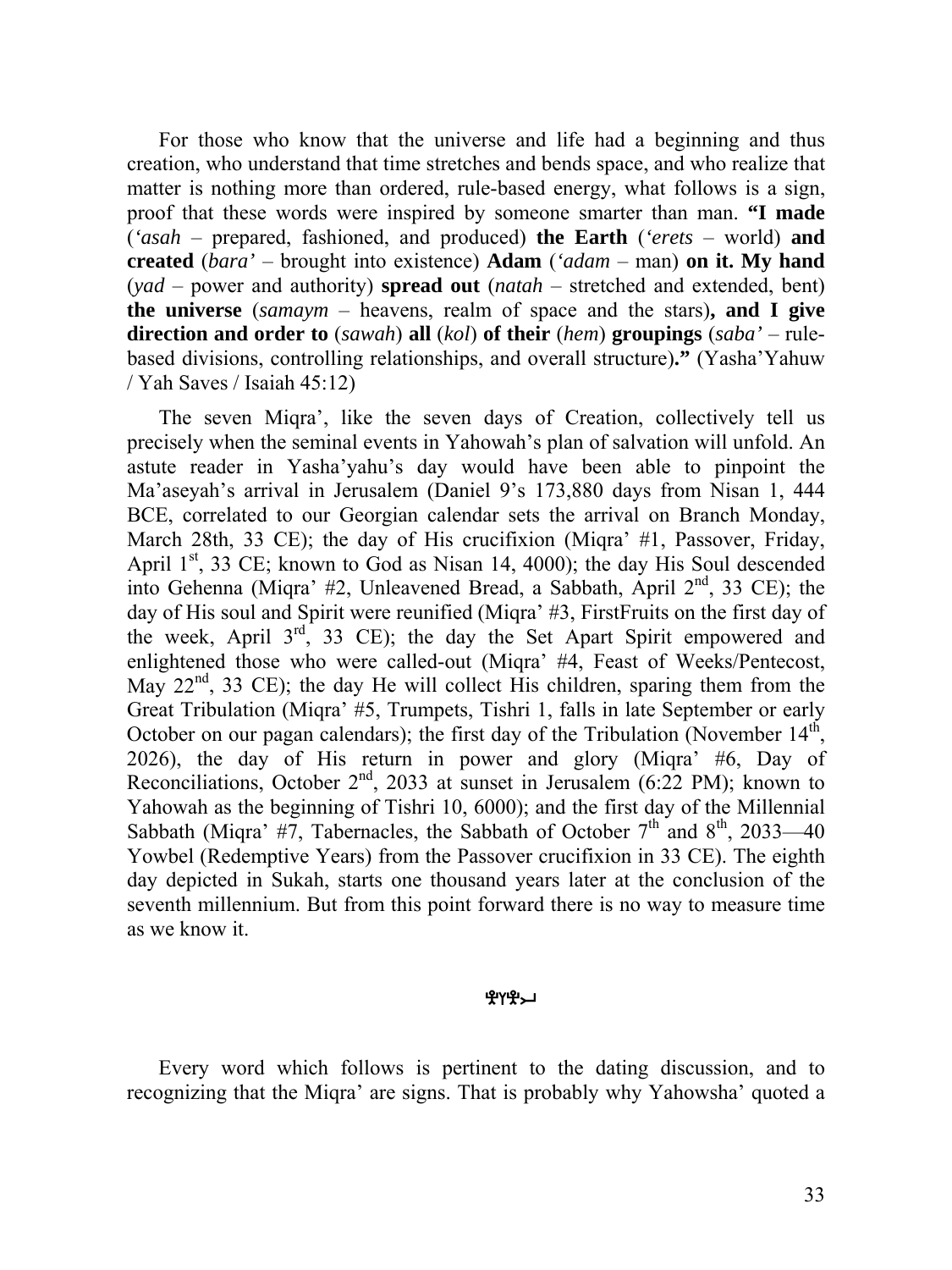line from this Psalm prior to providing us with His most comprehensive review of the last days—the Olivet Discourse.

The Psalm is the  $118<sup>th</sup>$ . Yahowah is the author. The human conduit is unknown. But the words he committed to writing are among the most compelling and pertinent in Scripture.

To set the scene, this Psalm was written during a time religious and political Jews were claiming God's authority for themselves. Like the Catholic Church today, they insinuated that there was no salvation apart from them. In order to perpetrate this deception, they made all references to Yahowah illegal—including saying His name. The Psalmist is begging the nation to reverse that trend. But this Psalm is more than just a snapshot in history. The conditions it reflects, and its appeal for reason and relationship, will all be played out again in the days between Kippurym and Sukah in 2033.

**"Make a public announcement regarding the attributes and power of** (*yadah* – profess praise and extol, thank and openly acknowledge) **Yahowah**   $(\mathbf{\hat{H}}^{\mathbf{H}}\mathbf{\hat{H}}^{\mathbf{H}})$ . **Indeed His brand** (*ky* – style and nature) **is good** (*towb* – beautiful and prosperous, festive and pleasing, generous and valuable)**. Truly** (*ky*)**, His unfailing and uncompromising love** (*chesed* – kindness and devotion, steadfast affection, commitment to the relationship, favor and beneficial gifts, mercy and goodness) **are unending** (*'olam* – everlasting and eternal, infinite)**."** (*Mizmowr* / Song / Psalm 118:1) There are only two attributes which Yahowah claims are infinite. They are power and love. God cannot be unending in all aspects, but He is where it counts.

**"Please** (*na'* – I implore and pray)**, Yisra'el say, 'Indeed, His goodness and kindness** (*chesed* – steadfast and unfailing love and mercy) **are infinite** (*'olam* – everlasting and unending)**.'"** (*Mizmowr* / Song / Psalm 118:2) The Psalmist is asking with his countrymen to *yadah* Yahowah. Slighting God had become a national epidemic—just as it is in the world today.

**"Please** (*na'* – I implore and pray)**, Household** (*beyth*) **of 'Aharown**  (*'aharown* – enlightened freewill; the 'Levitical' priests, the uniters) **say, 'Surely, His commitment to the relationship** (*chesed* – steadfast and unfailing love, mercy, goodness and kindness) **is eternal** (*'olam* – infinite and unending)**.'"** (*Mizmowr* / Song / Psalm 118:3) Like Yahuwdym in general, the priests failed to honor their covenant responsibilities and to properly acknowledge God. The problem wasn't just political; it was religious too.

By saying that Yahowah's "*chesed*—unfailing and uncompromising love, kindness and devotion, steadfast affection, commitment to the relationship, favor and beneficial gifts, mercy and goodness" are "*'olam*—infinite, without end or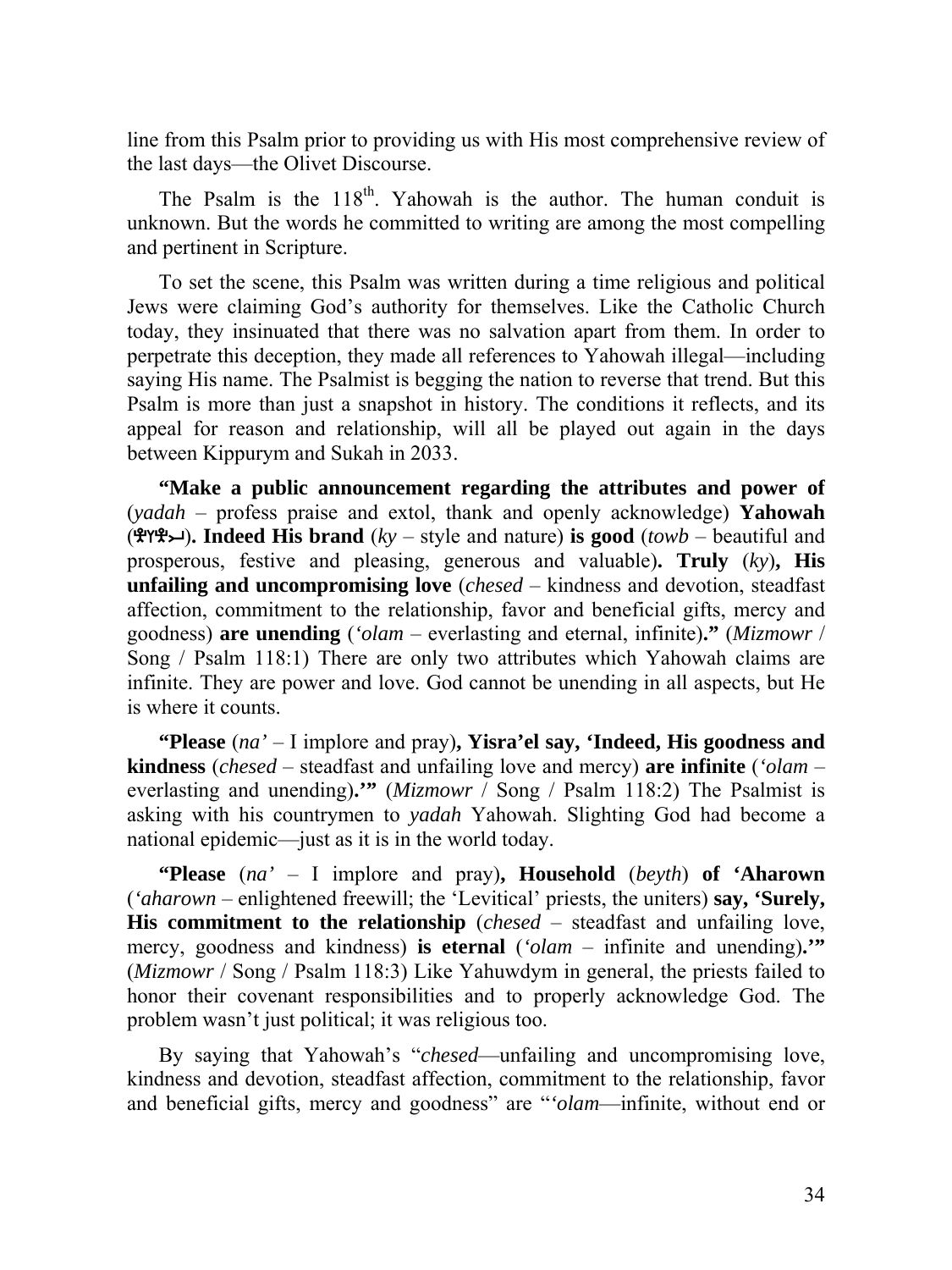limit," the Psalmist is excluding all aspects of man's religious and political contributions to salvation. Yah alone is sufficient.

**Please, I pray, those who revere** (*yare'* – respect and honor, venerate and admire, and are renewed and restored by) **Yahowah** ( $\mathcal{P}(\mathcal{P}, \mathcal{L})$ , say, 'Truly, His **steadfast affection and generosity** (*chesed*) **are infinite and everlasting**  (*'olam*)**."** (*Mizmowr* / Song / Psalm 118:4) The Psalmist has transitioned from national, to religious, to personal. The plea is the same.

There are two equally acceptable ways to translate *yare'*, but not in this passage, or in most others like it. While *yare'* can mean "fear" or "revere," *fear* in the context of "steadfast affection, generosity, uncompromising love, kindness, favor, mercy, and goodness" is absurd, even irrational. It would be ridiculous to "fear" a being whose "unfailing love was endless." Moreover, the entire purpose of Scripture is to encourage mankind to form a personal and familial relationship with Yahowah, to become His adopted children. Fear is completely incompatible with this objective.

One cannot love someone they fear. It is impossible. Fear and reverence are mutually exclusive concepts. While I recognize that every etymological tool and Hebrew dictionary lists "fear and revere" as acceptable translations of *yare'*, anyone who *yada'*/knows Yahowah, His nature and plan, knows which one is correct.

For those who believe their English biblical translation and think that God wants to be feared, understand that in Isaiah/Yasha'yahuw 29:12-13, Yahowah said that fearing Him was a manmade tradition. **"Then Yahowah (£T+P+4)** said, **'Forasmuch as these people** [religious and political leaders] **approach Me with their mouths, and with their lip service** (vainly seeking approval)**, they have removed their hearts** (have wandered away spiritually, emotionally, and intellectually) **from Me. Their fear** (*yr'ah*) **toward Me exists because it is taught out of** (*lamad* – learned, studied, and acquired through the instruction derived from) **manmade traditions** (*'iysh mitzwah* – manmade conditions, human edicts and terms) **learned by rote."** The rational debate between "fear" and "revere" ends with this verse.

But fearing God makes religions tick. Fearing man causes political schemes to prevail. Fear makes cleric and king rich and powerful. Both use the image of a fearsome deity to compel submission. So, the debate will rage on in ignorant and irrational minds—minds polluted by religion and politics.

Please don't be flustered by the fact words can have divergent meanings especially when it comes to Hebrew. There is a reason. Those who do not revere Yahowah will come to fear Him. In the end they will bow down in judgment. The same concept applies with *'anah*, the pivotal term underlying Yowm Kippurym.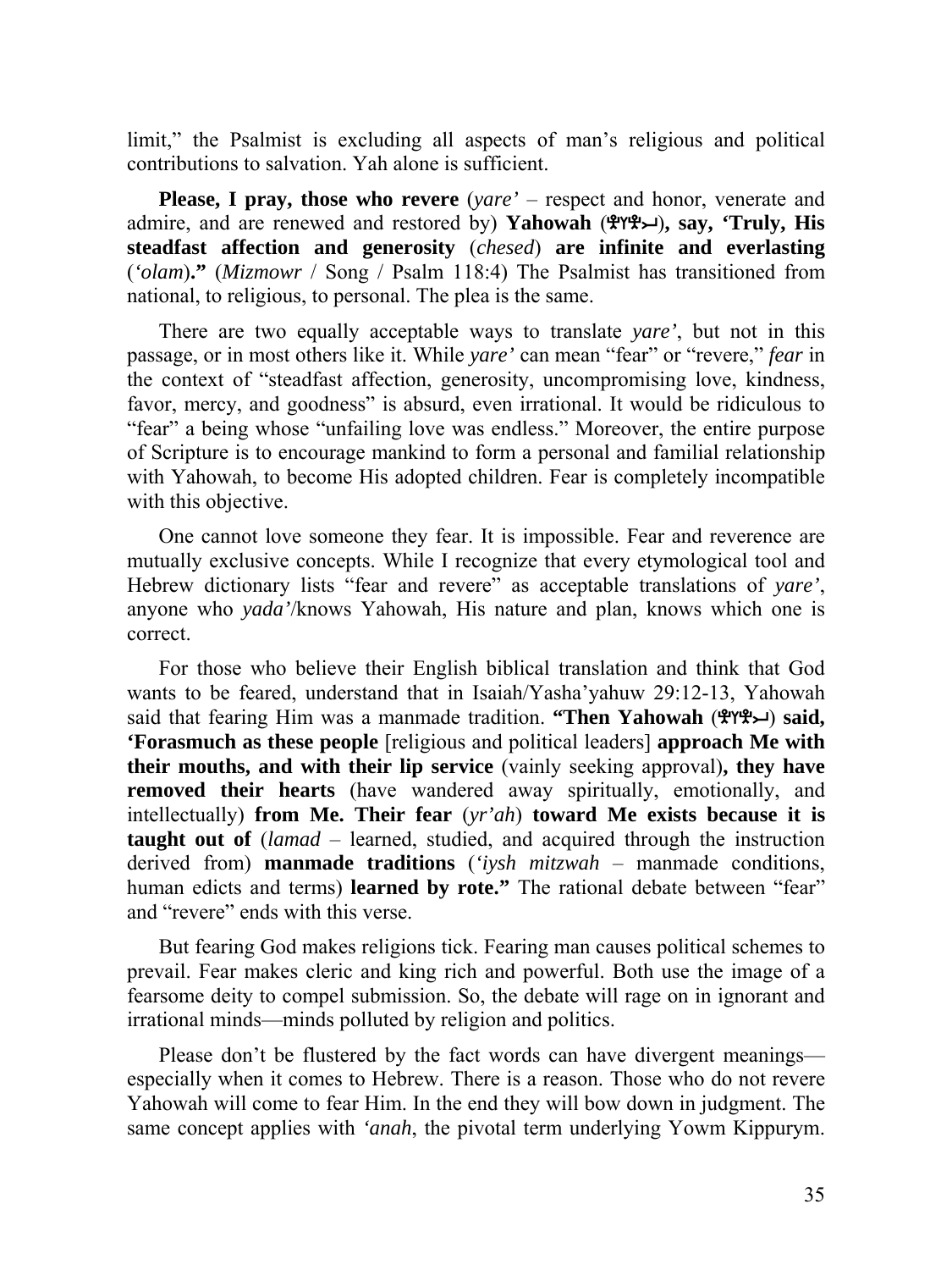If you do not "respond to and answer" Yahowah's summons, you will be "afflicted," which is to be "struck down and cast down." And those who disregard Yah's call and assemble with Satan to fight against God on the Day of Reconciliations, will come to endure a "state of anxiety and distress, bending down in prostration" before their Maker.

One of the reasons religious clerics removed Yahowah's name from His Word 7,000 times was because learning someone's name is the first step in developing a relationship with them. But according to the Word, we are invited to enjoy a personal relationship with the Creator, and be on a first name basis with Him. In fact, God is so comfortable with us being friendly with Him, He encourages the use of the shortened, less formal form of His personal and proper name: Yah. **"Out** (*min*) **of my emotional anguish** (*mesar* – distress)**, I called upon** (*qara'* – summoned) **Yah and Yah answered** (*'anah* – responded and replied to) **me, setting me free** (*merhab*)**."** (*Mizmowr* / Song / Psalm 118:5)

Interestingly, *metsar* is the base of Mitsraym, the word we translate "Egypt." That means that each of the hundreds of times Yahowah reminds Yahuwdym that He brought them out of *Mitsraym* / Egypt, He is also saying that He delivered them from "emotional anguish," the very condition said to exist in the Abyss. Further, *matsarah* is "leprosy," the skin disease synonymous with the unclean nature of sin in Scripture. Yah's plan is to "set us free" of these things. Choosing Him is the most liberating experience in life.

There are times in which *yare'* can be accurately translated "fear." This is one of them. **"Yahowah**  $(\mathbf{\mathcal{L}} \mathbf{Y} \mathbf{\mathcal{L}})$  is beside (*la* – with, near, and concerned about) me. **I will not be afraid** (*yare'* – fear, be frightened, tremble, be intimidated, experience great distress, or be concerned about impending pain and anguish)**. What** (*mah*) **can mankind** (*'adam*) **do** (*'asah*) **to me?"** (*Mizmowr* / Song / Psalm 118:6) While men do fearsome things, in Yah's presence we do not need to fear human tactics. Revering Yah is the solution to human fear.

**"With Yahowah (** $\mathbb{P}(\mathbb{P}(\mathbb{P}))$  **beside me as my supporter** (*'azar* – helper, assistant, and aid)**, I see** (*ra'ah* – pay attention to, understand, and expose) **those who hate** (*sane'* – abhor and detest, who loathe, shun, dislike, and are hostile toward) **me."** (*Mizmowr* / Song / Psalm 118:7)

There are several lessons here. First, Yahowah wants us to view Him as our "helper, assistant, aid, and supporter." That is what "reliance" on Him means. If He viewed such as demeaning, He would not have bowed down to bless us by sacrificing Himself in our stead on Passover and Unleavened Bread. Further, Yahowsha' specifically identifies the Spirit as "our helper" in John 14.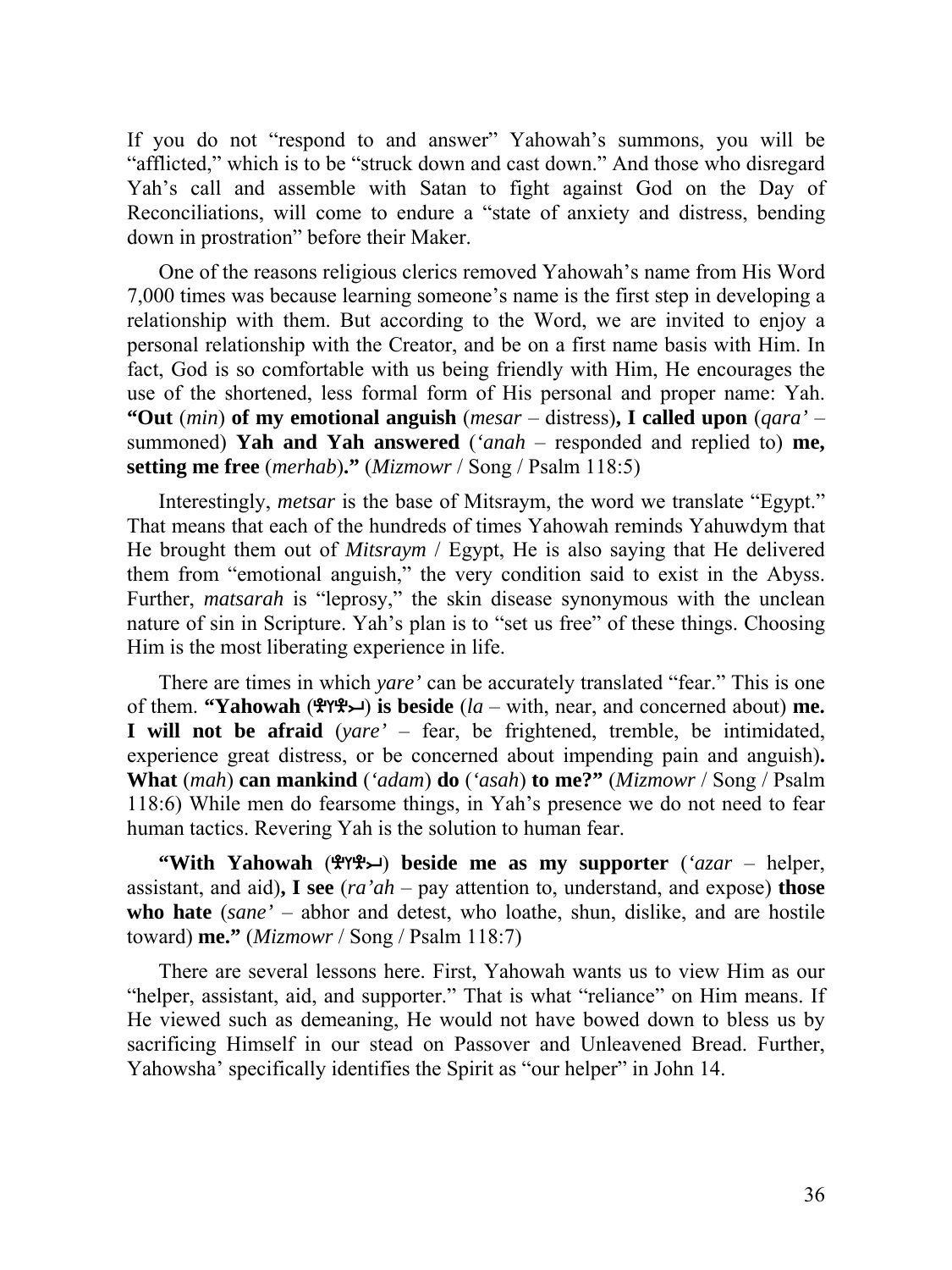Second, *'azar* also means "enclosure" and "strength." This speaks directly of the "shelter and tabernacle" nature of Sukah and of being adorned in the Set Apart Spirit's Garment of Light.

Third, when you know Yahowah there is no reason to run away from trouble. Look your enemies in the eye and confront them. We are called to "pay attention, to understand and to expose those who hate and are hostile." I see this lesson reaffirmed every day in the Prophet of Doom ministry. In fact it is the message of Psalm 91, the protective promise Yah delivered to me when I agreed to engage.

If there were a single verse representative of the Yada Yahowah ministry, it would be this next one. **"It is better** (*towb* – good and prosperous, more appropriate and sensible) **to trust** (*batah* – rely upon and put confidence in) **in** (*ba*) **Yahowah** ()**, than** (*min* – by way of comparison it is) **to trust** (*batah* – rely upon and put confidence in, to believe) **man** (*'adam* – humankind)**."** (*Mizmowr* / Song / Psalm 118:8)

The Masoretes replaced the initial *batah*, meaning "trust and rely upon" with *hasah*. It means "to take refuge in, to seek shelter, and to rely upon for protection and safety." While those are all fine things, this passage is a referendum on God versus man, on relationship versus religion. It says: **"It is better to trust Yahowah than to trust man."** Or, if you prefer: **"It is more appropriate and sensible to rely upon and place your confidence in Yahowah, than to trust, rely upon, or believe humankind."** 

As a direct comparison, God is giving us an option, an alternative, and a choice—asking us to make a judgment call. It is an either or. Yahowah has said that it is better to trust Him than it is to trust man. He is not suggesting that you should trust both. It is one or the other. It's relationship *or* religion. It's the Word *or* the Church. It's a referendum on revering God *or* fearing Him.

Make your choice and live with the consequence. You can pitch your tent with Yahowah and camp out with Him for all eternity or you can seek the company, shelter and protection of man's institutions. This is the single most important decision any of us can make. It is the reason we have freewill; it is the reason we exist.

That is why this divine referendum is being repeated, this time from a purely political perspective. If you are a member of the Moral Majority, the Christian Coalition, or part of the Republican Right, pay close attention. **"It is better to**  trust and rely upon *(batah)* Yahowah ( $\mathcal{P}(\mathcal{P}\mathcal{P})$  than to believe, placing **confidence in, political rulers** (*nadyb* – princes and nobility, leaders with human status)**."** (*Mizmowr* / Song / Psalm 118:9)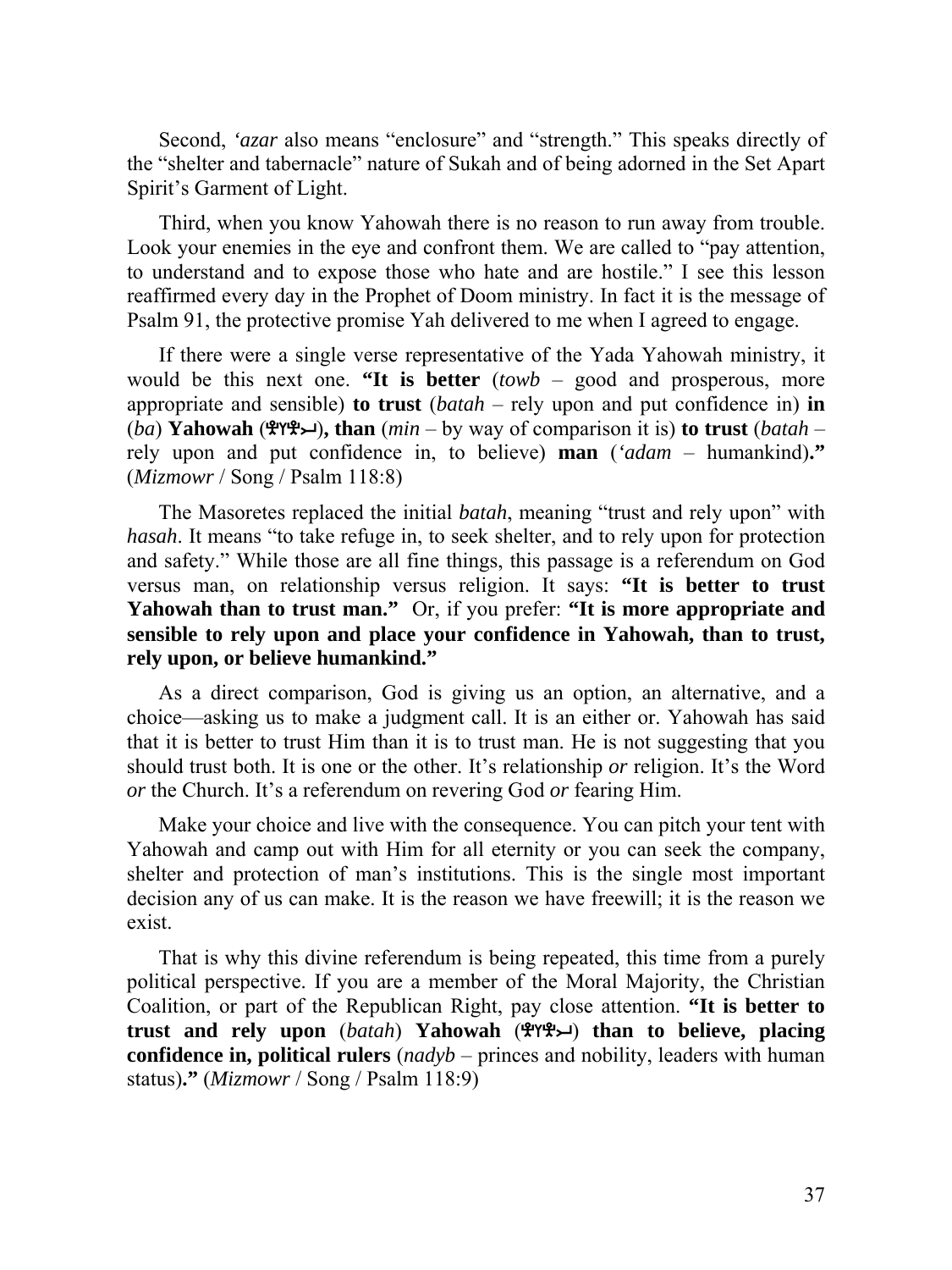Since Scripture's primary message is to "*batah*, to trust, rely upon, and put our confidence in" Yahowah, let's pause a moment and contemplate what that means. First, while you can have faith in and express a belief in something or someone you don't know, the same cannot be said for trust. A prerequisite of trust is knowledge and understanding. In this vein, the source of said knowledge is the Word. Understanding comes from the Spirit. To trust Yahowah you have to first *yada'*/know Yahowah. And the best way to do that is to study Scripture under the guidance of the Spirit.

Knowledge plus understanding equates to trust. And trust is the prerequisite of reliance. I know Yah and understand His plan so I have total confidence He will deliver accordingly. Trusting Him has caused me to rely on Him for my salvation because He has taken the time to prove that He is God, to lay out His plan, and to explain how and why it works.

Scripture is full of predictions and promises. The prophecies are there so that we come to trust the inspiration behind them as being reliable. Rationally, this confidence promotes a reasonable reliance on the promises the Author has made. Yahowah has demonstrated that He is God, Creator, and Savior. And as such, He has provided the means to know Him, trust Him, rely on Him, and to celebrate life and time with Him. I have accepted this gift and I trust Him to deliver.

It is therefore not surprising, that in addition to meaning "confidence, trust, and reliance," *batah* also means to be "sure and secure." Trust-based reliance leads to security when the object of one's trust is worthy.

While truth has never been popular, it is powerful and effective. **"Yea although** (*gam*) **every human institution and nation surrounds** (*sabab*) **me, in the personal and proper name** (*shem* – renown and reputation) **of Yahowah**   $(\mathcal{H} \mathcal{H} \mathcal{H})$ , I cut them off (*muwl* – oppose them and ward them away)." (*Mizmowr* / Song / Psalm 118:10)

I have shared a consistent message for the past six years. The best way to confront any deceitful doctrine and enemy is with the truth. Words are the most effective weapons when they are wielded correctly in Yahowah's name. Yet ignorant of Yahowah's Word, America chose to use bullets and bombs in Iraq. Attacking a mythical enemy named after a tactic, and praising the real source of terror, the immoral nation made a bad situation much worse. And sadly, this condition was enabled and supported by those who call themselves "Christians."

Speaking of sad, when one stands for the Word and with Yah, they become a target. **"They encircled me** (*sabab*) **like** (*ka*) **a swarm of bees** (*dabowrah*)**, but in the name of Yahowah** ( $\mathbf{H}(\mathbf{H}|\mathbf{H})$ ) they were snuffed out  $(da'ak - \text{extinguished})$ **like** (*ka*) **a fire** (*'esh*) **in a thorn bush** (*qos*) **and warded off** (*mul*)**. I was pushed and exposed to danger** (*dahah dahah* – driven back and tottering, tripped) **so**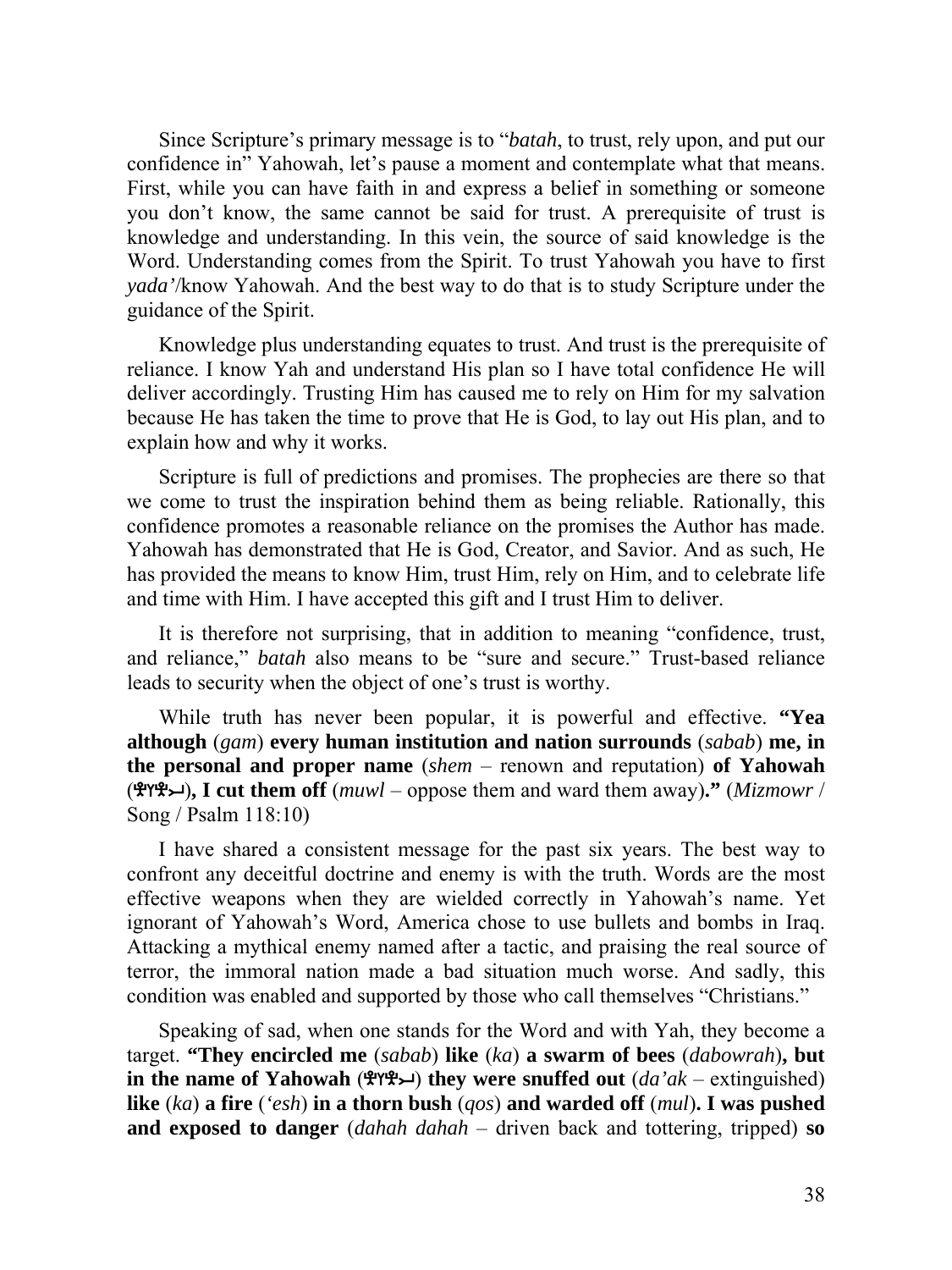**that I was falling** (*napal*)**, but Yahowah** () **came to my aid** (*'azar* – helped and supported me)**."** (*Mizmowr* / Song / Psalm 118:12-13)

All too often we come to rely on Yahowah only when our human options are depleted and we are in desperate trouble. So long as we eventually come to the place we belong, He is always willing, ready, and able to provide whatever it is we need to prevail. We just have to ask in His name.

Psalm 118:12-13 is invocative of siege of Armageddon, of Yahowah's Yowm Kippurym return, and of the shelter He provides during Sukah. The world will grow so dark, all life and choice would have been extinguished had God not returned to "snuff out the encircling swarm." Those who survive this attack will have been driven back, and they will be tottering, but their reliance on Yah's support will be sufficient.

Yahowah's "strength, power, and shelter," His "might, force, and protection" are all provided through the Set Apart Spirit. She is the part of God who comes to dwell inside us. It is the Spirit which enables us to prevail, providing whatever insights and performing whatever miracles are required. **"Yah is my strength, power, and shelter** (*'oz* – might, force, protection, and fortification, that which enables me to prevail) **and my psalm** (*zimrah* – lyrical and melodious outward expression of joy)**. He exists as** (*hayah* – was, is, and will be) **Yashuw'ah** (My salvation and Savior)**."** (*Mizmowr* / Song / Psalm 118:14)

If we are to believe religious scholars, *yashuw'ah* is the "feminine, singular, absolute passive participle of *yasha'*," meaning "to save," and thus denotes "salvation." We agree that *yashuw'ah* means "salvation." We agree that salvation is "singular and absolute." And in the context of the Set Apart Spirit, we agree that "salvation manifests feminine characteristics." But it isn't per chance that *yashuw'ah* and Yahowsha', the shortened and more popular form of the Savior's name, Yahowsha', are pronounced identically. Transliterated as a title or name, Yashuw'ah and Yahowsha', are indistinguishable. That is because the author of salvation incorporated the purpose of His mission into His name.

In this passage, the ESV put "my" in italics, admitting that it was not actually there in the text before translating, rather than transliterating, Yashuw'ah as "salvation." The NIV interlinear reads: "Strength-of-me and-song Yahowah andhe-became to-me as-salvation." Yahowah came to us as Yahowsha', our Savior.

*Bare'syth* / Genesis 49:18 says: **"For Your Yashuw'ah I wait, Yahowah."**  *Shemowth* / Exodus 14:13 reads: **"Moshe said to the people, 'Do not fear. Stand up and see what Yashuw'ah from Yahowah will accomplish for you today.'"** Exodus 15:2 reveals: **"Yahowah is my strength and song and He exists as Yashuw'ah. This is my God and I will praise Him. He is my father's God and I will extol Him."** In *Dabarym* / Deuteronomy 32:15 you will find: **"Then he**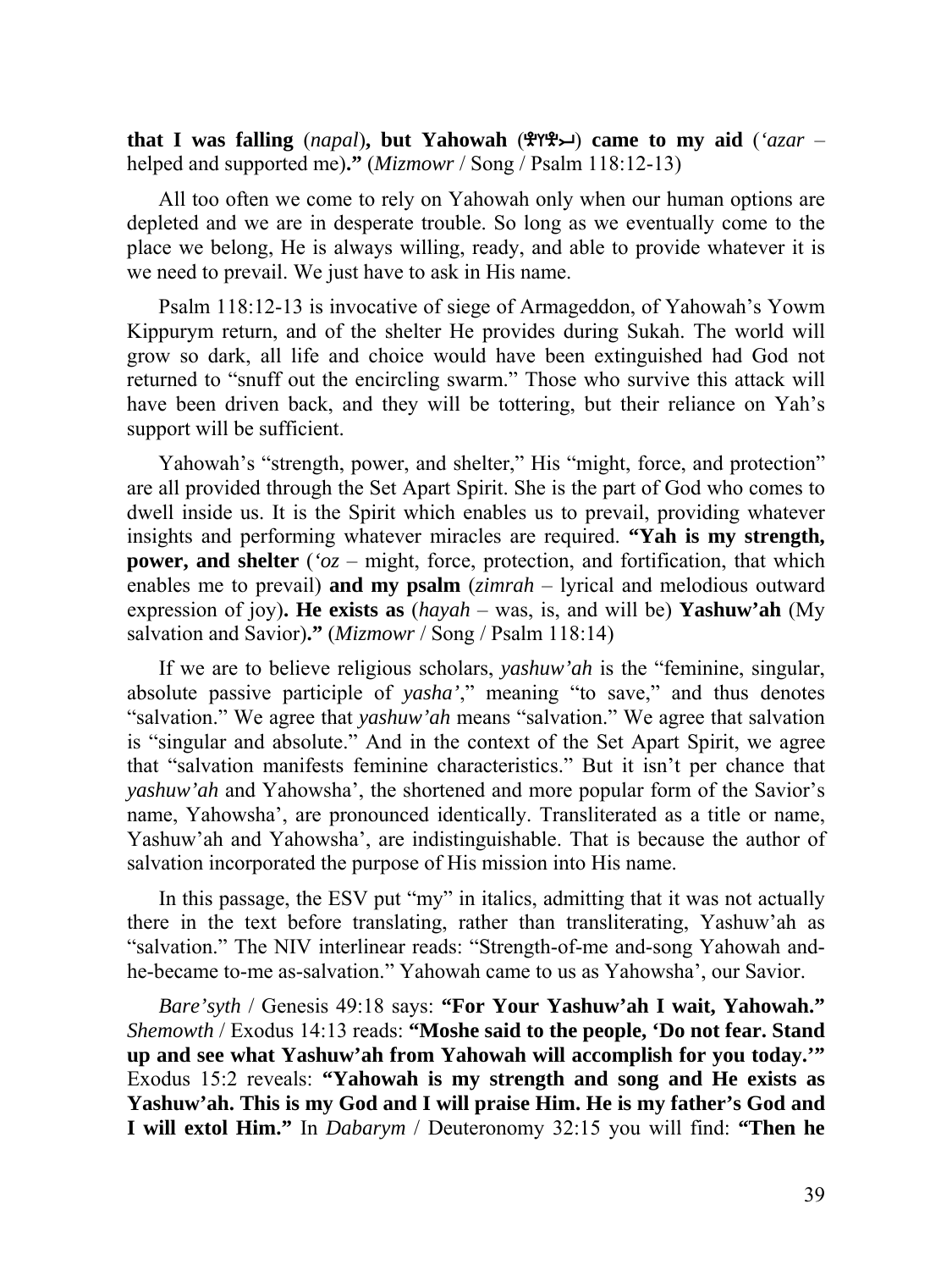**abandoned the God who created him and scorned the Rock, Yashuw'ah."** *Mizmowr* / Psalm 88:1 proclaims: **"Yahowah 'Elohym Yashuw'ah."** And Yownah / Jonah 2:9 says: **"Yashuw'ah is from Yahowah."** It makes no difference if you render *yashuw'ah*, "Yahowsha'" or "salvation" because they are one in the same.

There are 77 of uses of Yashuw'ah in Scripture. My personal favorites are found in Yasha'yahuw / Isaiah 49:6, 51:6, 52:7, and 56:1. Yahowah is speaking of Yahowsha' and…**"He says, "He is a diminished** (*qalal* – smaller in energy and mass and lower in elevation) **part of**  $(min - from)$  **Me, on behalf of**  $(la - to)$ , toward and concerning) **you** (*'atah*)**, existing as** (*hayah*) **My** (*'ani*) **servant** (*'ebed* / *'abad* – implement for work and service) **to stand up for and establish, restoring** (*quwm* – validating, confirming, and raising up) **the tribes** (*sebet* – clans, family, and people) **of Ya'aqob, and to change, restore** (*suwb* – turn around, alter, recover, renew, return) **and preserve** (*nasar* – protect and keep, spare and shelter) **Yisra'el** (those who strive with and are empowered by God)**. I will give You as a gift** (*natan 'atah* – bestow, deliver, and entrust you as a present) **to** (*la* – in order to) **provide light to** (*'owr* – to shine brightly, illuminating) **Gentiles** (*gowym* – non-Jewish nations and peoples)**, existing as** (*hayah*) **I Am** (*'ani* – as a marker of affirmation, of identity, and of being present as) **Yashuw'ah** (salvation) **to the distant limits** (*qaseh* – far extent or ends of) **the land, earth, world, and space** (*'erets*)**, says** (*'amar* – promises and declares) **Yahowah** ()**, Redeemer** (*ga'al*) **of Yisra'el, the Set Apart One** (*qadowsh*)**."** (Yasha'yahuw / Isaiah 49:6-7)

Everything you need to know is encapsulated in these words. Yahowsha' is the "diminished manifestation of" Yahowah, "part of" Him, sent to us, "for our benefit." And before Yisra'el, or we for that matter, can be "preserved, sheltered, and protected" we must first be "restored, changed and renewed." That process is the direct result of Yahowah "standing up for us, establishing us" so that we can stand with Him. God stood up for you and me, accepting our sentence. That is the definition of redemption.

Yes, *ga'al* explains how He did it. It is a very specific, very costly, form of salvation. A *ga'al* is "one who redeems," who "buys back, freeing others from captivity by the payment of a ransom, releasing the prisoner from blame and debt, removing their obligations by trading something of value." To *ga'al* is to "repair, restore, and renew, to atone and reconcile." A *ga'al* is defined as "a savior who ransoms, a deliverer who pays the price to buy back, a kinsman who frees and reclaims what is his, reestablishing a relationship," **says Yahowah, Redeemer of Yisra'el."**

Yahowah has confirmed that He, Himself, personally is the Redeemer, the Savior. Therefore you can call Him by His name, Yahowah, by His purpose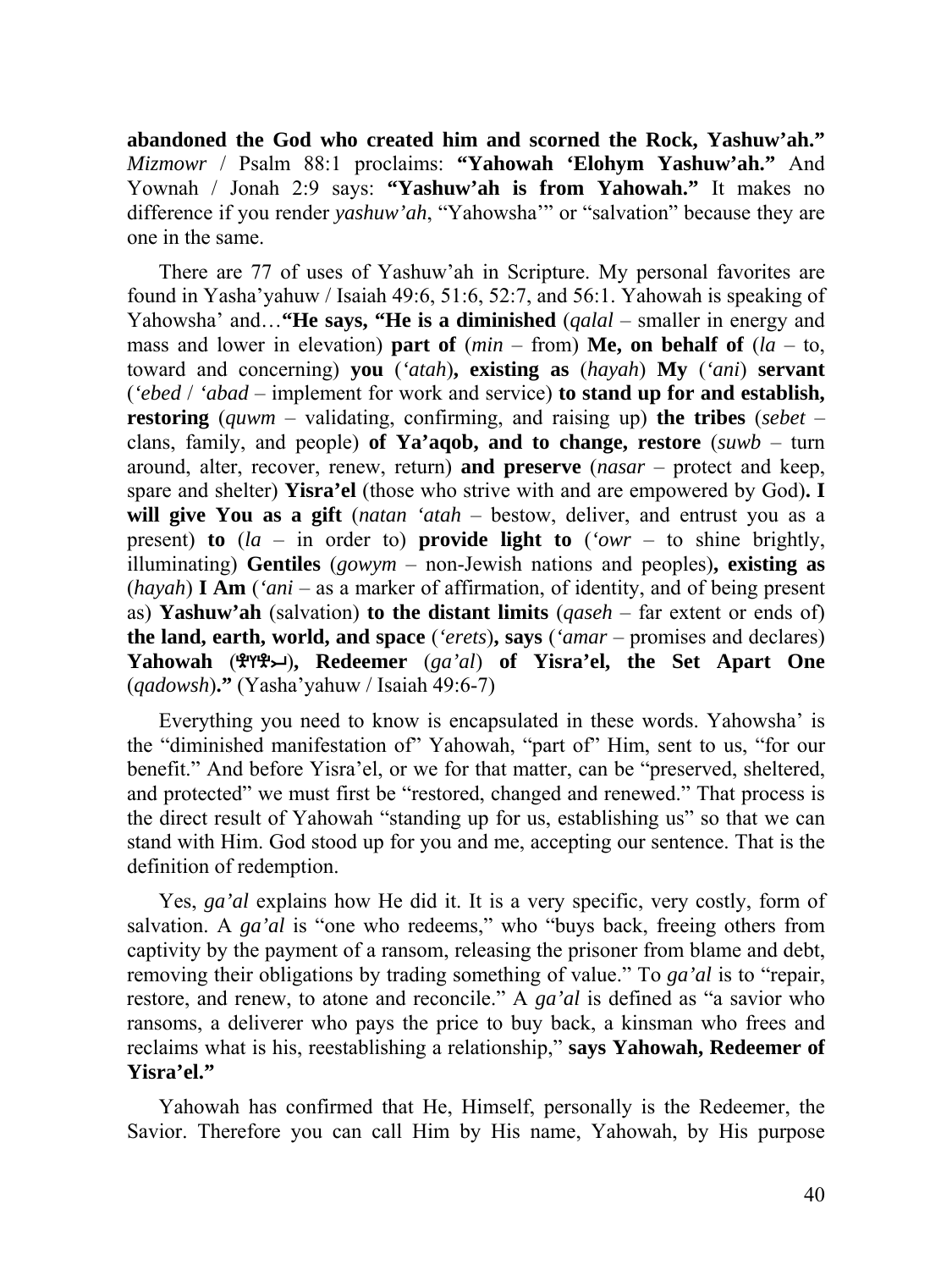Yahowsha' / Yah-Saves, or by any one of His titles: Yashuw'ah / Savior, Ga'al / Redeemer, or *Qadowsh* / Set Apart One.

If you want to linger here, you will find a more complete review of Yasha'yahuw / Isaiah 49 in the "*Yasha'* – Salvation" chapter. As for the other Isaiah passages I highlighted relative to the use of Yashuw'ah, 51:6 says: **"Yashuw'ah was, is, and shall exist forever. And vindication shall not be abolished or destroyed."** This verse is covered in context in the "*Zarow'a* – Sacrificial Lamb" chapter. Isaiah 52:7 reads: **"How lovely upon the mountains are the feet of the One who brings and embodies restoration and renewal, the One who announces and proclaims good things who hears Yashuw'ah and says to Zion, 'Your 'Elohym reigns!'"** You will find this passage in the "*Ga'al* – Redemption" chapter.

Returning to the Psalm, we discover Yah still speaking about His human manifestation—of the right hand of God. **"Joyful** (*rinnah* – rejoicing proclamations of praise and loud, ringing, and pleading) **voices shout** (*qowl* – thunderous, audible human cries proclaim)**, 'Yashuw'ah,' in the tents** (*'ohel* – tabernacles, homes, households, and sheltered dwelling places) **of the upright and vindicated** (*tsadaq* – acquitted, justified, renewed, and restored)**. 'The right hand** (*yamin*) **of Yahowah** () **performs** (*'asah*) **like a mighty man** (*'yshhayl* – *'ysh* is man or individual and *hayl* is powerful, mighty, able, strong, worthy, noble, and valiant leader)**.'"** (*Mizmowr* / Song / Psalm 118:15) Strong's capitalizes 'Ysh-hayl, in recognition of it being a name and then confirms that it is a compound of *'ysh*, meaning "man or individual," and *hayl*, meaning "mighty and powerful."

The reason that "the upright and vindicated" are in "tent shelters" is because they are observing Sukah / Tabernacles. The reason they are "joyful and shouting 'Yahshuw'ah'" is because they are now literally camping out in Yahowah's presence. Yahowsha' has returned.

As the diminished, human manifestation of God, Yahowsha' is the "right hand of Yahowah." It is through Yahowsha' that we are raised, lifted up to heaven, becoming more like God. **"The right hand of Yahowah lifts up** (*ruwm* – raises up to a higher status and elevation)**. The right hand of Yahowah performs like a valiant and mighty individual** (*'yshhayl*)**."** (Psalm 118:16) For those who may be troubled by me referring to Yahowsha' as the "diminished manifestation of Yahowah," in addition to the citation from Isaiah 49, consider these quotes from Him: "My Father who has given them to Me is greater than all," and "I and the Father are One." (Yahowchanan / John 10:29-30) Yahowsha' refined this with: "The Father is greater in dimensions, mass, power and stature (*megas*) than I." (John 14:28)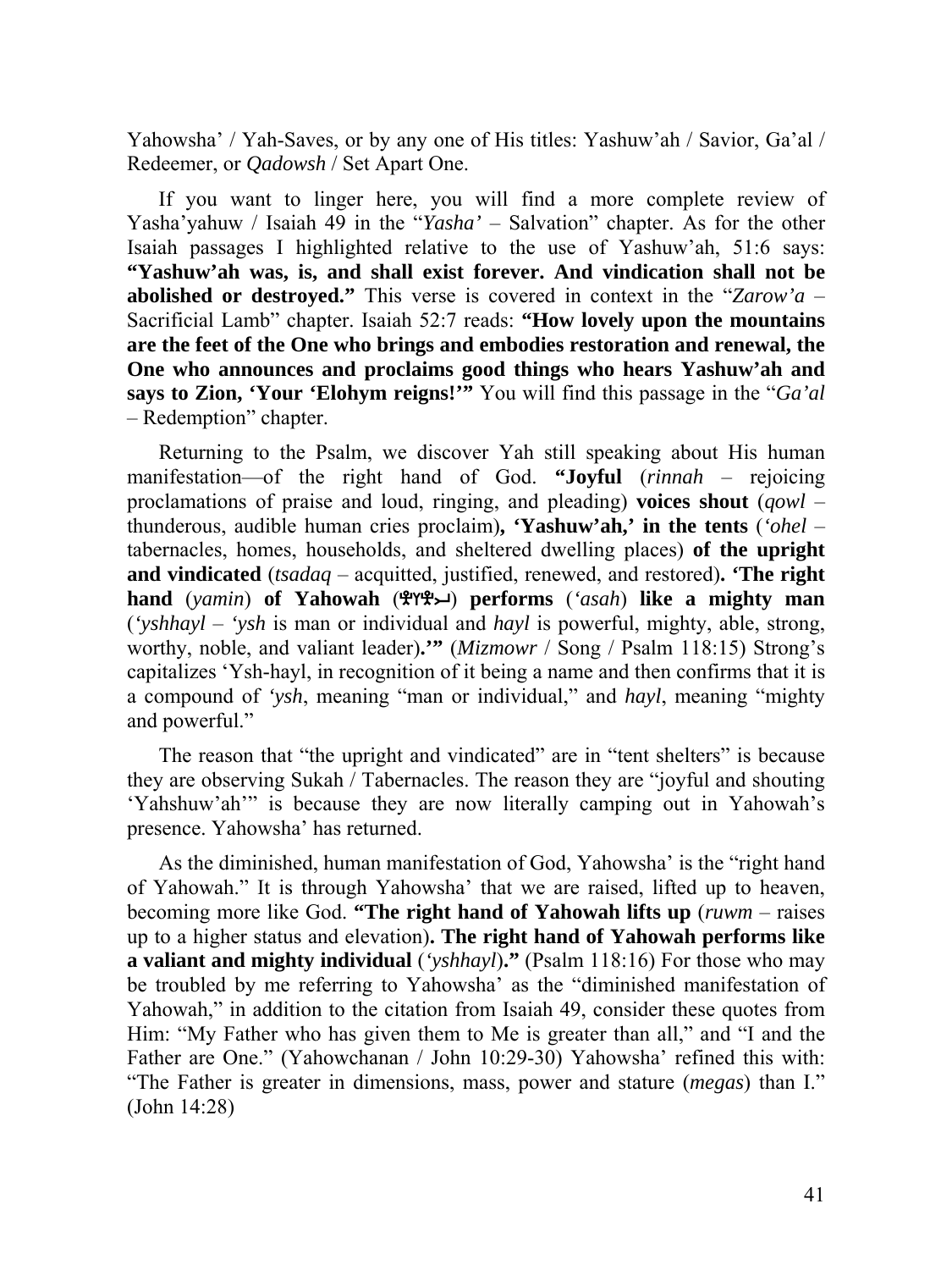Just as there is no way to understand why Yahowsha' said "My God, My God, why have your forsaken Me" without understanding the different roles His body, soul, and spirit played on Passover, Unleavened Bread, and FirstFruits, this next passage outside of that context is confusing. God kept this from being a problem in Scripture by explaining precisely what would occur on the upright pole in Psalms 22 and 88. But in *Yada Yah*, I don't share this illuminating perspective until the fifth and sixth chapters of the fourth volume—"*Tsadaq* – Vindication" and "*Yasha'* – Salvation." So suffice it to say for now, Yahowsha's human body died on Mowryah's stake on Passover, serving as the sacrificial lamb. This occurred immediately after Yahowah's Spirit separated from Him, returning to heaven, thereby explaining His last words. Then Yahowsha's soul descended into *She'owl* to ransom us on the *Shabat* of Unleavened Bread. On FirstFruits, soul and Spirit were then reunited.

Yahowsha's soul did not die, and a spirit cannot die. Further, as God, Yahowsha' has always been and will continue to be. Therefore: **"I will not** (*lo'*) **die** (*muwth*)**, rather** (*ky* – indeed instead)**, I exist** (*hayah* – I Was, I Am, and I Will Be)**, and recount and record** (*saphar* – commit to writing) **the deeds** (*ma'aseh* – work) **of Yah."** (*Mizmowr* / Song / Psalm 118:17) The written account of which He is speaking is the Word, Scripture, the Torah, Prophets, Psalms.

Yahowsha' accepted our punishment. It remains the lone, just solution to a very nasty problem. **"I was punished, chastised** (*yasar yasar*) **by Yah, but He did not give Me over to death."** (*Mizmowr* / Song / Psalm 118:18) The reason is that the punishment for sin is separation, not death. Yahowsha' had to serve the appropriate sentence to effectively redeem us.

As a result of having done so…**"Open** (*patah*) **to** (*la'*) **Me are the gates** (*sa'ar*) **of vindication** (*tsadaq* – justice and innocence, uprightness and justification)**. I enter** (*bow'* – arrive and return) **through them, expressing and exposing the attributes and power of** (*yadah* – making a public announcement regarding, and openly acknowledging the greatness of) **Yah."** (*Mizmowr* / Song / Psalm 118:19) His sacrifice opened the gates to heaven, vindicating sinners the world over. It was and remains the ultimate confession and expression of Yah's greatness.

Sorry Catholics, it's not the "Gate of Saint Peter." **"This is the gate of Yahowah. The vindicated** (*tsadaq* – innocent, upright, and justified) **shall enter** (*bow'* – arrive) **through it."** (*Mizmowr* / Song / Psalm 118:20) While the "path is narrow and few find it," you now know its location. The gate to God sits atop the place Yahowsha' stood up for us so that we could stand. We will walk through the gate with Him.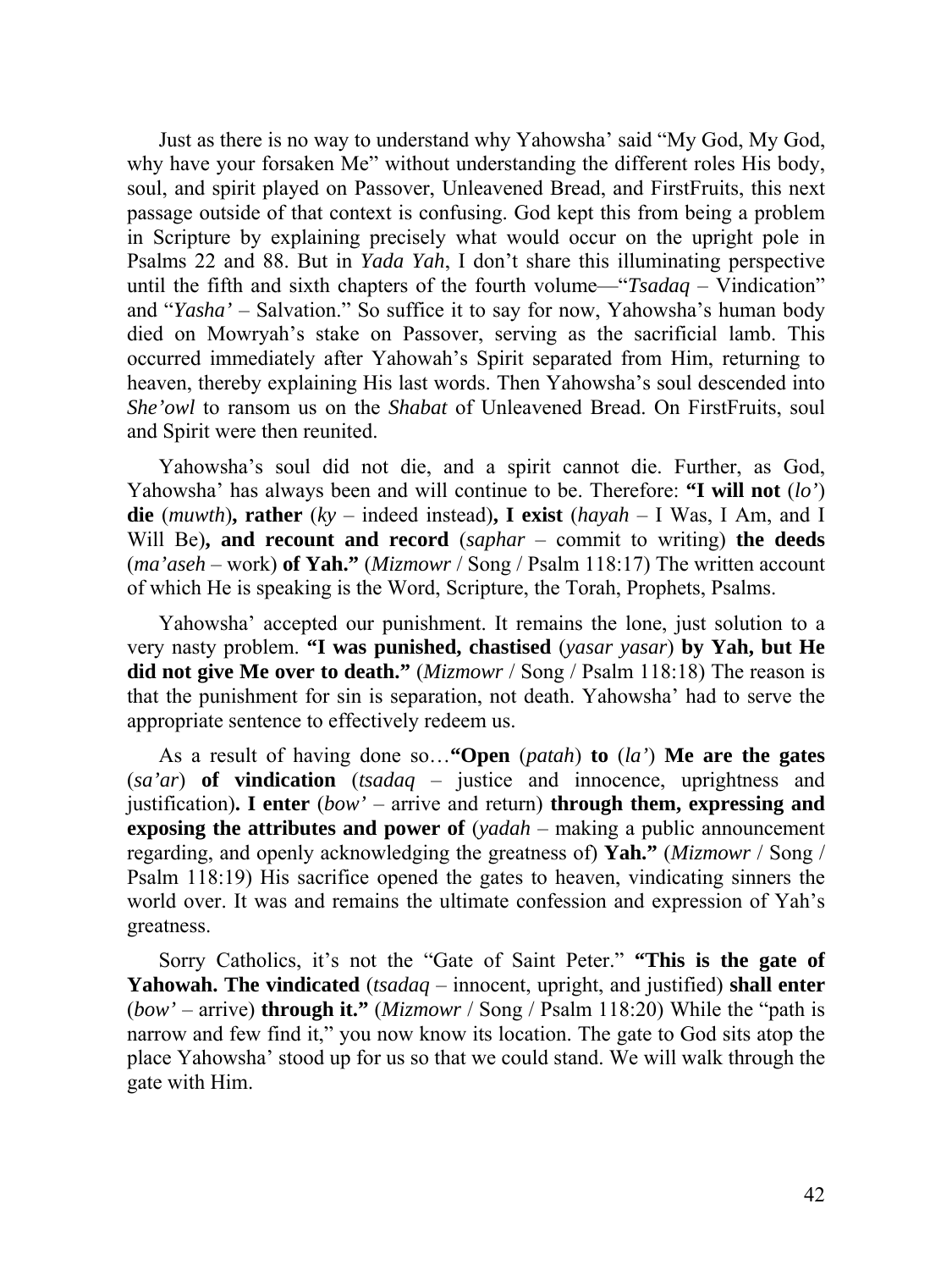With the next verse, we have returned to the Psalmist's voice. **"I made a public announcement, openly acknowledging the greatness of your brand** (*yadah 'atah ky*)**. You answered** (*'anah* / *'onah* – responded to and engaged) **Me, existing** (*hayah*) **for** (*la*) **me** (*'ani*) **as** (*la*) **Yashuw'ah."** (*Mizmowr* / Song / Psalm 118:21) The path to salvation begins and ends by recognizing that Yahowah responded to the problem of sin and separation by coming to exist for us as Yahowsha'.

Sorry Catholics, the "Rock" upon which the "called-out assembly is established" isn't Peter. **"The Rock** (*'eben* – Stone) **the builders** (*banah*) **rejected and despised** (*mas'as* – avoided associating with, spurned, and scorned) **was, is, and will be** (*hayah* – exists as) **the Cornerstone** (*ro's* – the source and head, the chief and ruler, the most crucial part, the beginning and uppermost; *pinah* – corner gate, stone essential to construction, leader, authority, protector, and shelter)**."** (*Mizmowr* / Song / Psalm 118:22)

After sharing the parable of the Wicked Tenant Farmers, "Yahowsha' said to them, 'Have you never read in the Scriptures, "The Stone which the builders rejected, this became the chief corner stone. This is from Yahowah and it is marvelous in our eyes?"'" The passage goes on to present the consequence of "rejecting and despising" the Rock and Redeemer. "And when the chief priests and the Pharisees heard His parables, they understood that He was speaking about them. But when they sought to seize Him, they became afraid of the multitudes, because they held Him to be a prophet." (Matthew 21:43-6) If He told this story today, there would be a longer line at His throat, than at His feet.

The plan of salvation, beginning with Passover and concluding with Tabernacles, is Yahowah's crowning achievement—something much more magnificent than creation. **"This is from Yahowah** ( $\mathcal{P}(\mathcal{P}\mathcal{P})$ ). It was, is, and will **be** (*hayah* – exists as) **wonderful, marvelous, and amazing** (*pala'* – awesome, extraordinary, a miracle surpassing human understanding) **in our eyes** (*ayn* – from our perspective)**."** (*Mizmowr* / Song / Psalm 118:23)

**"This is the day** (*yowm*) **Yahowah has established** (*'asah* – made)**. Rejoice** (*gyl* – displaying a euphoric attitude as a result of the favorable circumstance) **and celebrate Him** (*samah* – be glad and delight in Him, expressing real joy and happiness)**."** (*Mizmowr* / Song / Psalm 118:24)

**"Please save us** (*yasha' na'*), **Yahowah** ( $\mathcal{P}(\mathcal{P}\mathcal{P})$ ), we pray (*'ana'* – beseech you and plead)**. Please** (*na'*) **come quickly in person and power** (*salah* – rush in mightily and finish this mission, advance so that we might prosper, grant us an acquittal and victory, producing a successful conclusion)**."** (*Mizmowr* / Song / Psalm 118:25)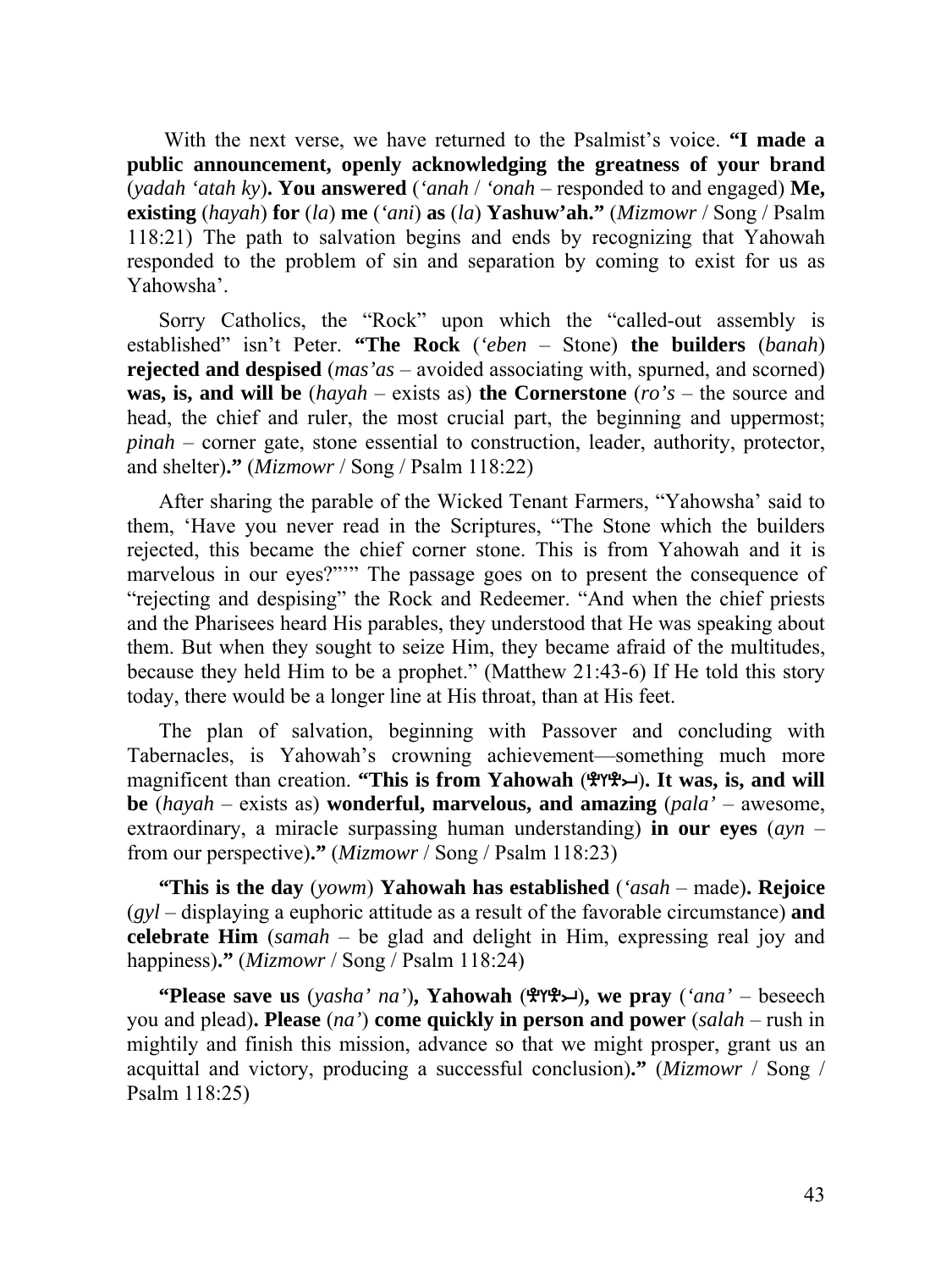Mattanyah's / Matthew's eyewitness testimony of the fulfillment reads: **"And a great multitude** (*polus ochlos* – a large crowd of common people) **spread their garments along the way while others cut down branches** (*klados* – tender shoots, a translation of *netser* in Hebrew; symbolizing the Ma'aseyah) **from the trees, spreading them along the way. And the large crowds of common people who were leading the procession and those who were following, joining in, cried out, 'Please Save us** (*osanna* – ωσαννά (*omega sigma alpha nu nu alpha*) a transliteration of the Hebrew *yasha' na'* [see Psalm 118:25 above])**, Son of Dowd**  (*dawid* – love)**. Praise and celebrate** (*eulogeo* – think kindly toward) **the one**  who comes (*erchomai* – arrives and appears before the public to reveal himself) **in the personal and proper name of Yahowah. Please save us** (*osanna*) **with the Most High** (*upsistos*)**."** (Mattanyah / Matthew 21:8-9) While Greek doesn't possess the alphabetical characters to write Yahowah, I wrote it in because the crowd spoke Hebrew in this procession, and I've read Psalm 118 and Isaiah 62 (and so had they). "*Hosanna*" is "*Yasha' na*."

When "Yahowah comes to save us," He will "come in the personal and proper name of Yahowah." Therefore, the Savior's name cannot be "Lord, Jesus, Christ, Jehovah, or Yeshua. It must therefore be like so many Hebrew names, a compound of Yah and the mission, in this case *yashuw'ah*/salvation. **"Blessed** (*barak* – kneeling down for our benefit) **is the one coming** (*bow'* – arriving) **in the personal and proper name** (*shem*) **of Yahowah** ()**—kneeling down** (*barak* – providing blessings) **to you from** (*min*) **the House** (*beuth* – Home, Tabernacle, Temple, Family, Household, and Living Shelter) **of Yahowah**  ()**."** (*Mizmowr* / Song / Psalm 118:26) Yahowah fulfills His promises.

Yahowah, Yahowsha', light, salvation, and power are all synonymous concepts. **"Yahowah** ()**, God** (*'el*)**, shined light** (*'owr*) **on** (*la*) **us** (*nahnu*)**."** (*Mizmowr* / Song / Psalm 118:27) It is the opening message of John's eyewitness testimony.

Up to this point, the amplified translations of Psalm 118 have come easily. But what comes next can be rendered several different ways because the first word, 'asar, can mean "bind and tie up," "vow and pledge," "teach and instruct," or "join in and accompany others." In context, the last definition makes the most sense which is why it is used by the NIV Interlinear.

The second word, *hag*, or *chag*, is consistently used by Yahowah to describe His seven parties, the "festival feasts" known as Miqra' Mow'ed—or Celebratory Called Out Meetings. *Ba* is a preposition meaning "in, with, on, by, at, of, into, among, or by means of."

The third term, *'abot*, speaks of "interwoven branches and of the protective shade a leafy canopy provides." Vocalized *'abat*, it can designate "a change in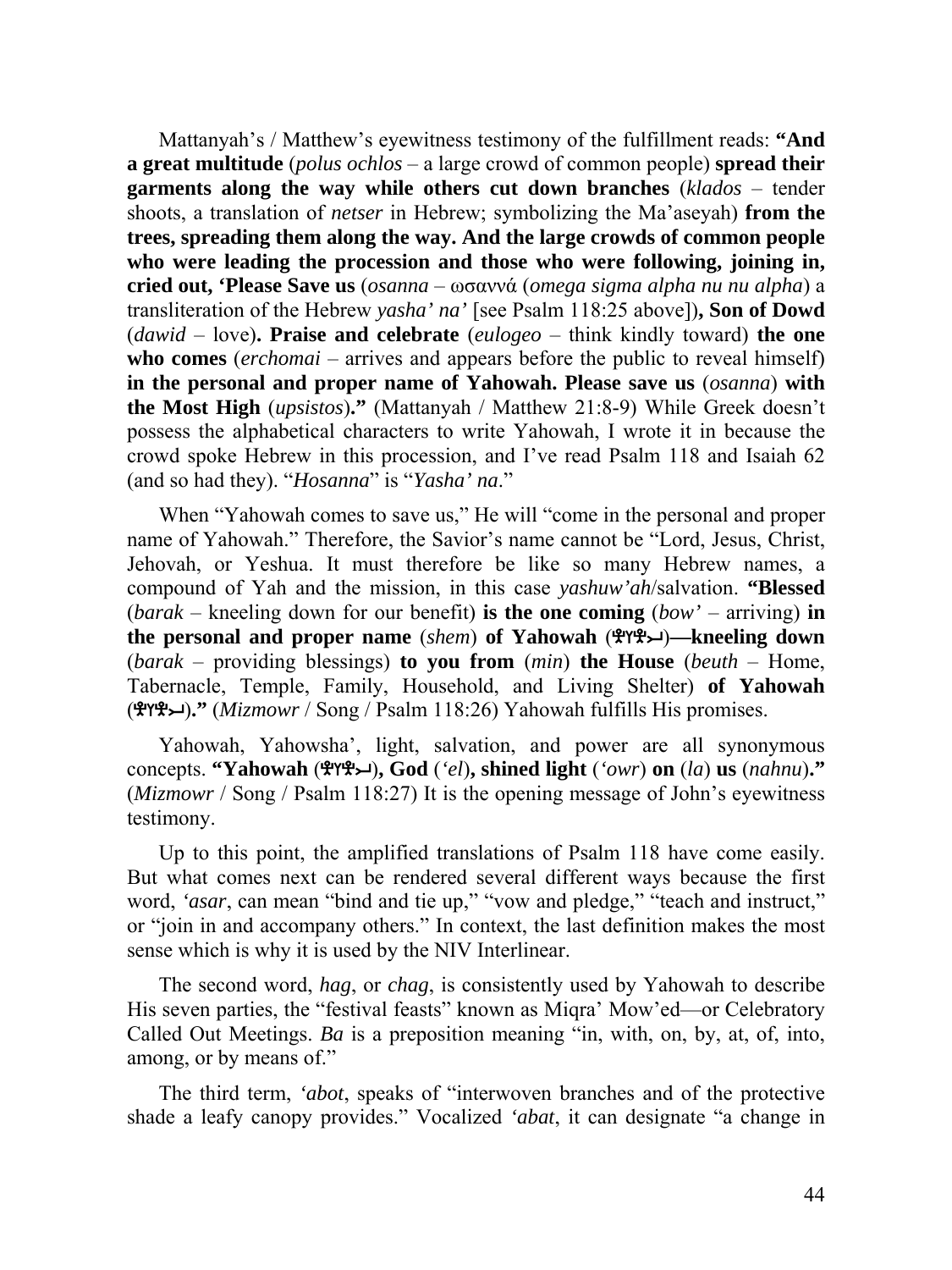direction." An *'abat* is also an "article pledged as security for a heavy debt." In the context of the Sukah presentation of the *chag*/festivals in Leviticus 23:40, the word was translated "leafy shade, a heavily foliaged canopy." *'Abot* spoke of "a protective covering" in the context of "interwoven branches." Therefore, I'm convinced that "protection and covering" provide the best translation in this context.

The fourth word is *'ad,* which means "forever, continually, and always without end." That brings us to *qeren,* the pivotal term of Genesis 22. It is "a ram's horn or power, a trumpet, the summit of a mountain, and flashing rays of brilliant light." The sacrificial lamb Yahowah provided Abraham in Isaac's stead as a stand in on this day was described as having *qeren* before he was sacrificed on the altar. This is followed by *ha*, meaning "the," and, not surprisingly, *mizbeah*—"altar."

Before we put these words together, and order them appropriately, the picture God has painted is of Yisra'elites celebrating the arrival of the one who comes in the name of Yahowah, the one who has lowered Himself from His Heavenly Tabernacle to shine light on us. He is speaking of the Ma'aseyah's arrival in Jerusalem on Branch Monday, four days before Passover in 33 CE, when He would sacrifice Himself on Mowryah's altar.

Therefore, I think the passage reads: **"Join** (*'asar*) **the party** (*hag* – festival)**; be among** (*ba* – with) **the protected** (*'abat* –covered and sheltered) **forever** (*'ad*) **at the** (*ha*) **altar** (*mizbeah*) **at the summit displaying the Lamb's power and brilliant light** (*qeren*)**."** (*Mizmowr* / Song / Psalm 118:27)

In the context of the previous verse, it makes perfect sense to acknowledge: **"You are my God** (*'el*) **and I will make a public announcement, openly acknowledging you** (*yadah* – thankfully expressing and exposing your attributes and power)**. You are my God and I will exalt** (*ruwm* – lift you up, respecting your status, thinking highly of) **you."** (*Mizmowr* / Song / Psalm 118:28)

The Psalm concludes as it began: **"Make a public profession of thanks** (*yadah*) **to Yahowah** ( $\mathcal{L}(\mathcal{V}) = \mathcal{V}(\mathcal{V})$  **because indeed** (*ky*), He is good (*towb* – beautiful and generous, one who loves to party)**, because indeed** (*ky*)**, His unfailing love and devotion to the relationship** (*hesed* – favor and mercy, affection and kindness) **endure forever** (*'olam*)**."** (*Mizmowr* / Song / Psalm 118:29) We have come full circle. The beginning and the end are the same. This is the Alpha and Omega of Scripture. Passover begets Tabernacles. In Yahowsha', the Lamb of Light, all seven of Yahowah's *chag*/festivals proclaim "His goodness and unfailing love." Because of them, because of Him, we will endure forever, camping out with our Redeemer.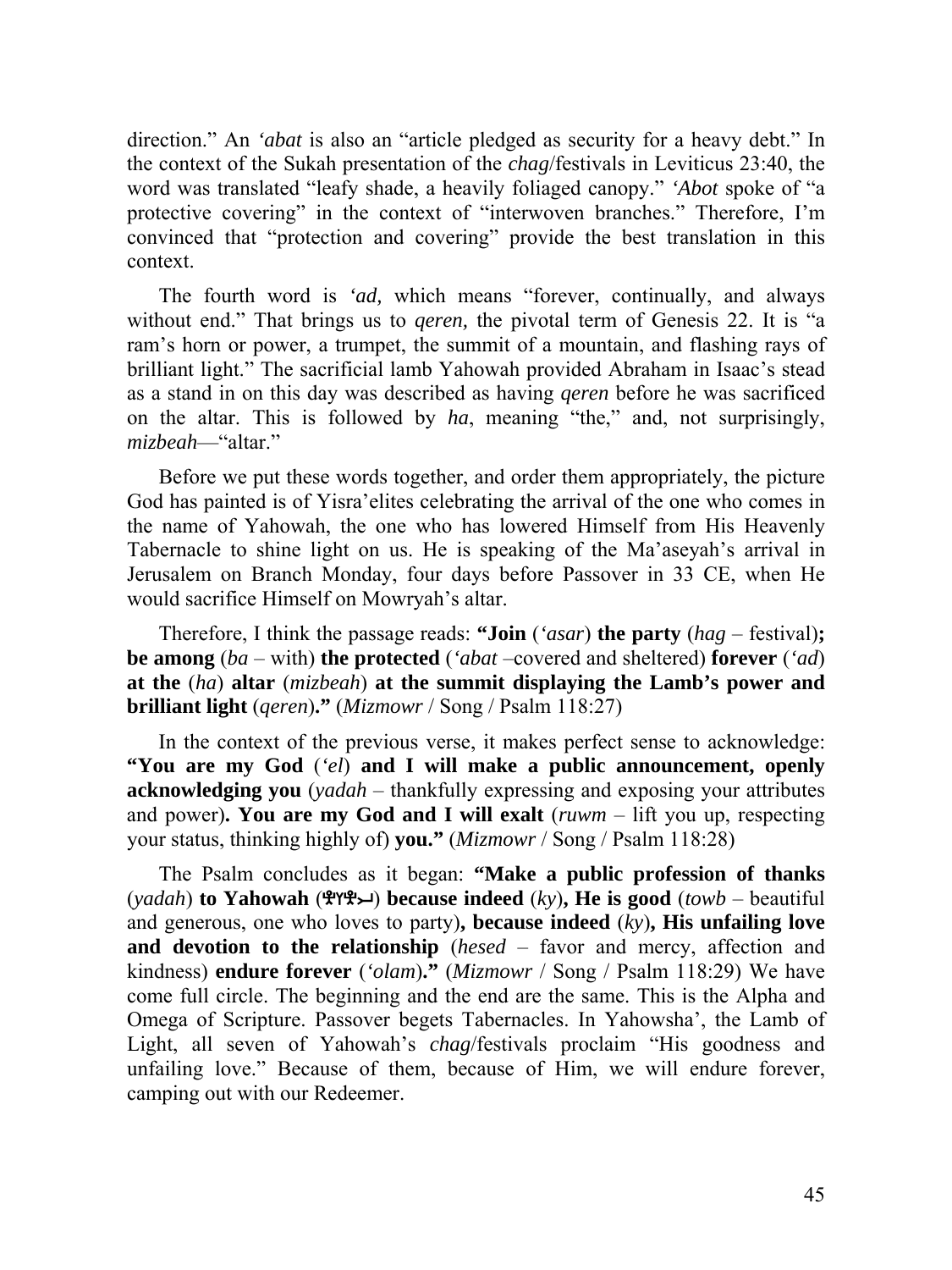There is nothing Yah wants more than to celebrate camping out with His creation for all eternity. It is the purpose of the Miqra'—symbolically and prophetically.

Zechariah 14, which begins with the anguish associated with Yahowah's return on Kippurym, concludes joyfully five days later with the celebration of Sukah. **"The whole** (*kol*) **existing** (*hayah*) **remnant** (*yatar* – those who remain and who were spared) **from** (*min* – out of) **all** (*kol*) **the Gentile nations** (*gowym* – foreign and unrelated peoples) **who came to attack** (*bow' 'al*) **Yaruwshalaim in accord with the multitude** (*day* – to inflict punishment) **of** (*min*) **'Allah** (*'alah* – who fought unjustly, perversely, wickedly, and arrogantly) **with** (*ba*) **repeated** (*sanah*) **and repetitious** (*sanah*) **prostrations** (*sahah* – bowing down to and being repressed) **in accord with** (*la* – according to) **their king** (*malak* – their ruler)**, will celebrate** (*chagag* – revel in) **Yahowah's** () **festival feast** (*chag*) **of Sukah** (*sukah* – Tabernacles, Tents, or Booths)**."** (Zakaryah / Remember Yah / Zechariah 14:16)

Yahowah is now "King" of the earth and Sukah will be celebrated annually forevermore. All of those who came in the name of Allah are gone. The remnant who were spared in those nations represents those who *yada'* Yahowah, and as a result did not engage in the fight.

**"And on that day there shall exist on the bells of the chariots, 'Set Apart Unto Yahowah** ()**.' And the cooking pots in the house** (*beyth*) **of Yahowah** () **shall be** (*hayah*) **similar to vessels of wine** (*mizraq*) **before the altar. And every cooking pot in Yaruwshalaim and Yahuwdah shall be set apart** (*qodesh*) **unto Yahowah** ()**. So all who butcher an animal or offer a sacrifice** (*zabah*) **may come and take of them, cooking in them. And there will no longer be a merchant** (*kana'ani* – Canaanite trader, one who barters, buys and sells) in the House of Yahowah ( $\mathcal{P}(\mathcal{P}\mathcal{P})$  on that day." (Zakaryah / Zechariah 14:20-21)

The Tribulation is over. Yahowah has prevailed. Evil has been obliterated. Five days have passed since God's return on the Day of Reconciliations. The world is now celebrating "Yahowah's Festival of Sukah." Mankind will camp out with God for one thousand years, reconciled with their Maker. At this point, everything is clean, communal, and is set apart to Yah. It is no longer business as usual. In fact, there will be no business. The world is now one family—Yah's family.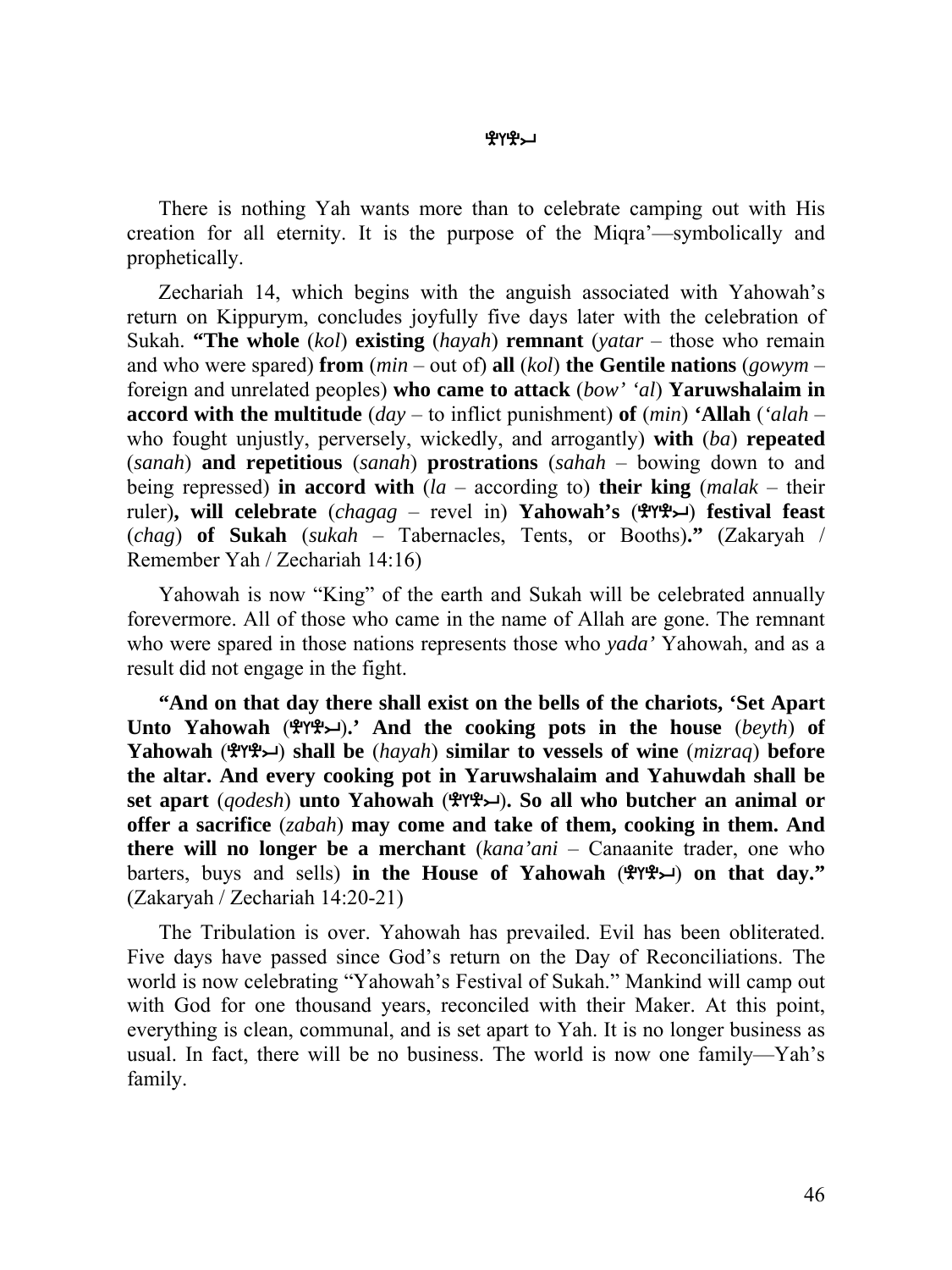And with these words, so ends the Covenant Testimony. The oldest of the Dead Sea Scrolls confirm that Zakaryah, not Malachi, was the last book of the Torah, Prophets, and Psalms.

And while this is the end of the beginning, to know what will happen from here, we have to open the book of Revelation. There we discover that as the seventh day, or millennium since the fall of man comes to a close, the eighth day, in accordance with the Miqra' of Sukah, will begin. Eternity follows. The party will continue, but in a new universe.

### ቔ፞кሕግ

We know many things, but not everything when it comes to the conditions which will persist in the Millennial Sabbath, because frankly, we don't need to know more than we do at this point. But there are some things I can share with you which are gleaned from Scripture. Yahowah will personally be present on earth, camping out with His creation for one thousand years beginning in October 2033. Earth, which was badly damaged during the Tribulation, will be restored to resemble the Garden of Eden. And the entire period will be a grand celebratory party, as is depicted in *Sukah*.

During this time, mortal and immortal beings will coexist together. Those who were adopted by Yahowah and who either were harvested on *Taruw'ah* or who died prior to His return will exist in their eternal, spiritual, God-like natures. We will be called from exploring the universe to serve as administrators during this period. Earth's capitol will be Jerusalem.

The mortal souls who survived the Tribulation and who choose during it to form a relationship with and rely upon Yahowah, will repopulate the earth. While these souls will retain freewill, they will not be enticed by Satan as he will be incarcerated. Moreover, Yahowah's Towrah will be written inside of those who make this transition. And mercifully, evil will not be tolerated. Anyone found promoting a lifeless religious deception will be eliminated immediately.

Since freewill and human frailty often coalesce into sin, the *Miqra'ey* sacrifices at the Temple will be resumed. There will however, be no buying and selling, no merchants of any kind during the Millennial Sabbath. The entire Earth will act as if they were one family. As such, things will be communal. And without things to fight over, it will be a peaceful time. Symbolically, the lamb will lie down with the lion.